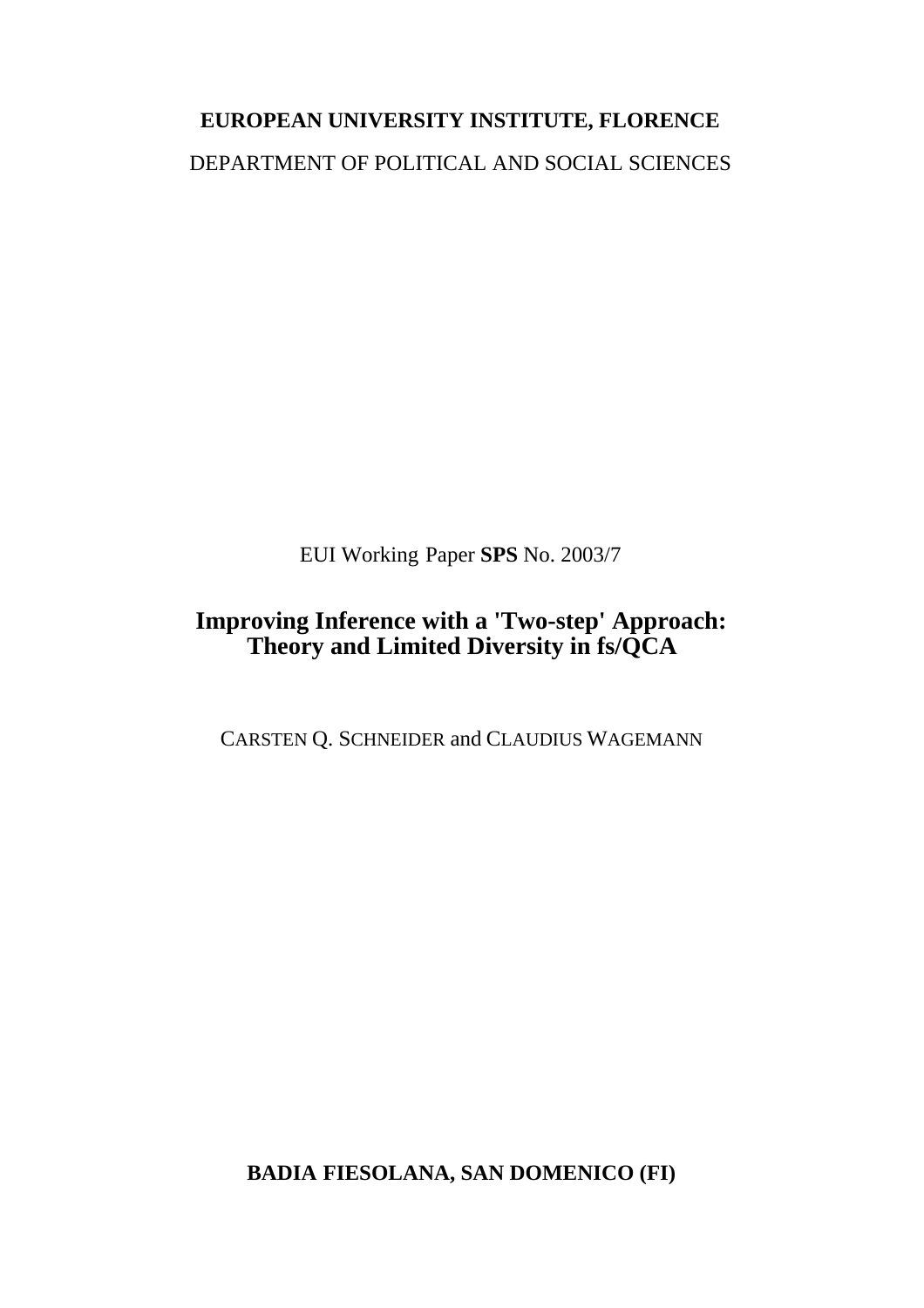All rights reserved. No part of this paper may be reproduced in any form without permission of the author(s).

> (carsten.schneider@iue.it) (claudius.wagemann@iue.it)

© 2003 Carsten Q. Schneider and Claudius Wagemann Printed in Italy in June 2003 European University Institute Badia Fiesolana I – 50016 San Domenico (FI) Italy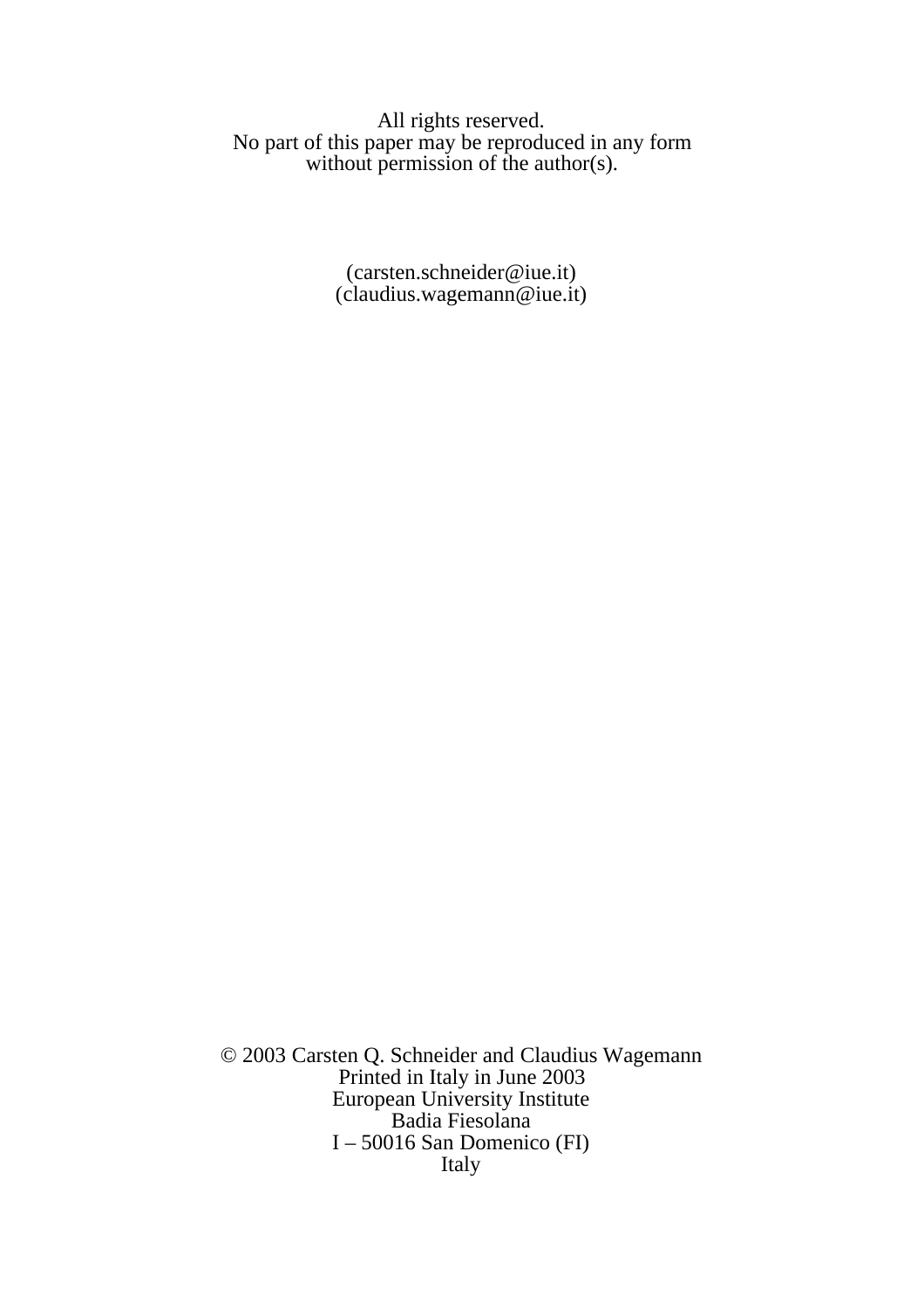## **IMPROVING INFERENCE WITH A 'TWO-STEP' APPROACH: THEORY AND LIMITED DIVERSITY IN FS/QCA**

*Carsten Q. Schneider/ Claudius Wagemann*

EUROPEAN UNIVERSITY INSTITUTE (EUI) Department of Political and Social Sciences

> Via dei Roccettini 9 San Domenico di Fiesole (FI) Florence (Italy) http://www.iue.it

carsten.schneider@iue.it claudius.wagemann@iue.it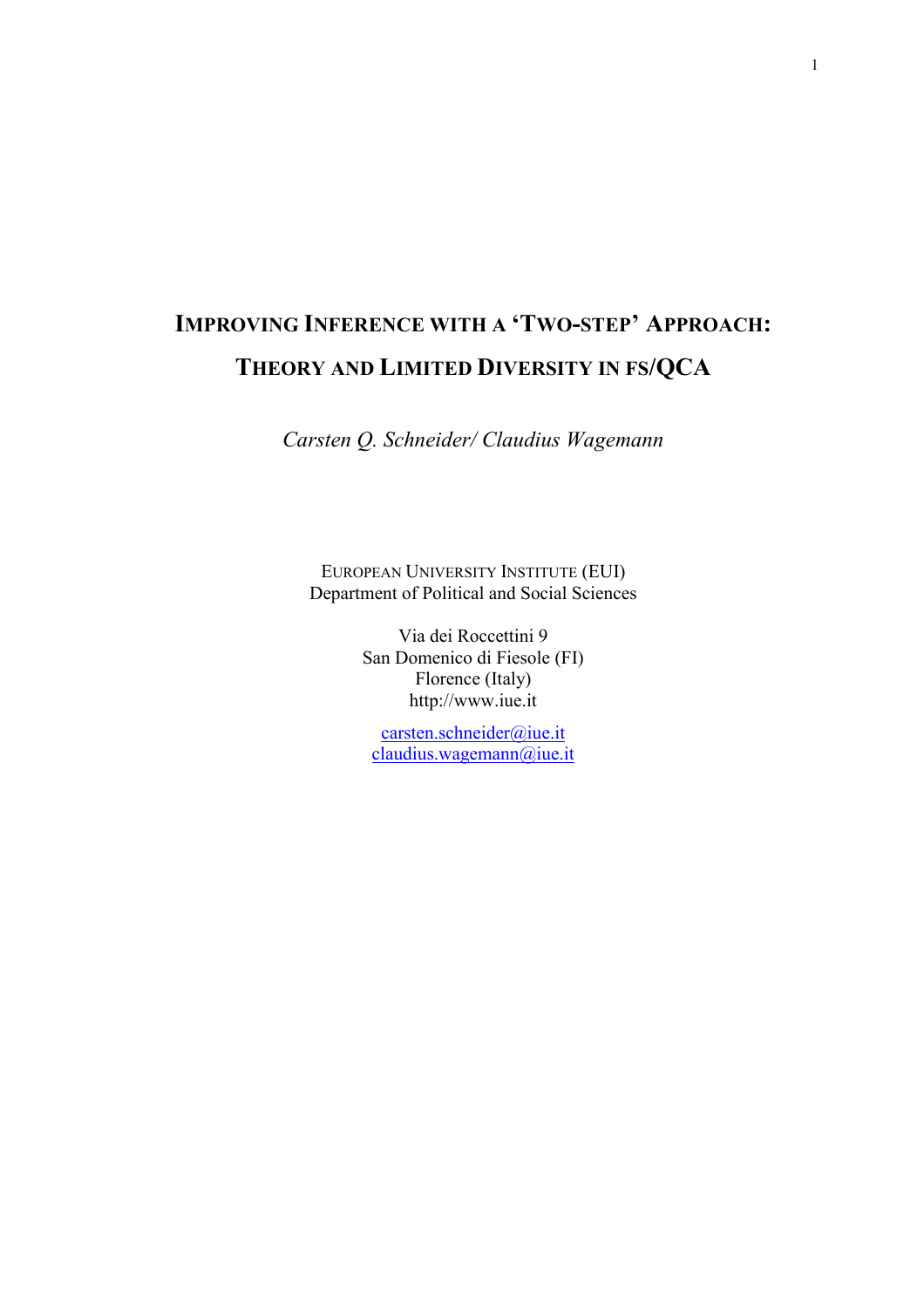#### **Abstract**

This paper examines possibilities for drawing causal inferences in comparative analyses based on 'fuzzy set Qualitative Comparative Analysis' (fs/QCA). We argue that if causality is assumed to be complex  $-$  i.e. causal effects are not necessarily linear, additive, and unifinal – then fs/QCA is a more appropriate methodological tool for developing context-sensitive but generalisable theories than are both standard statistical techniques and (comparative) case studies. We develop our 'two-step fs/QCA approach' as an innovative way to apply fs/QCA. It is based both on deductive and inductive reasoning, aims to merge distant and close causal conditions and, thus, leads to middle-range theories. In order to illustrate our methodological approach, we revert to examples taken from the consolidation of democracy literature.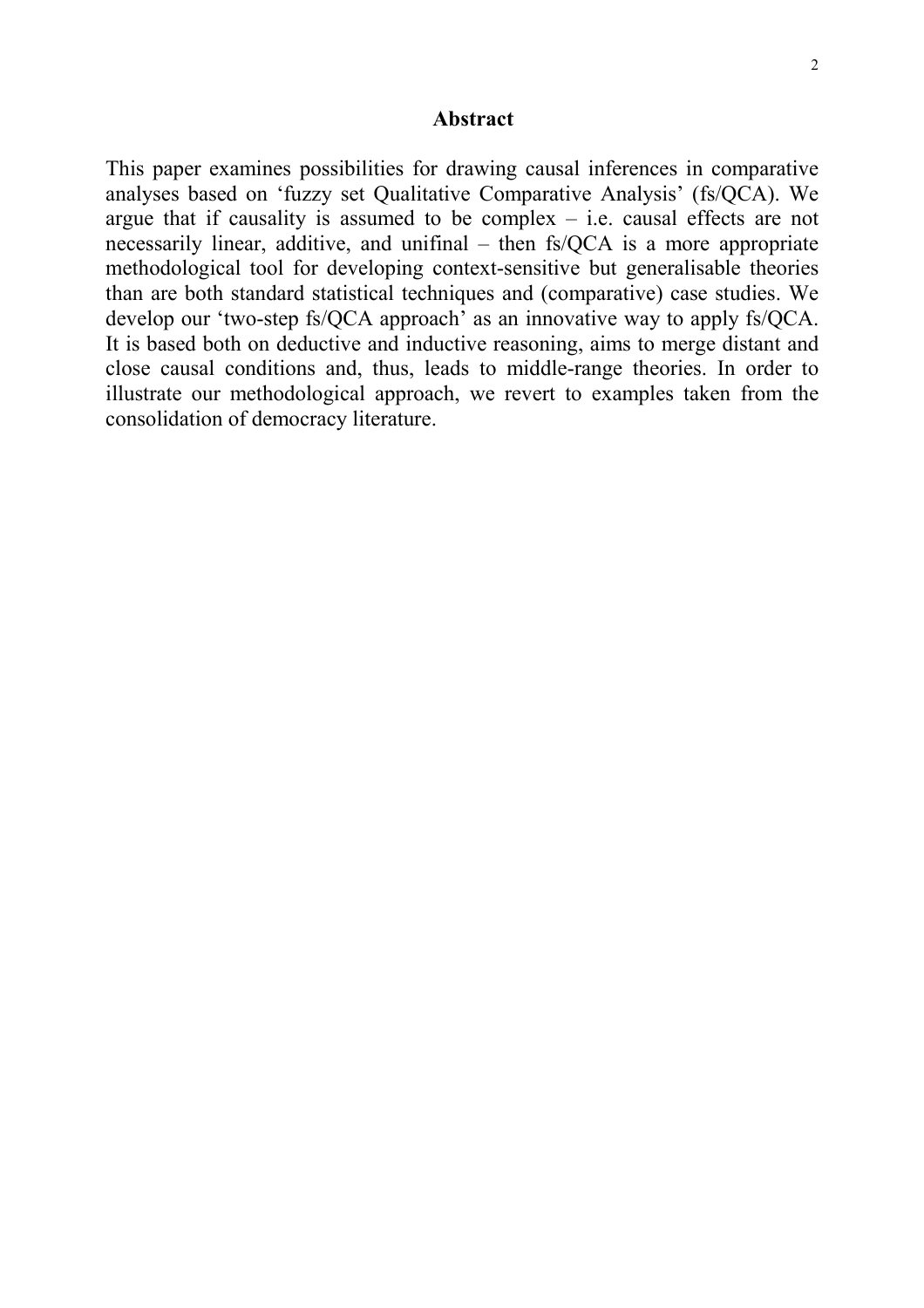## **1 Introduction: The methodological divide and the need to 'move beyond the quantitative and qualitative'**

Undoubtedly, the methodology of social and political science has become ever more characterized by a strange divide between quantitative and qualitative approaches. The quantitative or 'variable-oriented' researchers usually base their work on statistical methods, mainly treating a high number of cases that constitute a sample from a given population. Qualitative, or 'case-oriented' work involves a wide range of methods and techniques, including such different techniques as long-term observations, in-depth interviews, and hermeneutics. Research of this kind is usually conducted with a very small number of cases.

Experience shows that this division between variable-oriented and caseoriented techniques has resulted in a severe bifurcation of research.<sup>1</sup> As a consequence, this division has led not only to the regrettable existence of two sometimes hostile methodological camps, but also to a tendency to avoid studies with a middle-sized N of cases, for which the appropriate methodological tools are not so clear. By mid-sized N studies, we refer to a number of cases roughly between 10 and 35.

There have been some past conceptual attempts to overcome the methodological divide. Early work in this area was provided by qualitative scholars who laid out the scientific rigor of their approach in still frequently quoted path-breaking articles (e.g., Campbell 1975, Eckstein 1975, Lijphart 1971, Lijphart 1975, Smelser 1976). Recently, even an entire and widely recognised textbook on qualitative research designs has been published (King/Keohane/Verba 1994). However, this textbook has been criticized for being biased towards a "large N logic", since it attempts to apply statistical concepts (such as samples, standard errors and confidence intervals) to qualitative settings (McKeown 1999, Munck 1998, Ragin 2000: 14, Collier/Seawright/Munck forthcoming).

Another attempt at overcoming the methodological divide was undertaken by Charles C. Ragin in the late 1980s (Ragin 1987). In the subtitle of his book he claimed to move 'beyond the qualitative and quantitative'. He based his approach on Boolean algebra and called it 'Qualitative Comparative Analysis' (QCA). From the year 2000 on, his approach became prominent again when he published a follow-up book (Ragin 2000), enlarging the original QCA approach to 'Fuzzy Set Qualitative Comparative Analysis' (fs/QCA).

Ragin's latest book has triggered a lively debate – with both positive and negative evaluations – in the scholarly community. Our standpoint is that while we are basically convinced of the usefulness of Ragin's concept, we nevertheless

<sup>1</sup> See Almond (1988) for a discussion, Ragin (2000: 25) for a visualization, and Bennet/Bart/Rutherford (forthcoming) for empirical evidence.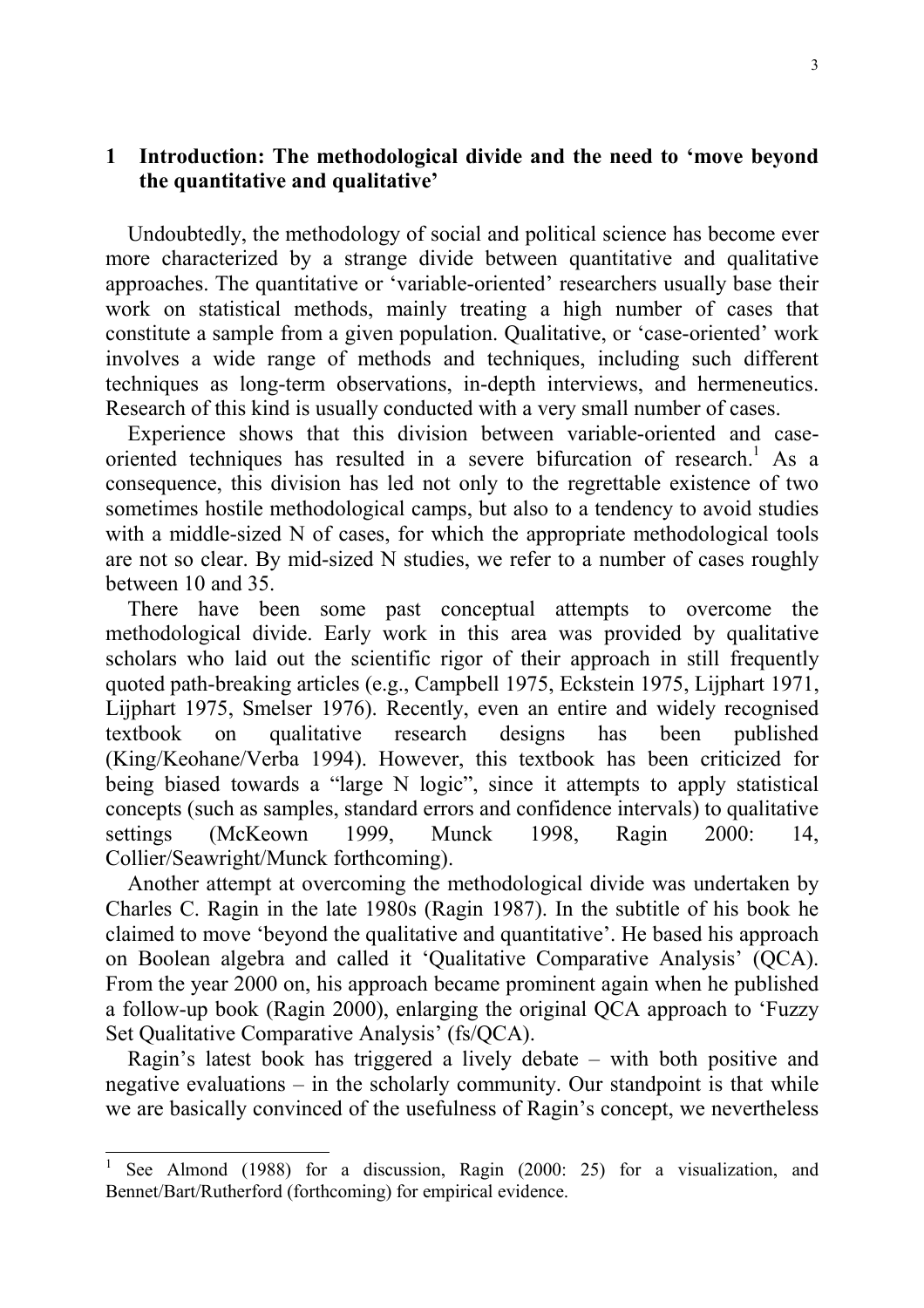see the need and the possibility for improvements and additional modules in order to make fs/QCA more applicable for real research situations. This paper thus aims at presenting an innovative way of applying fs/QCA in middle sized N comparative studies. As mentioned, by this we refer to a number of cases of around 10-35. This is the range of number of units of analysis for which usually in-depth qualitative case-oriented research is difficult to apply.<sup>2</sup> And, at the same time, statistical techniques are not necessarily impossible to apply but definitely limited to the most basic and simple of its possibilities to analyze the data. However, for macro-comparative research, such a situation is rather the norm than the exception. Hence, the main aim of this paper is to propose an additional methodological tool – the two-step fs/QCa approach – for the often encountered research situation of a mid-sized number of cases.

Therefore, in the following, we will briefly outline the basic concepts of QCA and fs/QCA respectively. Next, we present our proposal to enhance causal inferences with  $\overline{QCA}^3$  and to put a stronger emphasis on the role of theory. In doing so, we present our *two-step fs/QCA approach*. We will make positive use of a generally problematic pattern of QCA, namely, the so-called 'limited diversity', a crucial issue for causal inference, which, however, is usually overlooked both in case studies and statistical techniques. In addition, we underline the useful feature of fs/QCA of detecting necessary and sufficient relationships between variables, an issue that cannot be fully dealt with when standard statistical techniques are used. Our illustrative example will be 'Consolidation of Democracy' (CoD) studies, but the ideas that we develop are applicable to any other field of comparative social research.

### **2 QCA as an alternative to case studies and statistical analyses**

l

Technically speaking, QCA can be seen as an elaboration of John Stuart Mill's well-known methods of agreement and difference (for an excellent and immediately comprehensible illustration, see Skocpol 1984: 379), which have very often been used in qualitative approaches in order to establish causality. However, QCA does not remain on the level of Mill's methods, as these appear to be rather simplistic: on the one hand, they are not capable of giving satisfactory or reliable results (as demonstrated in Lieberson 1992), and, on the other hand, moving back and forth between the methods of agreement and

<sup>&</sup>lt;sup>2</sup> Of course, there are some outstanding exceptions from this general pattern, as, for instance, in the field of democracy studies, Collier and Collier (1991), Rueschemeyer/Stephens/Stephens (1992). These are studies that are qualitative by nature and sensitive to the cases but, at the same time, deal with a reasonable large number of cases.

<sup>&</sup>lt;sup>3</sup> If our argument is consistent for both the earlier QCA and the more recent fs/QCA, we will continuously use the abbreviation 'QCA'. We will use 'fs/QCA' only if we explicitly refer to the extended version of 2000.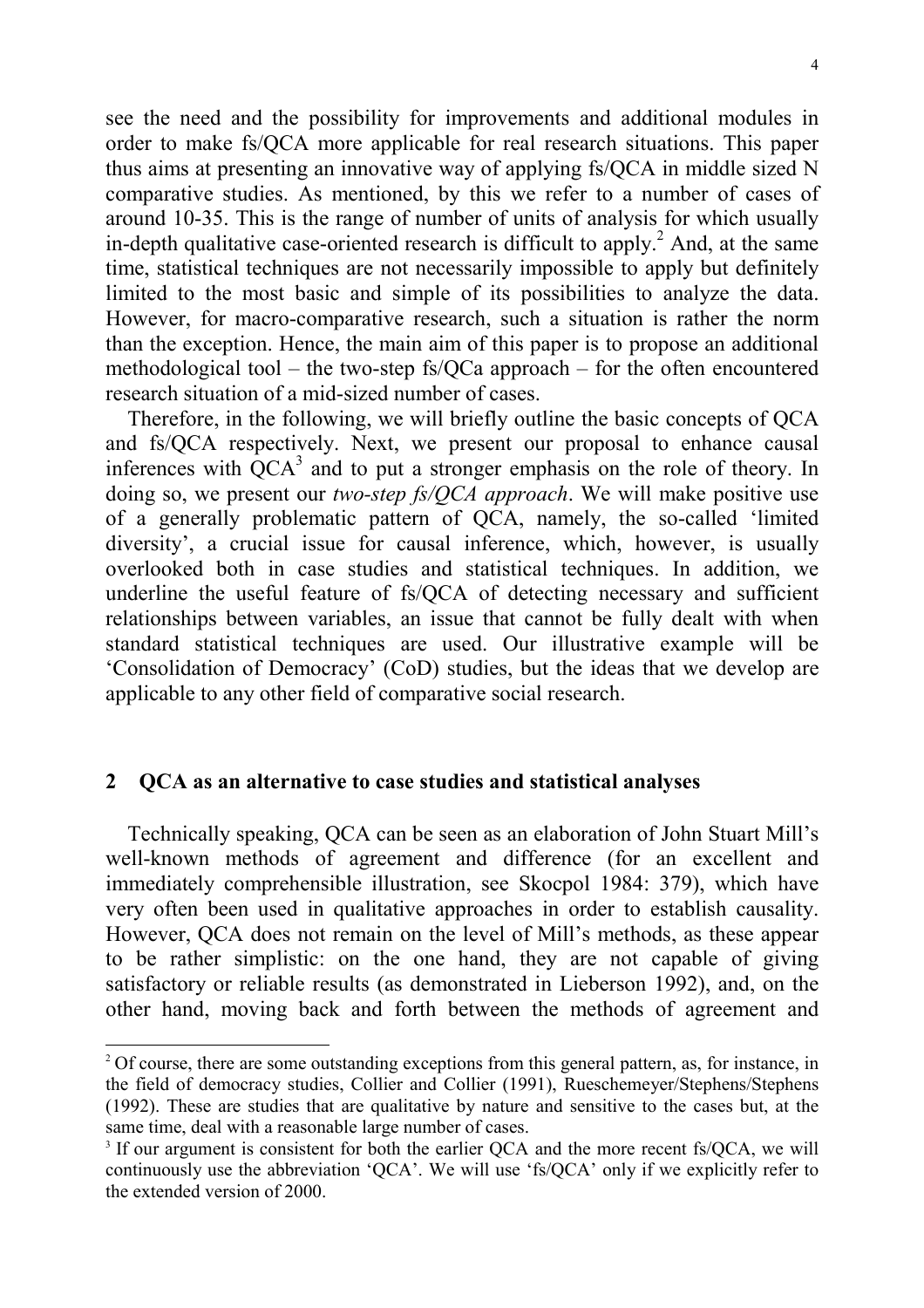difference proved to be impossible for complex empirical settings, especially in the pre-computer era.

In general, Charles C. Ragin raises three points arguing why QCA helps to improve both statistical methods and case study research, namely, the conceptualization of populations, the perception of cases as configurations, and causal complexity.

Due to space reasons, we concentrate on the issue of causal complexity and do not discuss the conceptualization of populations and the perception of cases as configurations to any deeper extent. For more on these topics, see Ragin (2000: 43ff and 64ff).

The strength of case-oriented studies (usually with an N between 1-4) lie in their emphasis on contextual description. And further, their strength is not necessarily limited to a better understanding of certain cases but they potentially contribute to the specification of existing theories. This, at least, is the claim of so-called crucial case studies (Eckstein 1975).

However, the concentration on just a few cases very often leads to interpreting each case as a unique entity and, thus to neglecting the possibility of providing generalizable causal explanations. In addition to this, case studies lend themselves to the danger of producing theoretically less fruitful over-determined models for explaining the outcome, a result of the well-known problem of an unbalanced ratio of variables and cases. In addition, the tendency of case studies to deal with outliers and, thus, with extreme cases reduces the possibilities for generalizations even further (King/ Keohane/Verba 1994, Collier/Mahoney 1996). In sum, it seems fair to state that while case studies are potentially strong in describing complex causal processes, it is generally difficult to draw broader inferences from their results.

When it comes to the issue of *causal complexity*, Ragin criticizes quantitative methods for the high level of simplicity with which they undertake the modeling of causal relationships. For example, regression analysis as it is most commonly applied produces simple *linear* equations, which identify two or three factors as significant. Not only is the usefulness of the concept of significance rather questionable (Carver 1978), but it also seems unlikely that complex reality can be reflected in a short equation where effects are simply *additive*. Social reality is much more interconnected and mutually dependent. Thus, the aim of generalising as much as possible can finally result in an excessive and intolerable abstraction (Ragin 2000: 89). This abstraction leads to the severe problem of overlooking common phenomena such as *equifinality* and *causal conjunctures*. Consequently, as Munck has put it, most of the time only 'caricatures' of the existing hypotheses are tested in statistically based research (Munck 2001). Hence, researchers using standard statistical techniques model causal situations in a simplistic way  $-$  i.e.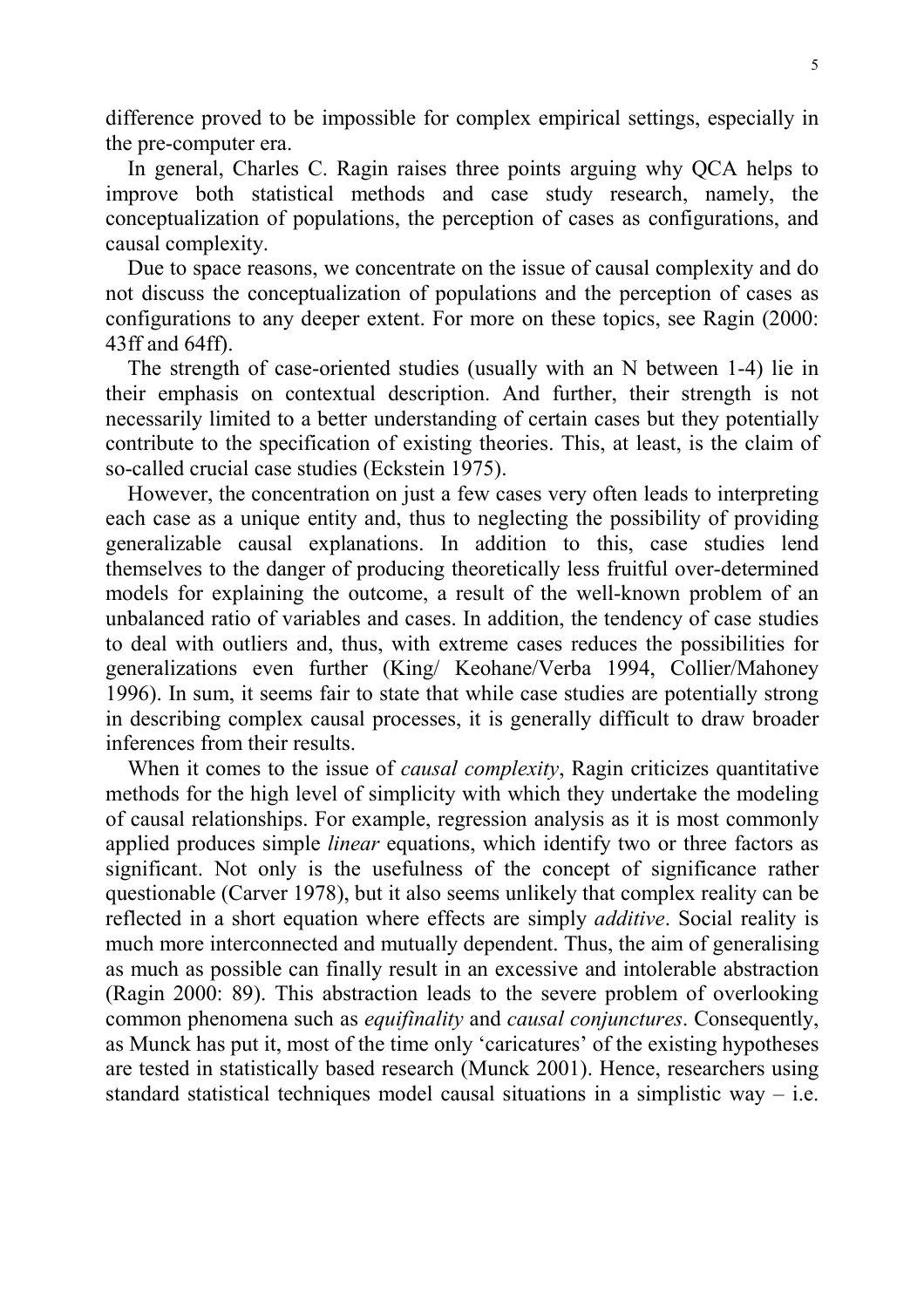the variables' effect is by default linear, additive and unifinal - due to technical limitations and not out of theoretical arguments.<sup>4</sup>

Several objections to these critiques on regression analysis can be made. Firstly, the combined effect of two (or more) variables can be modeled by introducing interaction terms into the equation. And, secondly, non-linear transformations of variables such as logarithms or square roots can be used in order to capture non-linear relationships between two variables.<sup>5</sup> Notice, though, that introducing both interaction effects and non-linear transformations requires 'ideal' research conditions in terms of the quality of the data and, most importantly, the number of cases. Obviously, at least the latter is rarely the case in (macro-)comparative studies in which the number of cases studied often lies between 10 and 35. With a set of 35 cases, hardly any of the undeniably existing strengths of advanced and refined statistical techniques can be put into practice.<sup>6</sup>

We hasten to mention that there are interesting and promising developments going on in the statistical camp that aim at making regression analysis a more applicable and fruitful tool for complex causal analysis particularly under unfavorable conditions, that is a mid-sized N. Procedures like regression diagnostics, 'robust' least absolute error regression or the re-weighted least squares regression are designed to keep the effect of outliers and 'leverage cases' under control (Collier 1993: 114f., see Welzel 1999 for a fruitful application). All these approaches add a more case-oriented drive to the regression analysis. All these developments set the benchmark for the usefulness of QCA, in general, and our two-step application of it (which will be outlined below), in particular, as an alternative answer to the mid-sized N problem.

We will rest our argument in favor of QCA on two core issues, which, we argue, are not dealt with properly in regression analysis. QCA allows both for the

 $4$  This even leads to the danger that – at least in the long run - overly simple methods may exert a negative impact on the theoretical thinking: "A methodology designed to deal with a world of simple causal mechanisms can only describe that world in simple terms, and the proliferation of simple descriptions blinds us to the possibility of richer theoretical processes that would require more complex methodology. The result is a vicious circle between the twin evils of theoretical poverty and methodological rigidity." (Braumoeller 1999: 3).

<sup>&</sup>lt;sup>5</sup> There is yet another argument in favor of regression, which, nevertheless needs to be qualified, as well: One could argue that linear regression models incorporate the logic of equifinality because the effect of each single variable displays a different path to the outcome. Notice though that this argument, at best, concedes to regression models the capacity to deal with equifinality through paths towards the outcome that are based on single variables. This is a rather strong argument compared to the notion of equifinality through different conjunctural causation. And further, to our knowledge, it is far from being common practice to interpret regression results in terms of equifinality.

<sup>&</sup>lt;sup>6</sup> Obviously, we acknowledge that some more (or less) recent statistical approaches (like timeseries or Multilevel analysis approaches0 also aim at reaching more subtle causal statements. Yet, again, these techniques are not applicable in mid-sized N comparisons.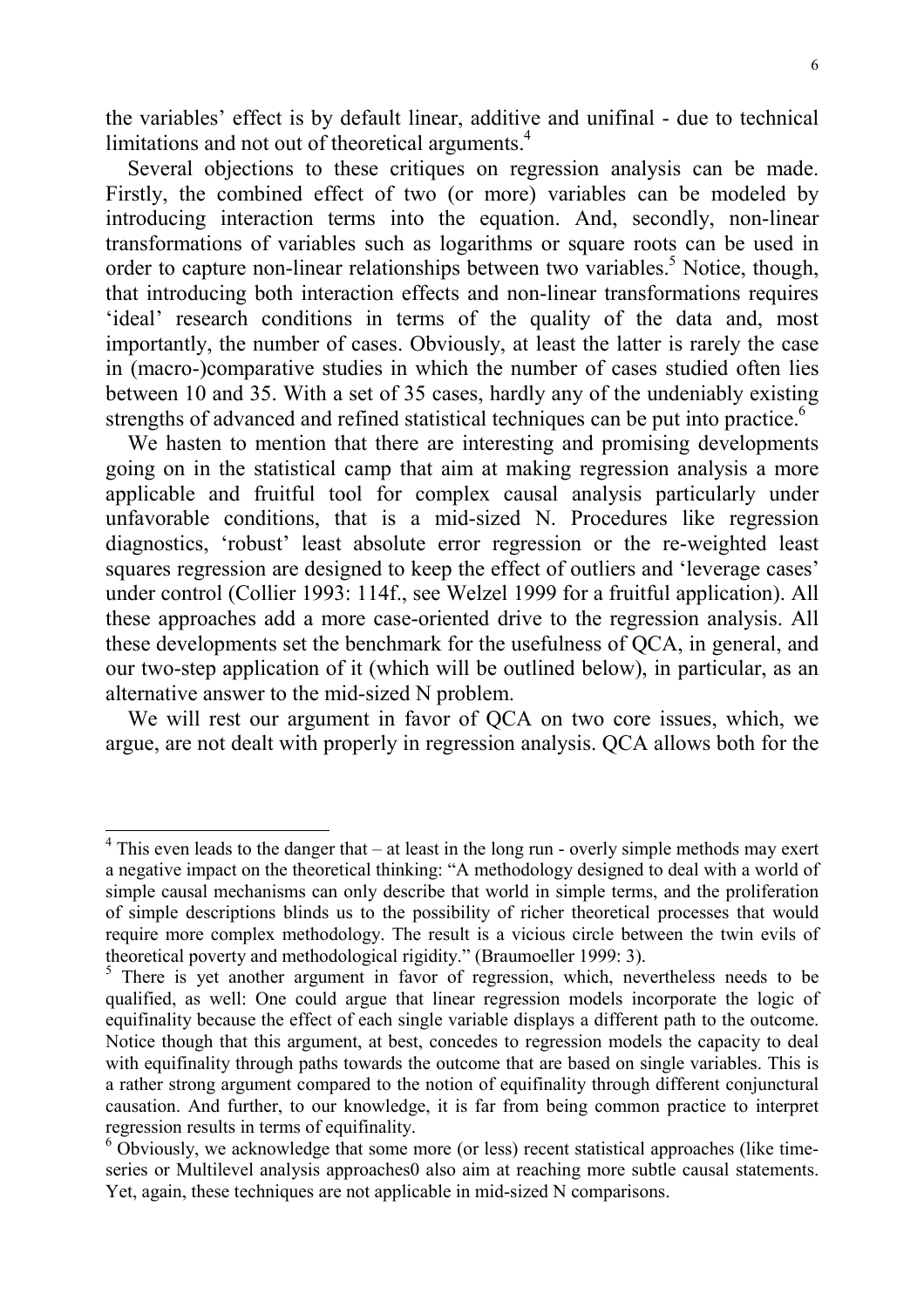analysis of *necessary and sufficient relationships* between multiple variables<sup>7</sup> and a more rigorous and theoretically informed treatment of the phenomenon of *limited diversity*. As will become clear throughout this article, both advantages are further increased if QCA is applied in the two-step manner we suggest below.

QCA is based on a most different system of cases which contributes greatly to the possibility of generalizing the results (Przeworski/Teune 1970: 34). Additionally, QCA is a technique that allows – by means of procedures based on Boolean algebraic concepts – a conversion of the variables that leads to a thoroughly parsimonious list of necessary and sufficient conditions.<sup>8</sup> The basic idea is that more than one combination of factors can produce the same outcome (equifinality): the same factor may have different effects in different settings, or different factors can have the same effect according to the contexts in which they are placed. For example, a possible equation of such a kind could be the following:

$$
AB + CD \rightarrow Y
$$

This reads as follows: Y may be caused by a simultaneous appearance of the causal factors A and B, or (in the Boolean notation expressed by the  $(+)$ ), alternatively, by a simultaneous appearance of the causal factors C and D. The particular power of this kind of equation is that all causal factors A, B, C and D are all included to the equation in some way, although any factor alone would not have been sufficient or necessary.

This type of thinking can extend further in an equation like this:

$$
AB + aC \rightarrow Y
$$

l

Here, the causal factor 'A' plays a different role, depending on its context. Whereas the presence of A is necessary for the causation of the outcome in case of the simultaneous presence of B, it is necessary that A be absent (indicated by the small letter 'a') in the case of C being present for Y to result. Thus, factor A can have two different impacts, depending on the contexts. It should be clear from these examples that QCA equations are anything but additive, linear or unifinal. Thus, inferences are drawn in a context-sensitive manner, including conjunctural hypotheses.

Summing up our arguments made so far, QCA is a method that allows the researcher to be sensitive to complex causality in terms of conjunctural causation

<sup>&</sup>lt;sup>7</sup> "Whereas fuzzy-set analysis reveals the presence of necessary and causal conditions, quantitative correlational analysis commonly indicates the association of two variables, but not their set-theoretic relationship (i.e. one being the subset of another)" (Pennings 2002: 4).

<sup>&</sup>lt;sup>8</sup> For the technical details, we recommend Ragin's own texts. In our view, a beginner who has never heard about QCA or even Boolean algebra might start with the technical chapters of the 1987 volume which are extremely clear (Ragin 1987: 85ff.).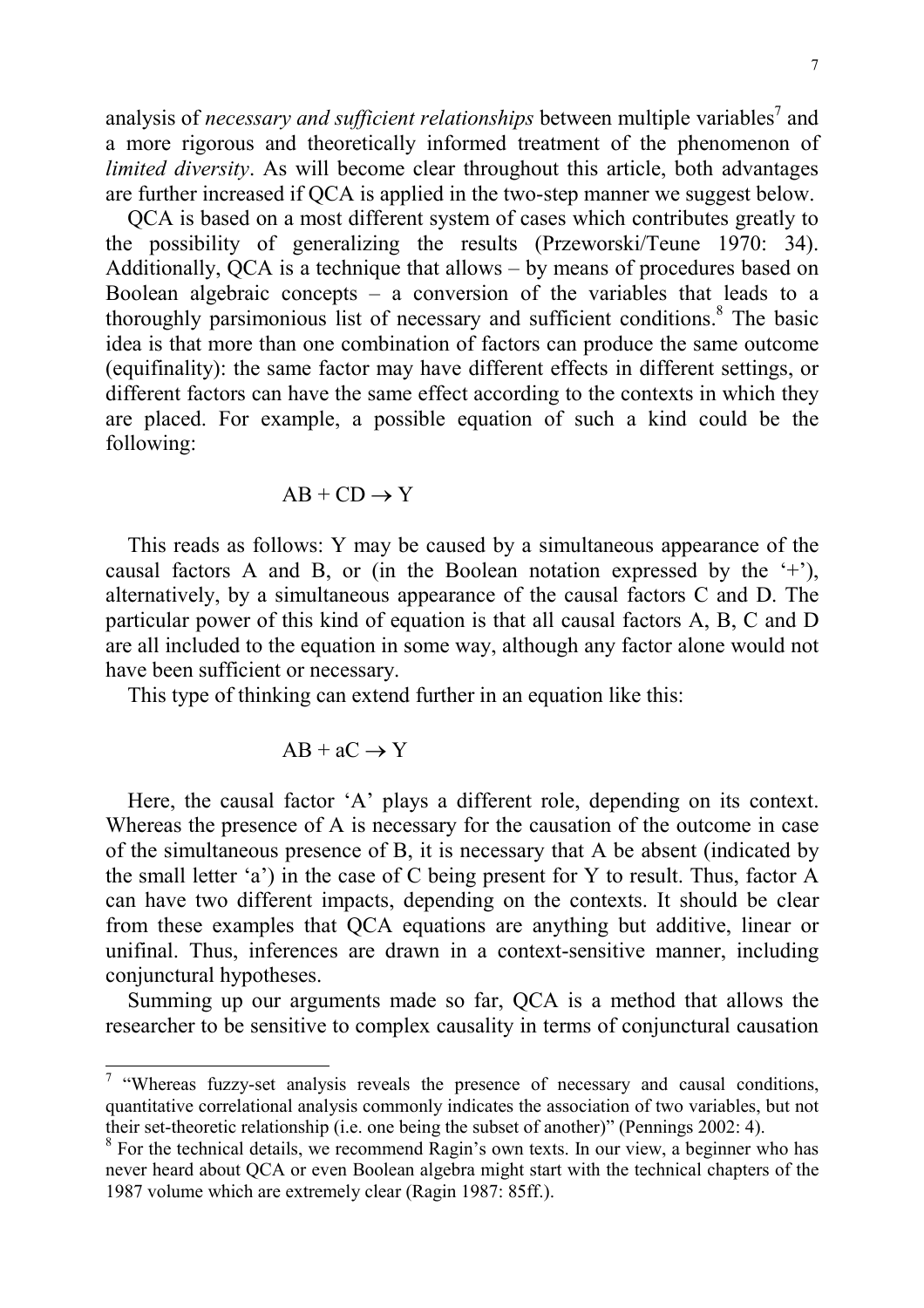and equifinality without, however, giving up the aim of generating generalizable and therefore theoretically fruitful findings. As mentioned, similar complex results can be obtained with statistical techniques but not in the framework of a study with 10-35 cases. And even when the perfect large-N conditions are met, the problem of limited diversity (which occurs when not all theoretically possible combinations of independent variables are empirically observable) and its consequences for drawing causal inference is largely ignored in standard statistical techniques and, in addition to this, these techniques come short of displaying such theoretically important concepts like necessity and sufficiency. In contrast, comparative case studies, while theoretically able to deal with necessity and sufficiency statements, the same as with conjunctural causation and equifinality, are weaker than QCA when it comes to generalizing the results obtained, especially, if the cases are not selected carefully, i.e. if the population from which it is drawn from is not specified properly.

#### **3 Critiques of QCA and some rejoinders**

It comes as no surprise that a methodological concept which criticizes both the variable-oriented and the case-oriented school has provoked a lively and controversial discussion. Usually, a standard set of criticisms is put forward (see, e.g., Coppedge 2000a: 15, Goldthorpe 1997). These critiques can be summarized in three points. First of all, the degree of usefulness – or sometimes even the very possibility of applying  $OCA -$  is put in question because of the need to use *dichotomized* variables. Furthermore, it is criticized that QCA assumes *deterministic causation*, as expressed by the lack of significance criteria for the solutions found and the absence of an error term. And, finally, scholars point out to the danger of producing numerous different *solutions, many of which might lack any theoretical and common sense*.

With regard to the need for *dichotomizing the variables* it is accurately argued that not only does dichotomizing imply a loss of information, but the way in which the cut-off points are chosen has a crucial influence on the results obtained (Lieberson 1992). However, this has become an outdated criticism in the meantime due to the incorporation of 'fuzzy sets' into the logic of QCA (see Klir/Clair/Yuan 1997 for a useful basic introduction to fuzzy set theory). Unlike the earlier concept, fs/QCA does allow for values between 0 and 1. Thus, qualitative and quantitative elements are combined in one single assessment (Ragin 2000: 8): the qualitative aspect of being able to distinguish verbally between two different things (expressed in the dichotomous values '0' and '1') can be combined with the quantitative aspect of using figures as representations of more finely grained gradual steps between the qualitative categories '0' and '1'. Thus, qualitative concepts, such as 'democratic/non-democratic', mark out a range of possible quantitative values (e.g., 'more democratic than non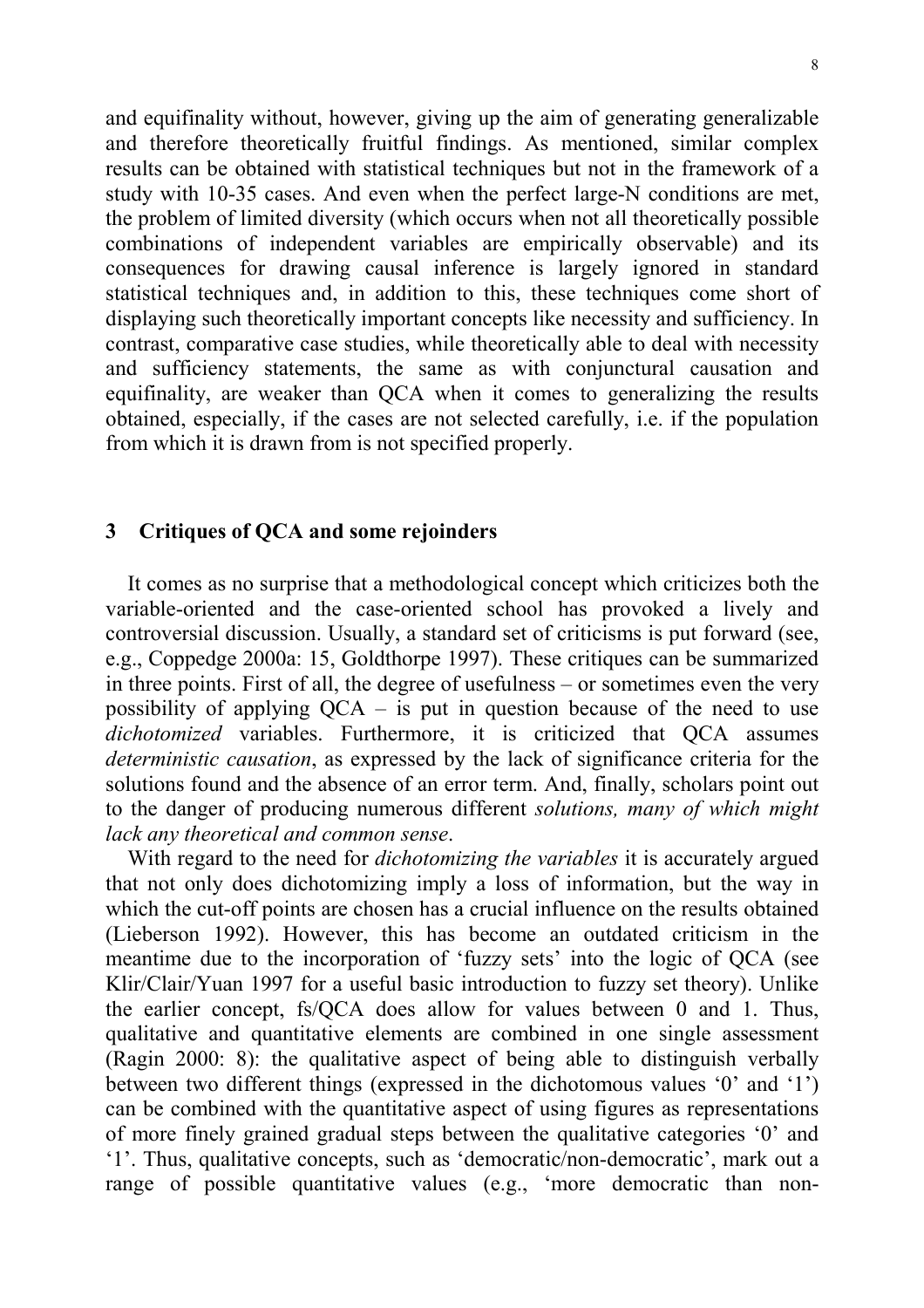democratic', etc.). The 'fuzzy values' (i.e. the values in between the two landmarks '0' and '1') represent the grade of the representation of the qualitative concept (e.g.,  $0.25 =$  'rather non-democratic',  $0.75 =$  'rather democratic'). The fuzzy value 0.5 (the so-called 'crossover-point') is of special importance as it represents ambiguity between the two qualitative categories. After coding all the variables as fuzzy variables,<sup>9</sup> the same procedures which were conceptualized for QCA are applied for fs/QCA although the technical processes are now more sophisticated (for a summary, see Ragin 2000: 244ff., for details see Ragin 2000: 203ff.).

Not only does the extension of QCA to fs/QCA overcome the limitations of dichotomous variables, but it also invalidates arguments that QCA necessarily assumes a world ruled by *deterministic causation*. 10 Fs/QCA, in spite of sticking to the notions of necessity and sufficiency, does not assume purely deterministic causation, as is the case with QCA, because the introduction of fuzzy set logic makes it possible to allow for probabilistic statements. Technically, i.e. in a computer program, the probabilistic notion of causality is realized through the option of introducing confidence intervals and performing statistical significance tests which include probability criteria chosen by the researcher (for the straightforward application of this test for 'quasi-sufficiency of causal combinations', see Ragin 2000: 109ff.). Furthermore, it is no longer correct to claim that it has to be assumed that the values of each variable do not contain any measurement errors. Instead, the researcher is allowed to specify a confidence interval for each variable (the so-called fuzzy adjustment).<sup>11</sup>

Whereas these two critiques on QCA have been invalidated with the introduction of fs/QCA, one core issue remains, namely the risk of producing *theoretically unresolvable* (and often contra-commonsensical) *results*. It is argued that it is the minor role theory plays in QCA based research that leads to a lack of

 9 As soon as fuzzy values are introduced, the question arises *where do they come from ?* Indeed, there are no direct translations of quantitative indicators (such as GNP, etc.) into a scale from 0 to 1. Instead, fuzzy scores should be assigned based on theoretical knowledge (Ragin 2000: 150). This means that it is the researcher's responsibility to provide a convincing definition of every single fuzzy value. "In the hands of a social scientist […], a fuzzy set can be seen as a fine-grained, continuous measure that has been carefully calibrated using substantive and theoretical knowledge" (Ragin 2000: 7). fs/QCA has been criticised for exactly this conception of 'fuzzy values' which – in the extreme case – can end up as an arbitrary process. As this discussion is not at the core of our argument we content ourselves with pointing out the high importance of a careful handling of reliability and validity of the operationalisation of 'fuzzy values'. Otherwise, studies based on fs/QCA would lose their scientific merit.

Notice though that in applications of standard statistical techniques the issues of reliability and validity are relevant as well. However, in practice too often the problem is not addressed at all and, in fact, the existence of 'good' data is assumed in the application of statistical techniques.

<sup>&</sup>lt;sup>10</sup> For a discussion on different notions of what determinism means and what the sources for probabilism are, see Bennett (1999) and Mahoney (2000: 391f.).

 $<sup>11</sup>$  Notice that one important effect of using fuzzy adjustments is to lower the risk of choosing</sup> the 'wrong' fuzzy cut-off value (0.5) for certain cases.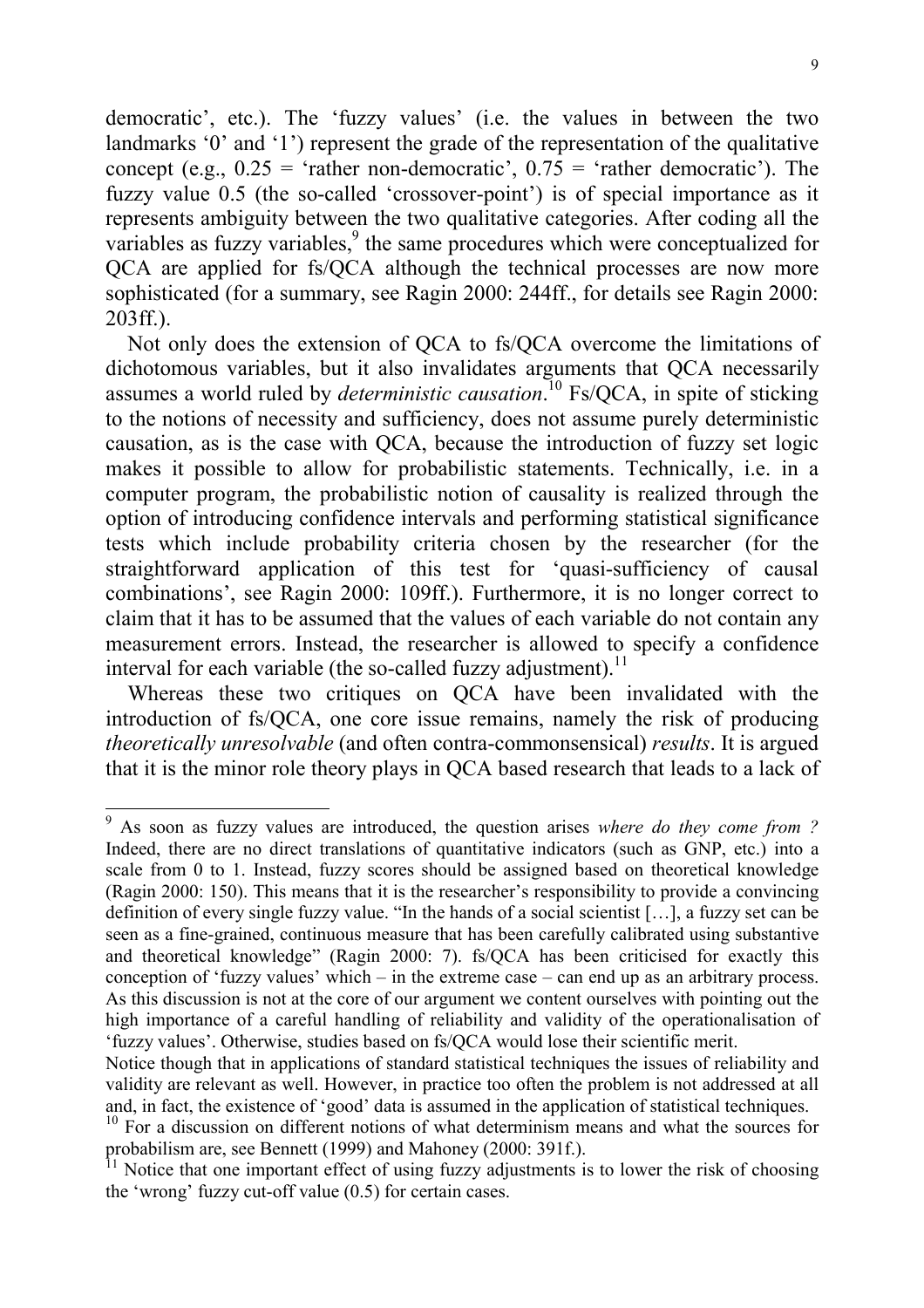capacity to draw causal inferences. However, this is based on the contestable assumption that inductive work is necessarily atheoretical and that its level of generalizability is lower by default. We think that this statement needs to be further qualified. By and large, the role of previously established theory in QCAbased studies is not fixed but hinges upon certain features of the research design and, hence, is under the control of the researcher. In the following, we are going to explore what the different technical and theoretical parameters for an increased role of theory in fs/QCA studies are. In this direction, we address the issues of limited diversity and introduce the notion of distant and close factors, a crucial distinction both for the application of fs/QCA and for making valid causal statements. Our argument then culminates in a *two-step fs/QCA approach*, a new way of applying fs/QCA that we propose in order to arrive at stronger causal statements. Our two-step approach explicitly combines deductive and inductive ways of reasoning in one methodological module.

## **4 Causal inference and fs/QCA**

First of all, we think it important to underline that neither a purely deductive nor a purely inductive approach represents a perfect solution to any research problem in the social sciences. Instead, a combination of both ways of thinking – even in the same study – promises to be more fruitful for drawing causal inferences and developing theoretical knowledge. In fact, even hardcore hypotheses-testing large-N statistical studies are never purely deductive; it is almost inevitable, and even desirable, that they develop new theoretical arguments based on empirical findings throughout their analyses (Collier/Seawright/Munck forthcoming: 26f.). Munck is correct when he states that it is "[...] crucial to note that even if causal theorizing is moulded to a greater degree by deductive thinking, causal theory about substantive issues necessarily involves a combination of inductive and deductive modes of thinking" (Munck 2000: 43). Thus, our attempt to make QCA more suitable for drawing causal inferences through a thorough application of theoretical knowledge implies the need to strengthen both the deductive and the inductive aspects in a QCA-based research process.

To start with, Ragin's (2000) point of view on the role of theory in QCA studies is clear. According to him, the theories developed in the social sciences are too weak to produce hypotheses that can be tested with QCA. That is to say, the hypotheses generally found in the literature are too simple in the sense that they do not include the phenomena of equifinality (i.e. different combinations of causal conditions producing the same outcome) and conjunctural causation (i.e. a causal condition exerting its effect only in combination with other causal conditions) (see Figure 2). As a consequence of this, he suggests going back and forth between ideas (theories) and evidence (empirical findings) with the aim of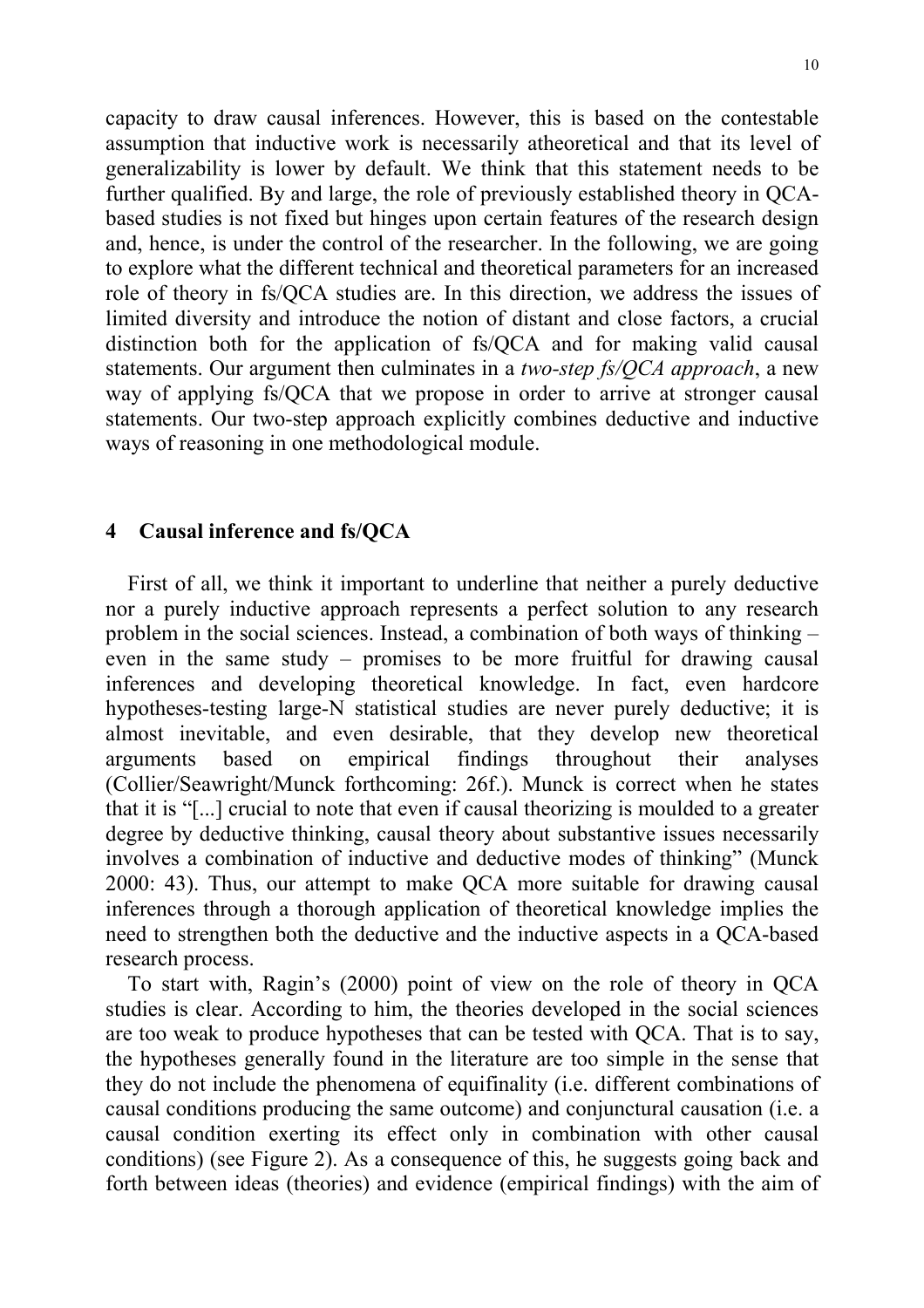improving the specification of the model, or the property space (Ragin 1994: 57) respectively. We find that this answer, while basically convincing, is both too general and too biased towards the inductive way of reasoning. In addition to this, it may not be practically feasible in many common research situations.

Imagine, for instance, a research topic for which a large number of diverse hypotheses has already been generated and in which a medium number of cases (i.e. 10-35) is involved. By and large, the more cases are included and the more (and well-elaborated) theoretical hypotheses exist, the less possible is it to go back and forth between ideas and evidence. There are two reasons for this. Firstly, one cannot claim to have sufficient knowledge about each single case as soon as the number of cases exceeds 10 to 15 cases. Going back to the cases in order to re-specify the model more than twice during a research project is highly costly (both in terms of time and money), if not practically impossible. And secondly, even if such a procedure could be put in practice (via a wellfunctioning international research group, for example), it would be highly unlikely that one could come up with entirely new causal conditions (or combinations of variables, respectively) that have not been mentioned by other colleagues before.

Hence, only under the condition of a low number of cases and weakly elaborated theories, it is possible to tackle the problem of inferring causality by re-specifying the fs/QCA solutions through Ragin's back-and-forth strategy. Thus, the problem remains how to use fs/QCA in middle-size N studies in such a way that the results obtained can be interpreted as something more than pure correlations. Figure 1 sums up our argument graphically and already points to our *two-step fs/QCA approach* as the most adequate strategy for applying fs/QCA under the condition of a medium number of cases and many hypotheses.





It is common wisdom that – besides other features like covariation and temporal succession – the use of theory is a keystone for inferring causality. This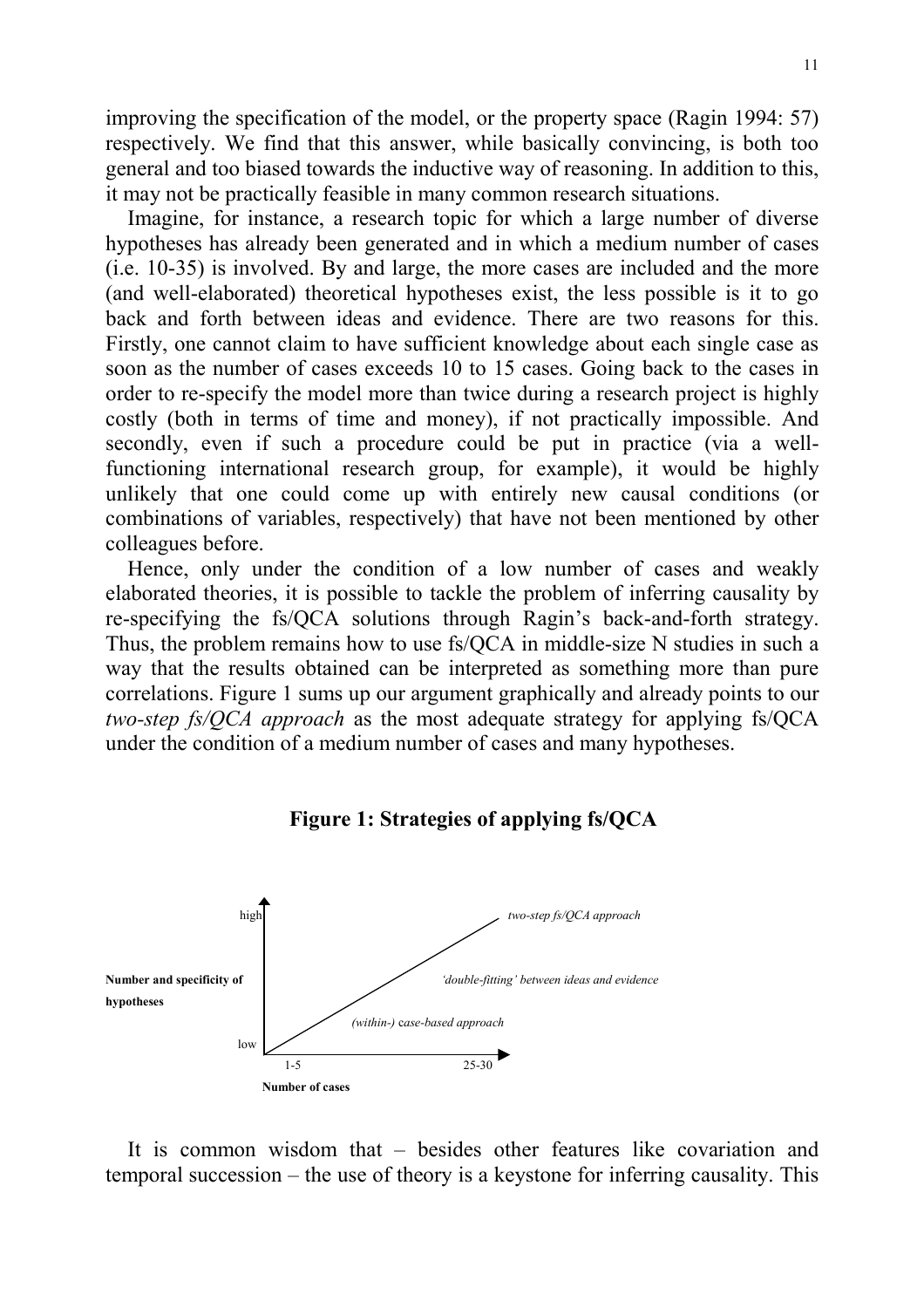is why it is particularly tricky to infer causality from fs/QCA results because, as we have pointed out, most of the theories we have at hand are either too weak to produce hypotheses that reflect higher-order interaction effects and equifinality. Or they are formulated in a too case specific manner, which does not lend itself for a straightforward application to additional cases. The problem at stake can be restated as finding a way to overcome the gap in terms of complexity between the existing theories and the empirical findings generated with fs/QCA. Basically, there are two accumulative solutions to this: (a) reducing the complexity of the fs/QCA solutions through technical manipulations and (b) developing more subtle theories. In the following, we address both ways of closing the complexity gap and, by doing so, it is apt to dwell on the issue of limited diversity.

## *4.1 Determining the complexity of fs/QCA results through technical manipulations*

If it is true that the role of theory and the possibility to infer generalizable causality is  $-$  at least to a certain extent  $-$  a function of the degree of complexity of the solutions obtained, then it seems to be intuitively suitable to try to reduce the complexity of such solutions, without, however, necessarily becoming as parsimonious as when regression is used. Fortunately, the inclusion of fuzzy set theory has introduced a number of effective technical means that can render fs/QCA results less complex.

First, probabilistic criteria can be introduced which filter all those solutions for which the empirical evidence is too weak – if, e.g., only a very low number of cases show the outcome. For example, the researcher can introduce a benchmark that determines the proportion of cases that can be omitted from the analysis if they contradict the result. If, e.g., an independent variable has turned out to be necessary in all cases but one, the variable can still be regarded as necessary despite this contradictory case. It is evident that the higher the probabilistic threshold, the less complex are the results obtained.<sup>12</sup>

Second, in fs/QCA one can introduce confidence intervals, the so-called fuzzyadjustments mentioned above. This accommodates acknowledgement that the variables used may contain a certain degree of measurement error. Again, the stronger the measurement error assumptions are, the less complex the equations become.

Third, before starting the QCA analysis, the risk of producing overly complex results can be further lowered by computing so-called macro-variables, putting together two or more single causal conditions that have been shown to correlate consistently (see Berg-Schlosser/De Meur 1997 for such a procedure). In this

 $12$  By and large, the more cases are included in the study, the more it is possible and recommendable to apply probabilistic criteria.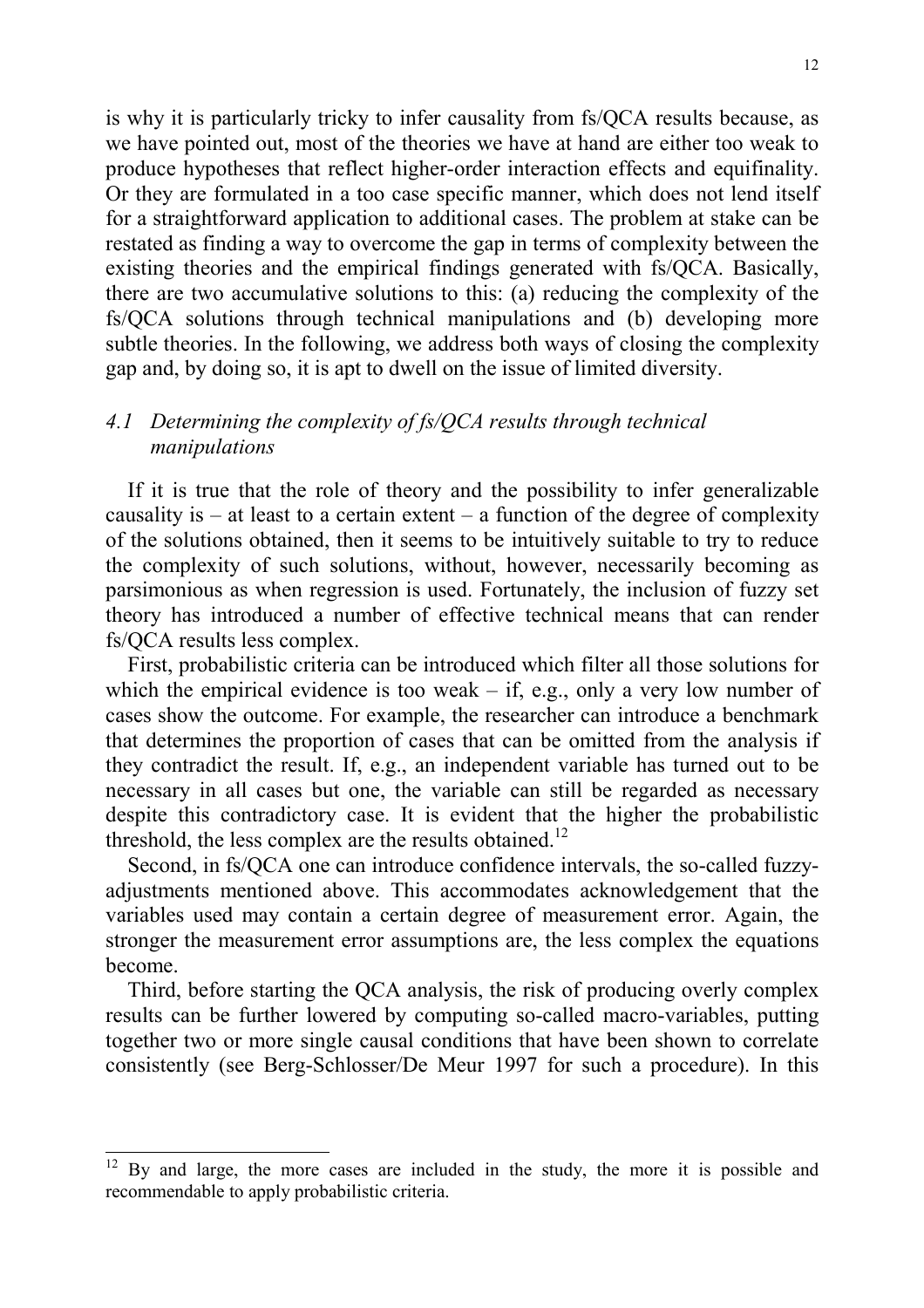way, one formally reduces the number of causal conditions. Consequently, the more macro-variables are used, the less complex will be the results obtained.<sup>13</sup>

Fourth, the computer program fs/QCA offers the possibility of going through all the simplifying assumptions – namely, assumptions which are made about the expected outcome in logically possible causal configurations, for which, however, empirical evidence is lacking – and being able to reject or to manipulate some of these 'thought experiments' (Max Weber) while retaining others on theoretical grounds.<sup>14</sup> This is the issue of limited diversity, which we will address in further detail now. This phenomenon is inherent not only to QCA-based studies, but also to any kind of social scientific (comparative-empirical) research and it introduces a prominent role for theoretically educated thinking. Consequently, the issue of limited diversity leads us into the more general discussion of what counts as a good cause and, finally, to *our two-step fs/QCA approach*.

## *4.2 Limited diversity as a central feature in QCA*

l

Conducting QCA, encounters with the problem of limited diversity are a common feature. Limited diversity occurs when logically possible configurations of independent variables do not appear in reality. For example, if four causal conditions have been identified,  $16 (= 2<sup>4</sup>)$  possible combinations of dichotomously coded independent variables are possible. The calculation of the possible sub-set of technically possible combinations of fuzzy-coded causal conditions is mathematically more demanding, but works more or less in the same way (see Ragin 2000: 198ff).<sup>15</sup> However, it might well be that not all of these 16 possible combinations are empirically observable. In fact, not even a set of 16 cases guarantees that all 16 possible combinations will be covered, as single combinations might appear in more than one case. For a (not unusual) set of 8 independent factors, which have potentially made some contribution to the

 $13$  Note that this statement is subject to the type of macro-variables used. If such a creation of an index of highly correlated variables already requires many theoretical assumptions, then, of course, its interaction with other causal conditions in the equation might involve a lot of causal complexity that is only formally hidden.

<sup>&</sup>lt;sup>14</sup> Note, however, that the rejection of many simplifying assumptions tends to be counterproductive if the aim is to obtain more parsimonious solutions: the more simplifying assumptions are rejected, the more complex the results become.

 $15$  The technique which is applied to the discovery of limited diversity in fs/QCA settings goes back to a 'property space' approach, introduced by Paul Lazarsfeld in the 1930s (Lazarsfeld 1937). It can be given an immediately clear graphical illustration for two independent variables: in such a case, a co-ordinate system can be drawn with the axes representing the fuzzy-values of the two variables. The values of the two fuzzy-scales are entered as dots. Two lines at the level of the crossover-point (0.5) for both variables divide the co-ordinate system into four equal squares. If now one (or more) of these four squares is not represented by any dots, then diversity is limited.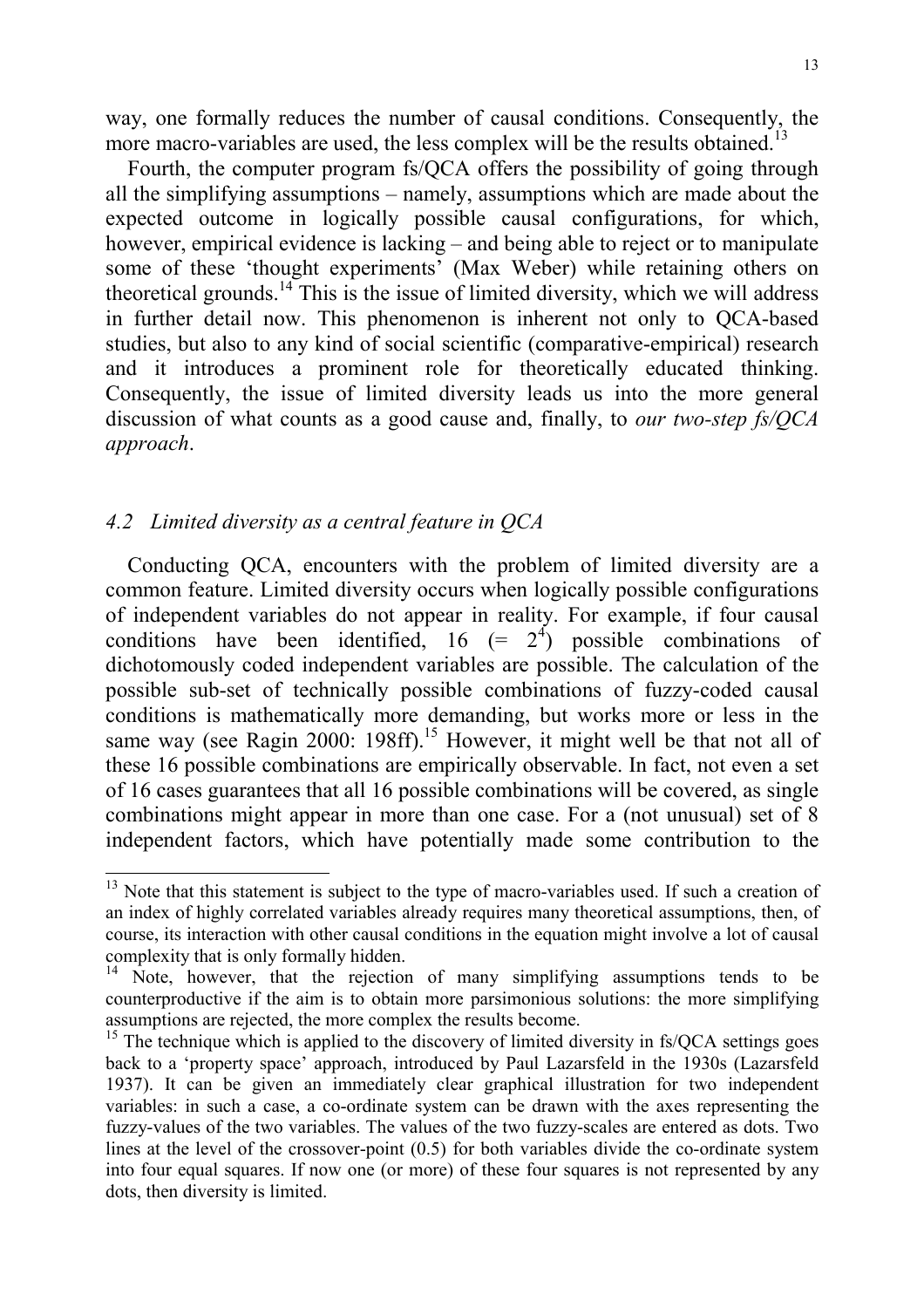outcome, fully 256 (=  $2^8$ ) possible combinations exist and a much higher number than 256 cases would be required in order to avoid limited diversity. Thus, in research reality, limited diversity is the rule rather than the exception (Ragin 2000: 107, 198).<sup>16</sup>

It is clear that limited diversity is not only a technical problem, but has some theoretical implications, as well. The simple strategy of running the Boolean algorithms without recognizing that some combinations are not covered by empirical instances risks over-simplistic and wrong results. Or, "given limited diversity, no matter which conclusion the researcher presents, it involves statements (and thus assumptions) about conditions that have not been observed." (Ragin 2000: 106, emphasis in the original).

In general, fs/QCA offers three ways to handle limited diversity, namely, (1) blanket assumptions, (2) parsimony, and (3) theory as a guide. The first two are rather constrained in their use: (1) blanket assumptions (this means that all missing cases are treated as if the dependent variable showed the fuzzy value '0') may work for a small number of variables because the effects of this coding procedures can still be controlled, but if the number of variables (and with it, the likelihood of limited diversity) increases, too many 'blanket assumptions' would have to be made and the result would be strongly manipulated. (2) Parsimony (this is a simulation for all possible values of the outcome variable from which the most parsimonious one is chosen) may also be too simplifying, and even dangerous since it is the computer that decides which outcome to assign to each single 'thought experiment' without informing the researcher about these crucial decisions. Thus, we hold that (3) theory has to play a prominent role. Therefore, theoretical knowledge may help the researcher to decide whether to perform the simplification of the outcome equations despite limited diversity or to consciously avoid such simplifications and base the argument only on the observed cases<sup>17</sup>

l  $16$  In comes as no surprise that limited diversity is also a problem for single-case studies (it is, indeed, the most extreme case of limited diversity) and in quantitative analyses. Nevertheless, statistical procedures are applied without any hesitation, when the variance is only a little higher than 0. If the result is significant, then the most parsimonious solution is accepted, even if its seeming significance goes back to implicit and, mostly, even unrecognized assumptions about those cases that do not exist. This warning, thus, goes further than the well-known statistical basic rule not to draw inferences and to make statements beyond the range of empirically observable data, i.e. to extrapolate a regression line beyond the empirically observable scatter plot or, as in the case of time-series-analysis, to predict the future based on results obtained today. In QCA, however, the warning generally applies to the application of results to non-observed cases, no matter whether or not they lie between the maximum and the minimum values of the independent variables.

<sup>&</sup>lt;sup>17</sup> This decision can be very simple: if, for example, the famous 'pregnant man' is one of the empirically not observable instances, then the categories 'pregnant men' and 'pregnant women' can be collapsed without hesitation into the single category 'pregnant', as pregnancy is a subset of being a woman. However, there are cases for which a certain combination would be possible (even if not expected by theoretical approaches, such as a high level of social policy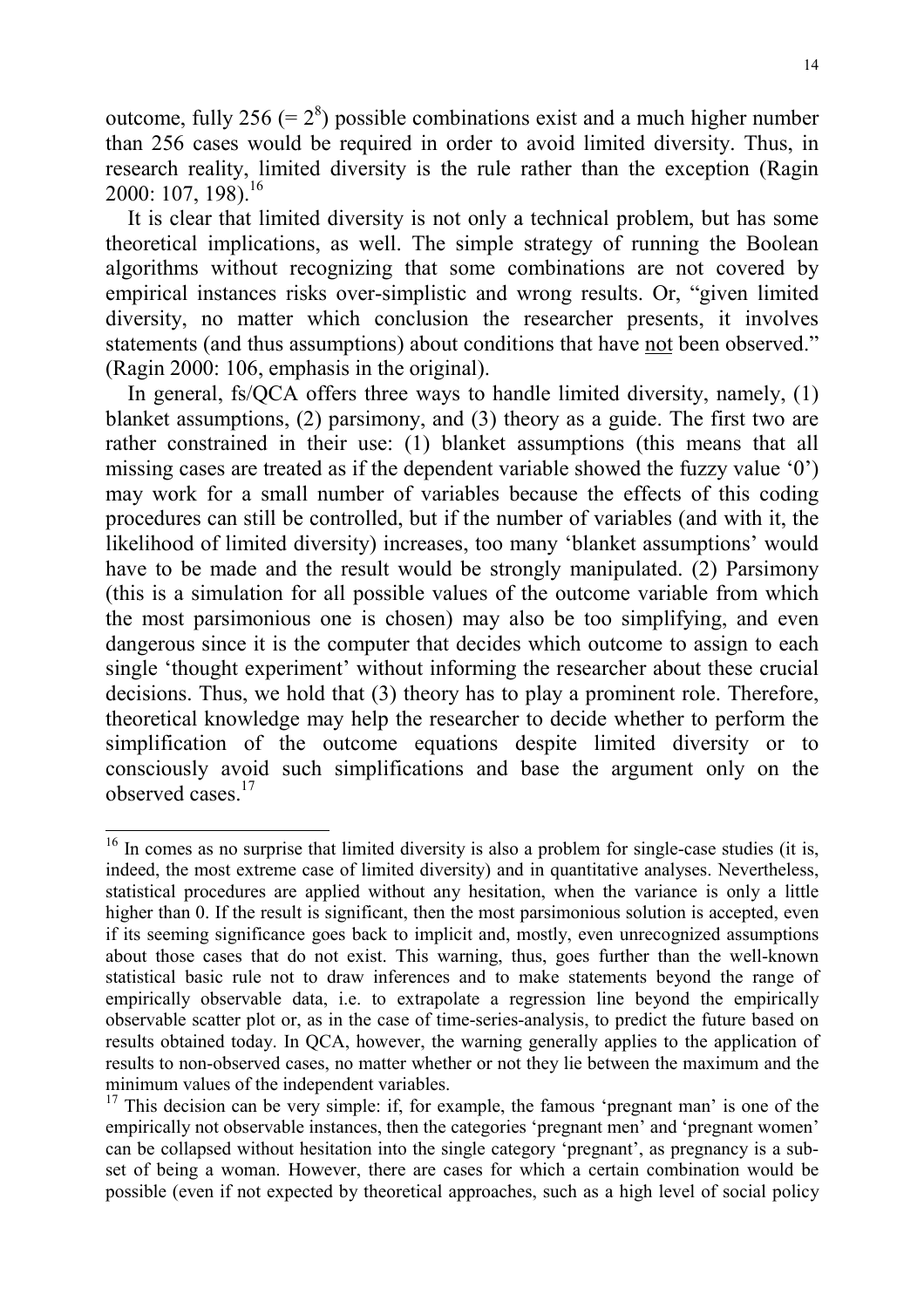As this suggests, limited diversity is mainly perceived as an obstacle to the application of QCA-based approaches. However, it remains true that reality *is a reality of limited diversity* so that this problem cannot be avoided and should not be ignored, as is done in statistical analyses. This is why we suggest below a stepwise application of fs/QCA through which limited diversity is converted from being an obstacle into an analytically fruitful tool.

In order to develop our argument, we now leave the ground of purely technical manipulations of limited diversity and return to the question of the role of theory. Not only do more subtle and complex theories help to decide whether or not certain thought experiments are expected to produce an outcome, but they also contribute to closing the complexity gap between QCA results and hypotheses (see Figure 2).

#### **5 The two-step fs/QCA approach**

l

The main advantage of our *two-step fs/QCA approach* is that it enhances the possibilities for drawing causal inference. As will become clear, this is done by converting limited diversity from being a problem into a methodological tool and thereby allowing both for greater reliance on pre-established theoretical knowledge (deductive reasoning) and for developing new theoretical insights (inductive reasoning), while always having the core elements of causal complexity and equifinality in mind.

We start this last section by underlining the need for both more subtle theories and, as a consequence, more appropriate methods that are able to deal with such kind of theories. In addition, we are going to make use of the well-established distinction between distant and close factors and provide arguments why the commonly applied statistical techniques are inappropriate for combining both types of factors and, consequently, for developing and testing more subtle theoretical arguments. Additionally, we provide a mathematically based argument how and why the two-step approach reduces the amount of simplifying assumptions to be made. And, finally, we demonstrate the application of the *twostep fs/QCA approach* to a data set on the consolidation of democracy containing 39 cases.

with a right-wing government) but is, nevertheless, empirically not realized. It is here that previously established theoretical knowledge may help to overcome the limitations of the application of QCA that are caused by limited diversity. From this example it becomes clear that theoretical reflections are diametrically opposed to the other alternatives of 'blanket assumptions' and 'parsimony', which have an unreflected simplifying tendency.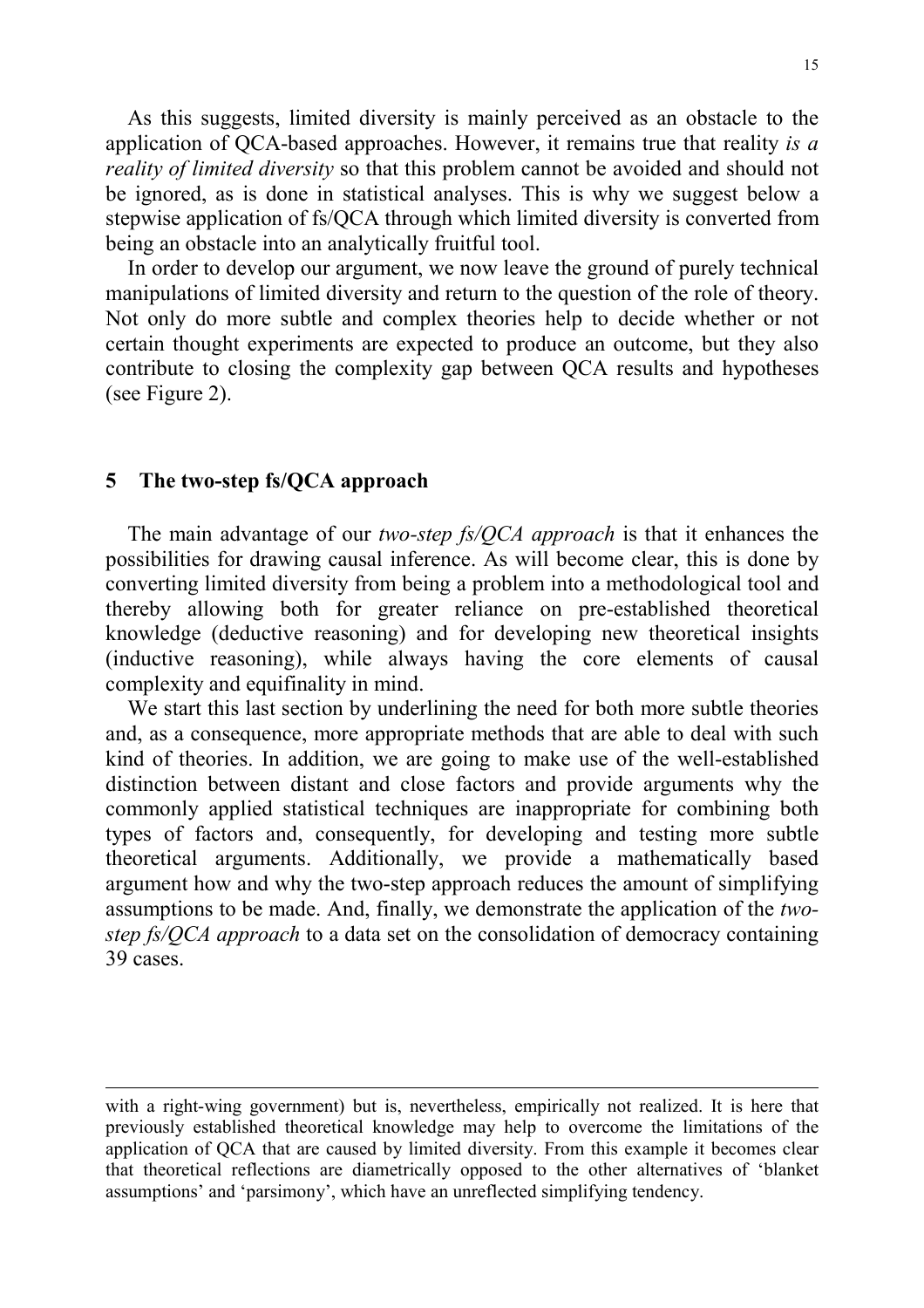#### *5.1 Reasons for applying fs/QCA in two-steps*

Notice that the general problem at stake is to overcome the difficulty of making use of theoretical knowledge and, as a consequence, of inferring causality. As already mentioned, applied to our specific topic of QCA, the problem can be specified as: How can we close the complexity gap that exists between our scarce and simple theoretical knowledge and the (potentially) complex empirical results obtained with QCA ?

Above, we have suggested some general technical means by which to solve the problem of limited diversity and to reduce the complexity of the results obtained with fs/QCA. That is, we moved the dot for fs/QCA further to the left, without, however, going so far as to give up the fundamental principles of equifinality and conjunctural causation. Logically, it follows that the general intention is to use (or in some cases to develop) more subtle theories, i.e. theories that are thick and context-sensitive but generalizable at the same time (Amenta/Poulsen 1994, Munck 2001). Subtle theories can help to formulate hypotheses that take complex causality into account, i.e. which model interaction effects and conjunctural causation.

#### **Figure 2: Complexity gap in causality assumptions**



We are convinced that (new) theories of such a kind cannot be formulated only by in-depth readings of the theoretical literature, i.e. without any accompanying empirical analysis, as seems to be suggested by Amenta/Poulsen ( 1994). In contrast, we think that some kind of combined deductive-inductive reasoning is needed throughout the whole analysis. To achieve this goal, not only must the appropriate method be chosen, but it also must be applied in a fruitful way. As will become clear, our *two-step fs/QCA approach* fulfils both requirements. It incorporates the assumption of complex causality and, at the same time, it is based on a stepwise formulation and testing of hypotheses.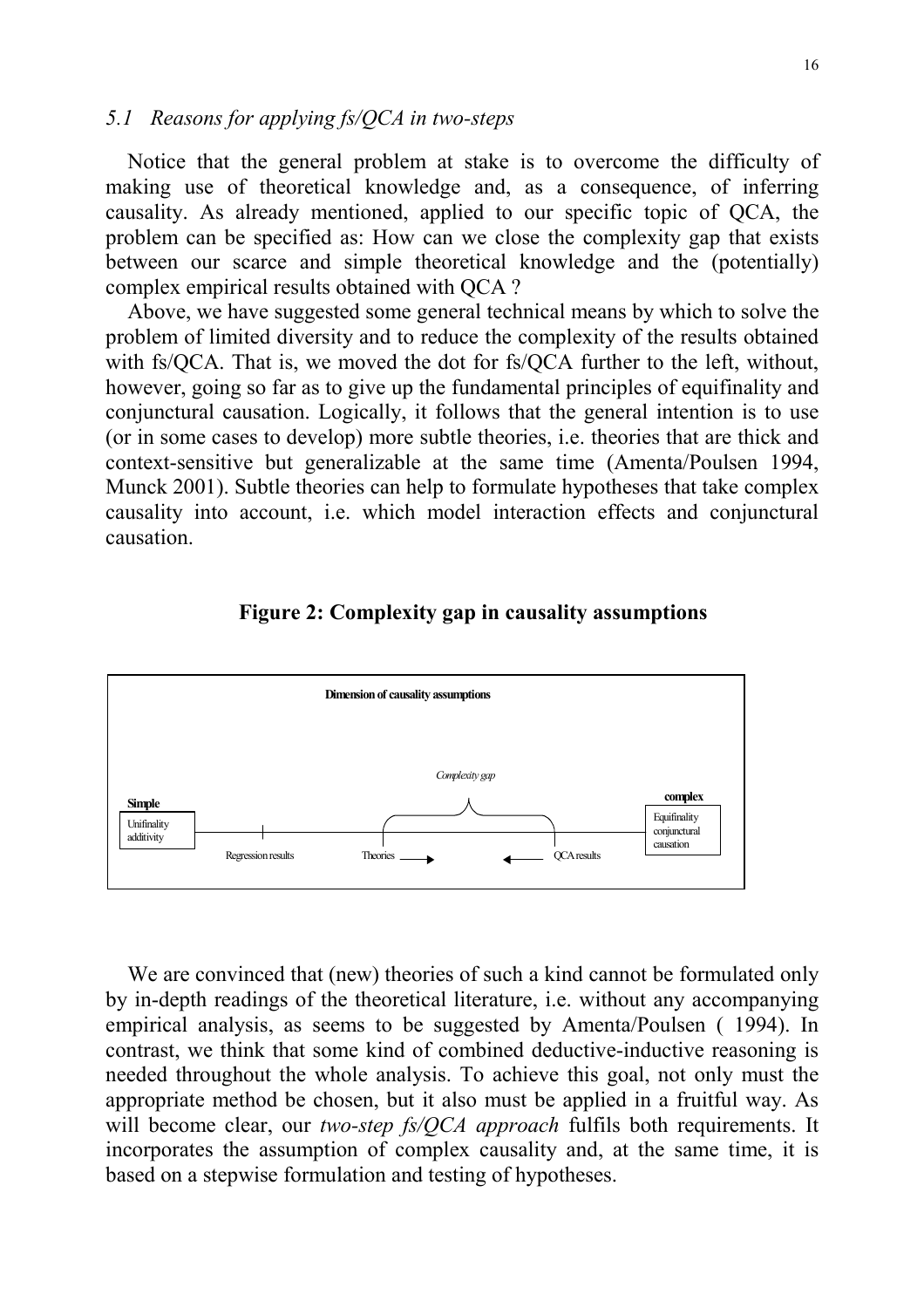We obviously do not claim that we are able to offer solutions to all theoretical, practical, epistemological, and methodological problems that appear during the endeavor of formulating and testing subtle theories in a comparative research design. Instead, we concentrate on some methodological issues that, we think, are very helpful to combining distant and close factors and to making valid causal statements. Needless to say, a good methodological approach alone is only a necessary and not a sufficient condition for causal inference. In addition to this, one needs powerful substantial theories and good data.

#### 5.1.1 Avoiding tautologies

l

Following Kitschelt (1999), explanations that exclusively rely on distant (structural) factors provide for causal depth but fall short of demonstrating the causal mechanisms that link deep, distant causes with an outcome. In contrast, explanations based on close factors display causal mechanisms, often, but not necessarily, at the micro-level. Most of the time, the latter type of explanation is too shallow because it runs the risk of leading to tautological statements in regarding part of what should belong to the *explanandum* as the *explanans*. 18 Hence, the mere fact that close factors are closer to the outcome – both in terms of space and time – does not imply that they provide better explanations than more distant factors. Consequently, a good causal statement consists in finding the right balance between the two core features: causal depth and causal mechanisms: "Too much depth may deprive explanations of causal mechanism, but some proposed mechanisms may lack any causal depth." (Kitschelt 1999: 10).

When both distant conditions and close factors are put together in one-equation models based on correlations, close factors usually appear the clear winner in explaining more of the variation of the dependent variable. Note, however, that this is set up by the underlying technical logic of regression analysis, which washes out the causal effect of the distant factors. This is particularly true if the close factors are causally connected to the distant ones. Hence, the 'success' of close factors in statistical analyses is neither surprising nor insightful for reaching a good causal statement (see Kitschelt 1999: 15 for a more detailed explanation of this point).

If it is true that in standard statistical techniques close factors perform better and, thus, the danger of drawing if not wrong, but overly simplified conclusions is severing (Kitschelt 1999: 14), then "there is nothing to be gained from pitting deeper and more distant (i.e. temporally prior) structural or cultural variables against proximate causes in the same equation." (Kitschelt 1999: 24). Consequently, Kitschelt suggests a two-step approach and, in this way, allows for

 $18$  In the literature, this common error is referred to as the problem of endogeneity (e.g. King/ Keohane/Verba 1994: 185ff) and it could also be regarded as the inverse of the etiological fallacy (Schedler 1997).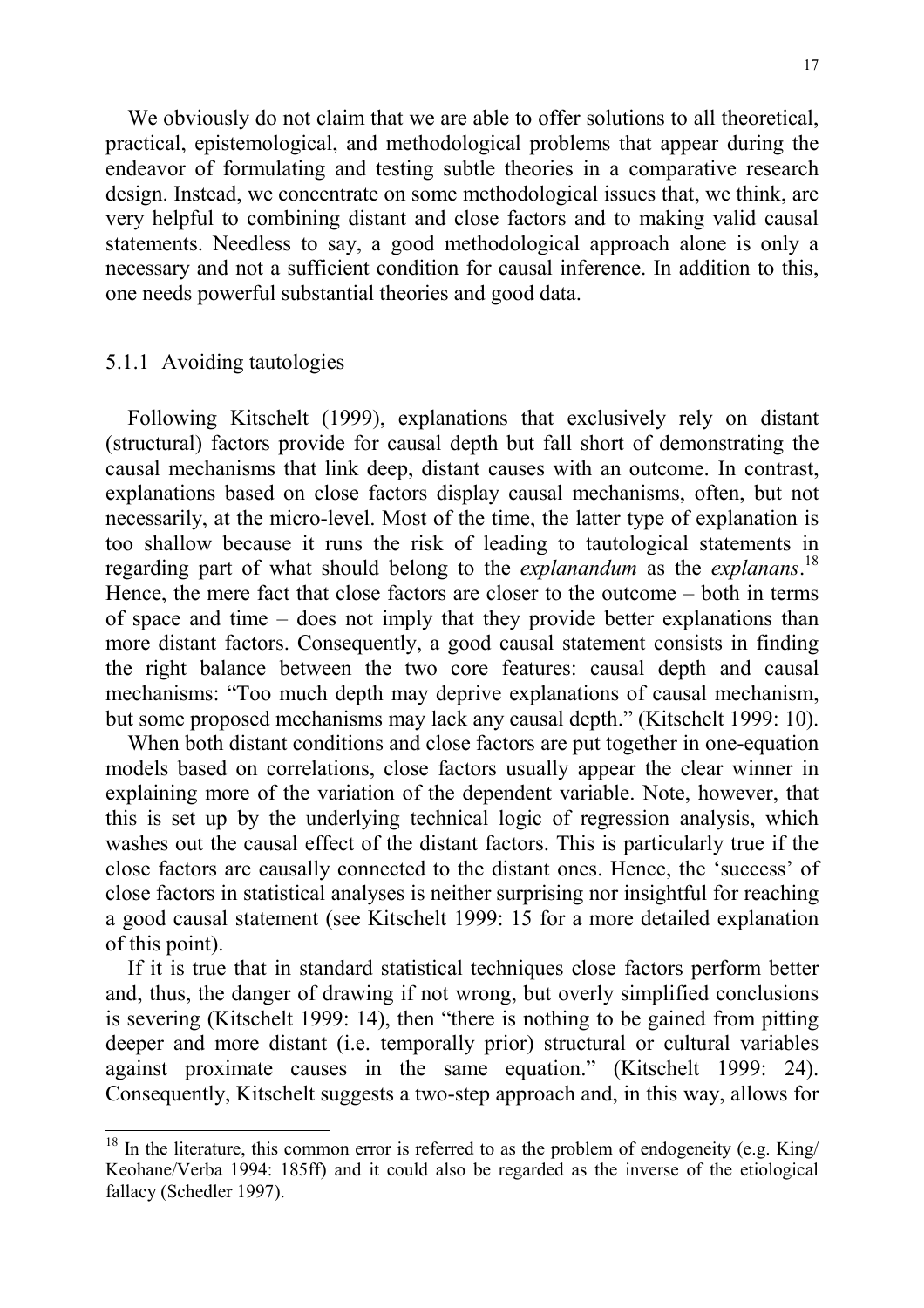a much more subtle and complex causal analysis. We fully agree with this idea because the aim of methodological innovation should be an improved matching between theory and reality. A two-step approach is particularly useful for reflecting reality in a better way, and, hence, for improving theory.

However, Kitschelt stops short of pushing his line of argument towards its logical end: instead of allowing for true causal complexity in both analytical steps, he seems to prefer the use of standard statistical techniques. In doing so, he introduces many of the biases and causal simplifications, like additivity, linearity, and unifinality that he and others (e.g. Munck 2001: 135) rightly criticize, and which we have discussed above. And further, the notions of necessary and sufficient relationships stays largely undiscovered, the same as the hidden assumptions about empirically non-existing combinations of variables. This is why we, instead of merely suggesting a two-step analysis, go further and propose the use of fs/QCA in the form of our *two-step fs/QCA approach*. We explain its logic at length in the next section.

Before doing so, we present an additional argument for performing a two-step analysis with fs/QCA. This argument does not rest on the assumption that in standard statistical approaches the effect of distant factors would be washed out by the inclusion of close factors. In fact, this is an empirically rather weak assumption, especially if the close factors are not strongly causally connected to the distant ones.

### 5.1.2 Getting a grip on limited diversity

In order to justify the reasons for applying fs/QCa in a two-step manner, we look through the analytic lenses of limited diversity and, hence, provide a more formalized argument for why a fs/QCA-based two-step approach is more adequate for widening the space for theoretical reasoning throughout the analytical process is by looking at it from the angle of limited diversity.

Assuming a situation in which the results obtained with a one-step procedure are identical to the ones with a two-step analysis, the researcher should be less confident about the results of the one-step procedure. This is because the number of simplifying assumptions that have to be made in a one-step approach is much higher than in a two-step approach and easily exceed a manageable amount. In the two-step approach, limited diversity and, as a consequence, the number of simplifying assumptions is lowered by means of theoretical thinking in connection with technical manipulations.

This crucial point of reducing the amount of limited diversity by applying a two-step instead of a one-step approach become readily visible if we consider the highest possible number of simplifying assumptions (z), about which the researcher has to decide. Generally, they can be computed as  $z_{max} = 2<sup>k</sup> - 1$ , with k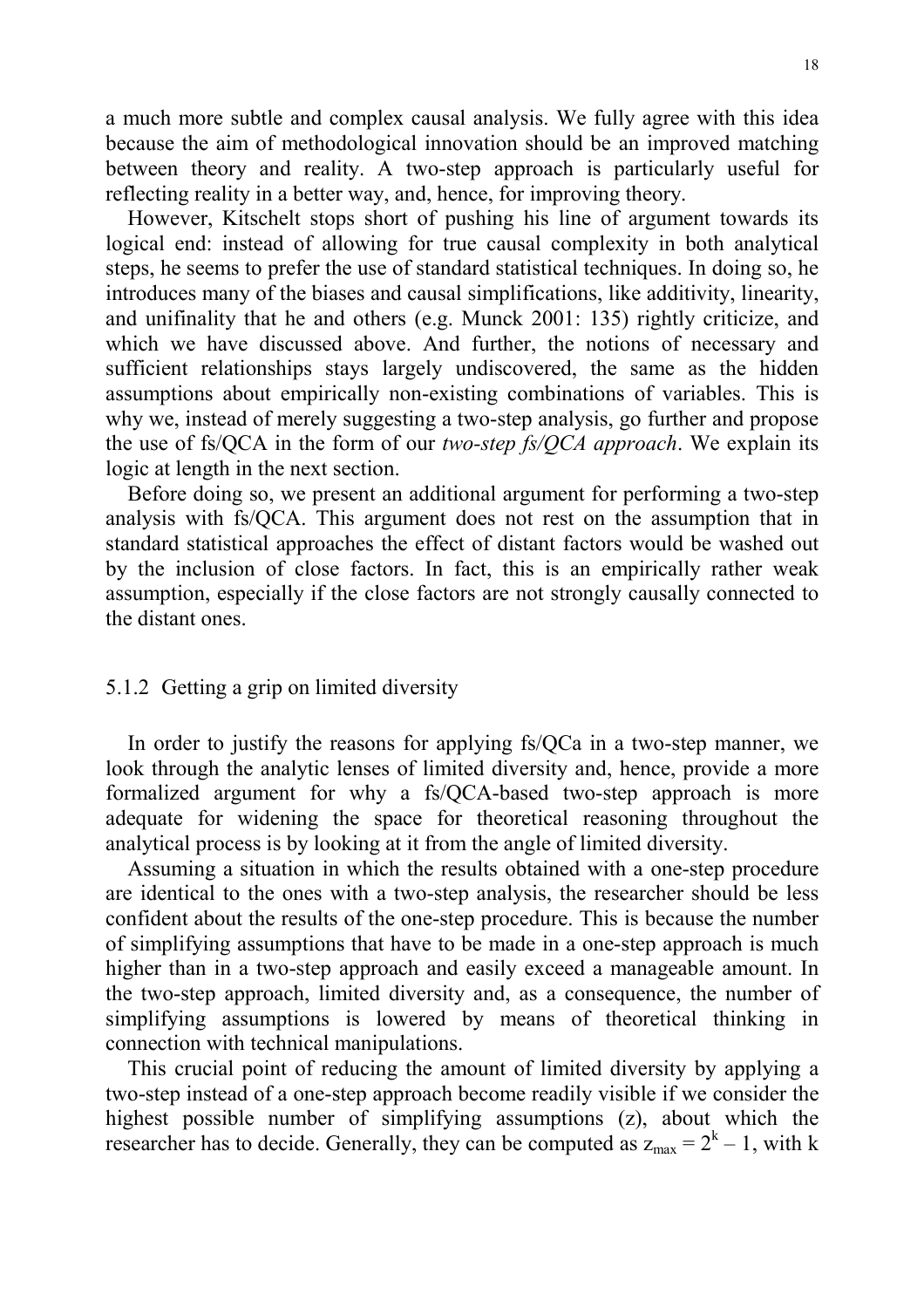equals the number of causal conditions.<sup>19</sup> As can be easily seen, the maximum number of simplifying assumptions increases exponentially to the number of independent variables. Consequently,  $z_{\text{max}}$  will be considerably lowered, if the parameter k can be split up into  $k_1$  and  $k_2$  (with  $k_1 + k_2 = k$ ). Ideally,  $k_1$  and  $k_2$ should be as equal as possible, or, in other words, both  $k_1$  and  $k_2$  should be  $k/2$ .

If, e.g.,  $k = 8$  (a rather common scenario in comparative research), the maximum number of simplifying assumptions is  $2^8 - 1 = 255$ . If the two analytical steps can be modeled in the ideal way of getting two sub-sets with four variables each  $(k_1 = k_2 = 4)$ , then the maximum number of simplifying assumptions becomes  $2^4 - 1 + 2^4 - 1 = 30$ . Obviously, this is much lower than 255! Even if the researcher only succeeds to split the eight original variables into, e.g., two distant ones and six close factors (which is a kind of 'worst case scenario' in the case of eight variables), the maximum number of simplifying assumptions becomes  $2^2 - 1 + 2^6 - 1 = 66$ . Thus, given a set of 8 independent variables, at least 189 maximum simplifying assumptions – in the best case even 225 – can be saved with a two-step approach.

Figure 3 shows this for other examples, as well. The upper line represents the maximum number of simplifying assumptions in a one-step approach  $(2<sup>k</sup> - 1)$ . The medium line represents the maximum number of simplifying assumptions in a two-step approach, if one category consists only of two variables and the other one of the rest ('worst case', with  $2^2 - 1 + 2^{k-2} - 1$ , or, easier,  $2 + 2^{k-2}$ ). The lower line represents the maximum number of simplifying assumptions in a two-step approach, if the set of variables is equally distributed to the categories ('best case', with  $2^{k/2} - 1 + 2^{k/2} - 1$  or, easier,  $2 \cdot 2^{k/2} - 2$  in the case of an even number of variables, and  $2^{k/2 - 0.5} - 1 + 2^{k/2 + 0.5} - 1$ , or, slightly easier  $2^{k/2 - 0.5} + 2^{k/2 + 0.5} - 2$  in the case of an odd number of variables).<sup>20</sup> The graph only displays the situation

<sup>&</sup>lt;sup>19</sup> As is well known,  $2^k$  combinations of dichotomous variables are possible: each combination combines all k variables which can take two different values, namely, 'presence' (expressed in capital letters) or 'absence' (expressed in small letters). Readers who are already familiar with fs/QCA will have noticed that Ragin proposes three possible values ('no statement made' as a third one); however, in terms of the maximum number of simplifying assumptions, this is not important. If, e.g., the following combinations of variables: ABC, ABc and AB, exist, then the maximum number of simplifying assumptions which have to be made is 2 and not 3, because, if simplifying assumptions have already been made for ABC and ABc, no simplifying assumption is necessary for AB, as AB is the Boolean sum of ABC and ABc.

Thus, there is a maximum of  $2^k$  combinations which possibly has to be examined. However, since at least one of these combinations has to be realised in any case, the maximum number of simplifying assumptions is  $2<sup>k</sup> - 1$ .

It is clear, though, that this formula just helps us to illustrate our argument. In reality, the number of maximum assumptions will be (much) lower than  $2<sup>k</sup> - 1$ , depending on the number of cases and the test parameters chosen. Although it is theoretically possible to calculate the exact number of simplifying assumptions for a given data constellation, this is to difficult to do in this article and is not at the core of our general argument.

 $20$  The formula also show the possibility to compute how many maximum simplifying assumptions can be saved: at least  $2^{k} - 1 - (2 + 2^{k-2})$  or  $2^{k} - 2^{k-2} - 3$  maximum simplifying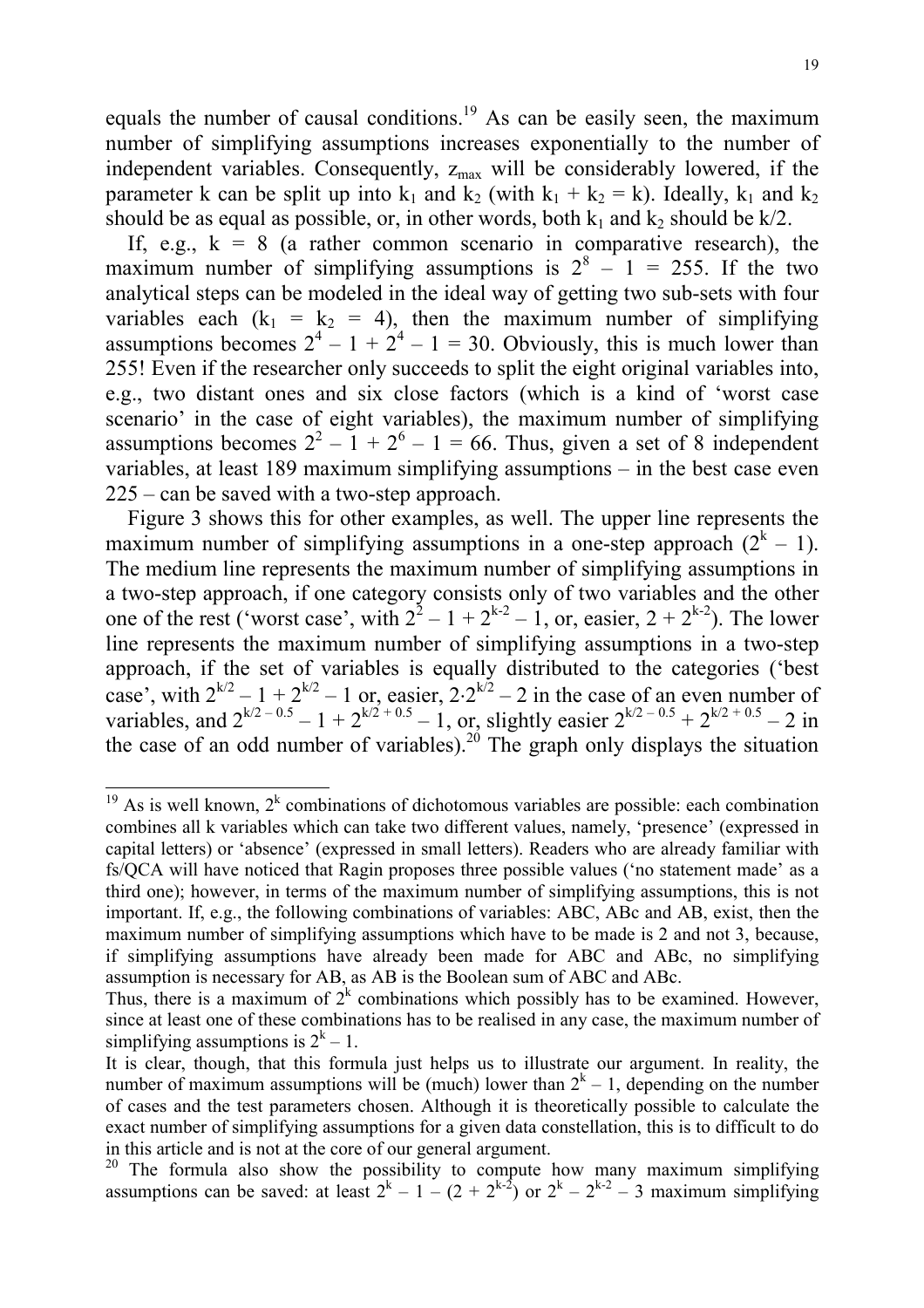from  $k = 4$  onwards, because with a number of variables lower than 4, a division into two subsets does not make much sense.



**Figure 3: Number of simplifying assumptions**

In sum, Figure 3 nicely demonstrates the virtues of our two-step approach and the (often overlooked) vices of one-step approaches in dealing with limited diversity – no matter whether in QCA or in standard statistical techniques. A twostep approach reduces the amount of limited diversity and, by doing so, diminishes the amount of simplifying assumptions to be made to a degree that can be dealt with conscious theory-based decisions.

#### *5.2 A general description of the two-step fs/QCA approach*

Briefly, the basic logic of our *two-step fs/QCA module* is the following. In a first step, the distant structural factors are analyzed with fs/QCA. After this, the closer factors are inserted into the structurally defined contexts that have previously been shown to make the outcome possible and a second fs/QCA analysis is run.<sup>21</sup> That is to say, not only do we suggest dividing the analysis into

assumptions can be saved ('worst case'), up to a saving of  $2^k - 1 - (2 \cdot 2^{k/2} - 2)$  or  $2^k - 2 \cdot 2^{k/2}$  + 1 with a pair number of variables, and  $2^{k} - 1 - (2^{k/2 - 0.5} + 2^{k/2 + 0.5} - 2)$  or  $2^{k} - 2^{k/2 - 0.5} - 2^{k/2 + 0.5}$ 

<sup>+ 1</sup> with an impair number of variables.

<sup>&</sup>lt;sup>21</sup> Notice that the order of the analytical steps – first distant, then close factors – follows an intuitive and widely recognized theoretical reasoning, which can be found in the basic logic of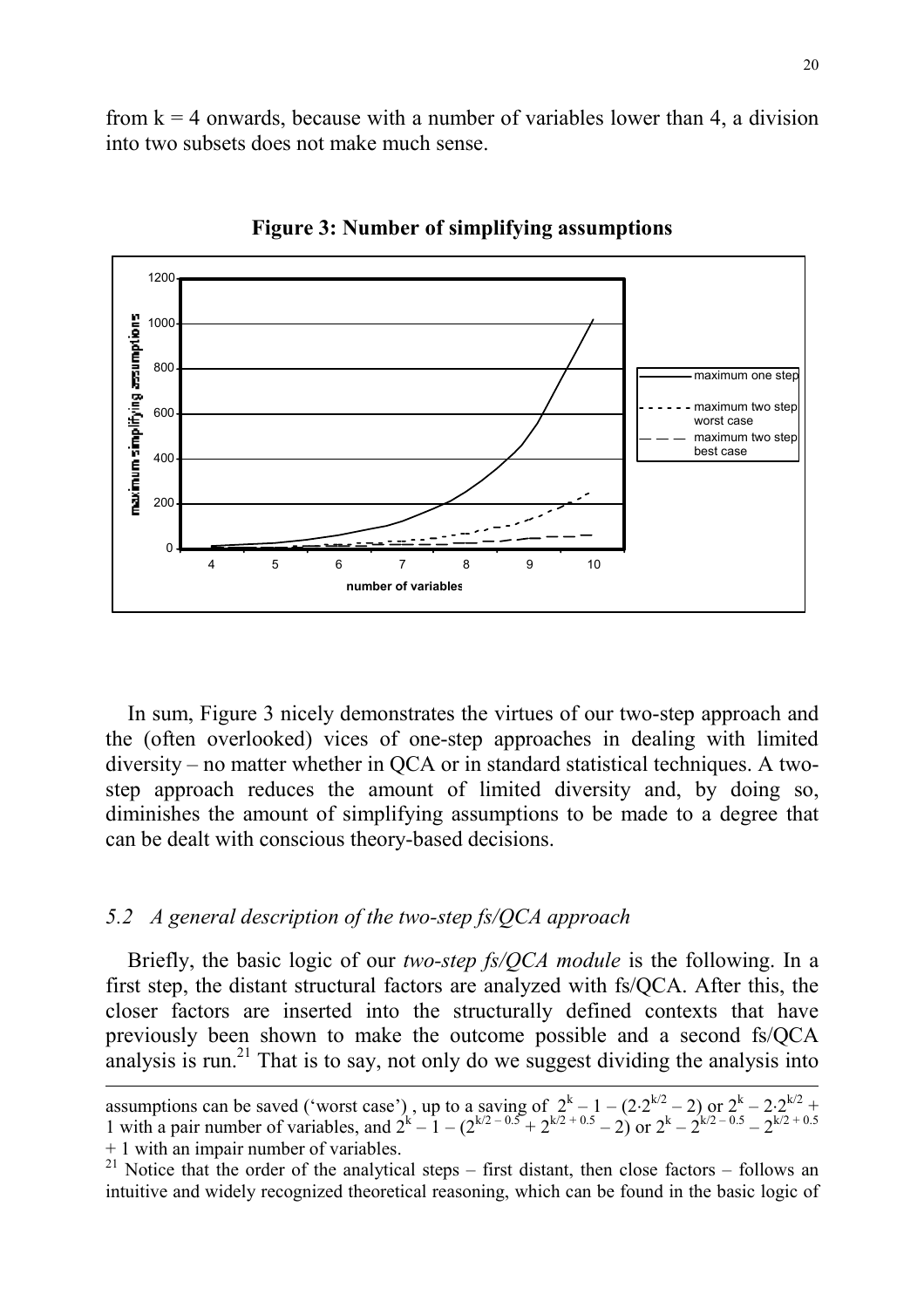two separate steps grouped around the variables at the two levels of causal depth, but we also argue that it is important to allow for true causal complexity in terms of equifinality and conjunctural causation at both steps. This, in turn, implies the application of fs/QCA instead of standard statistical techniques. Graphically, our *two-step fs/QCA approach* is presented as in Figure 4.

Let us explain the procedure in further detail. The first task (1a) is to formulate various theoretically guided hunches about which different combinations of distant factors are likely to make an outcome possible. It is important to underline that we call them hunches rather than hypotheses. In this way, we make clear that they are less specific than hypotheses, that is to say, there is still a lot of 'noise' in them. The reasons for this are clear: first of all, the first analytic step is exclusively based on distant factors and we deliberately leave out the whole set of close factors, which are nevertheless known to influence the outcome as well. Therefore our equations are mis-specified, or, to use the terminology of fs/QCA, the property space needs further specification. Moreover, our hunches cannot be exact (and, hence, cannot be labeled as hypotheses) because as theories they would not be good enough in order to model higher order interaction effects and equifinality.

After having formulated some theoretically guided hunches, the first QCA analysis, based only on distant factors, is carried out (1b). Looking at it from a different perspective, this first step of analyzing distant conditions for an outcome helps to reduce complexity – without, however, becoming as parsimonious as one-equation regression results – and, by this, to limit diversity. When it comes to the second step, there is a crucial difference between this theoretically driven and voluntarily produced type of limited diversity and the one that naturally occurs: in the latter case, we have to make educated guesses about the outcome of the non-existing combinations of causal conditions whereas in the former case we can assume the irrelevance of the outcomes of all the excluded combinations in the following analytical step because these combinations do not exist as a structural context that foster the outcome.

In essence, what we do by analyzing the distant factors in a first step is in line with the well-known recommendation by Przworksi and Teune (1970: 26-30) to replace 'proper names' of social systems by the explanatory factors that account for why causal relations take a particular form within each system.

path dependence and in the notion of a funnel of causality. The common idea is that distant factors are believed to provide the framework, or, the context, in which the close factors are embedded and without which the causal impact of close conditions on the outcome cannot be fully understood.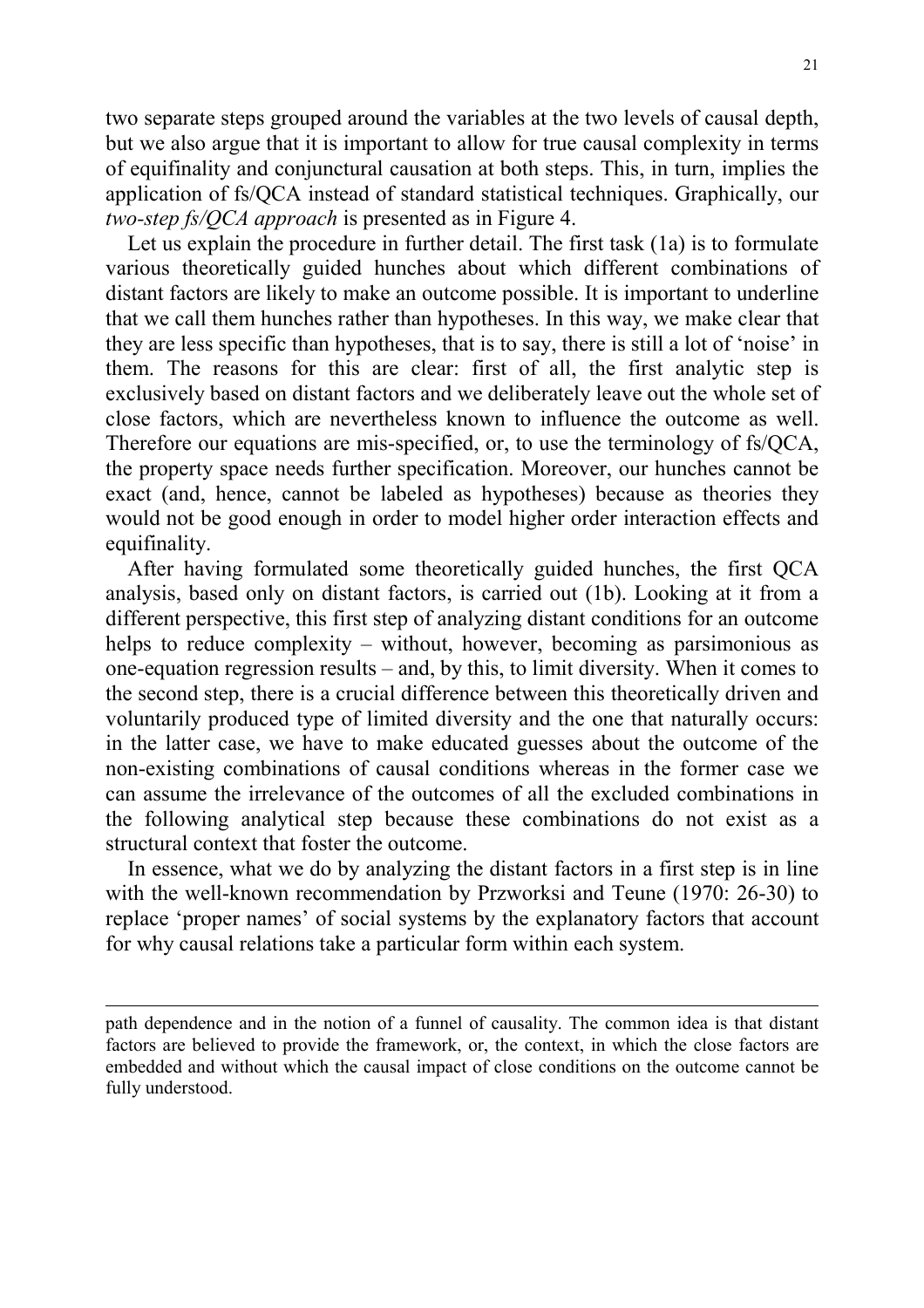

## **Figure 1: The two-step fs/QCA module**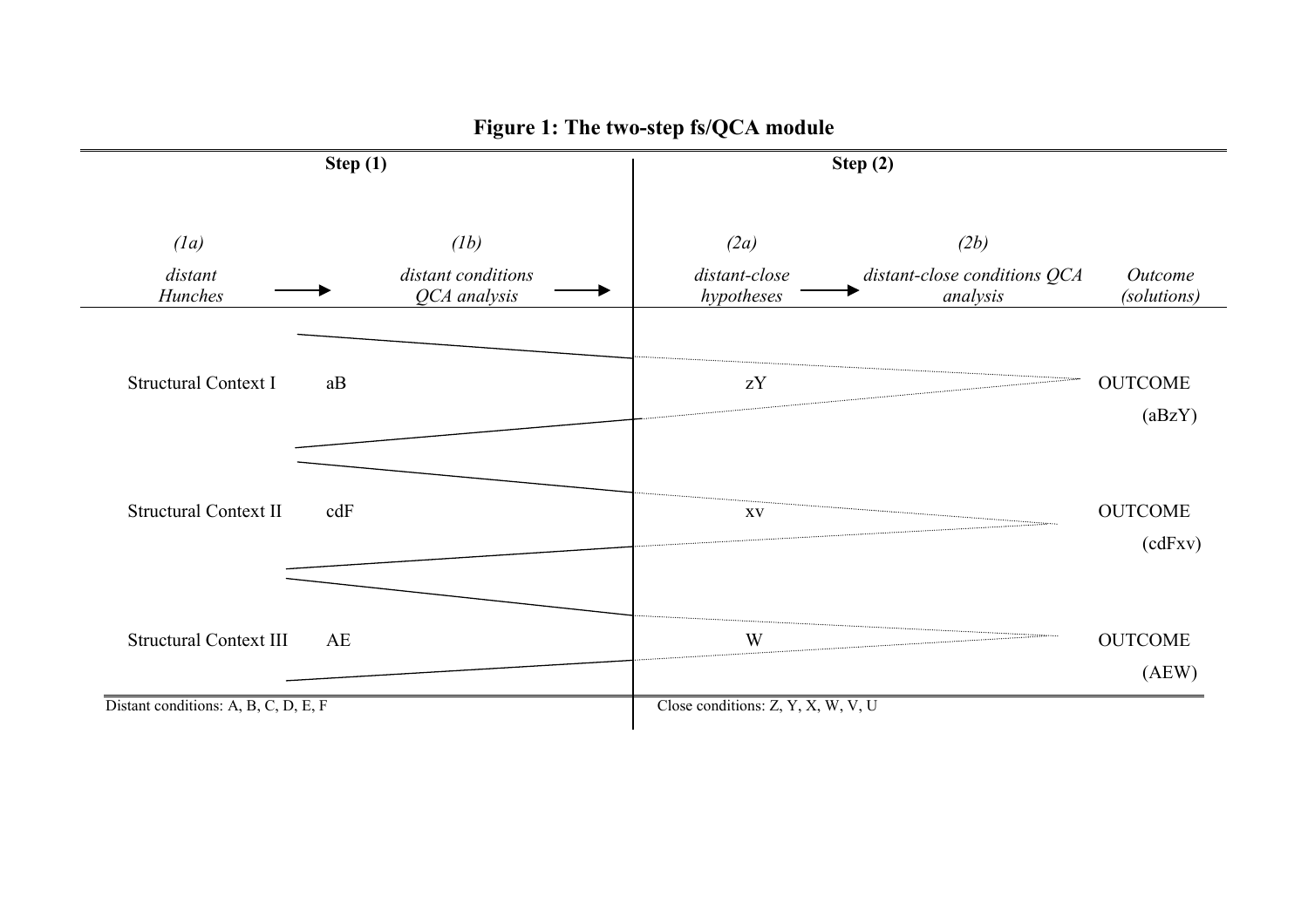Our second step (2a) starts with the formulation of hypotheses on the effect of certain close factors in specific structural contexts. This implies that there are at least as many context specific hypotheses and subsequent analyses on the effects of close factors as there are contexts found in the first step. Note the advantages of the hypotheses developed at this stage: they allow for conjunctural causation both within and between close and distant factors as well as for equifinality. Note also that this is only possible because of the first, purely distant factor-based analysis which has reduced the set of the outcome-enhancing structural contexts to a manageable number.

Having formulated hypotheses on the effect of the close factors in each structural context, we run separate fs/QCA analyses for each of them (2b). That is to say, each single analysis consists of all the close factors plus the respective subset of distant factors that define one of the several contexts that make the outcome possible. There might be different solutions for each structural context, i.e., it is possible that various different combinations of close factors link a structural context to an outcome. Of course, the aim is not to find one explanation for each single case, that is to say, to conclude that every case is a 'unique' case. 22 Instead, the logic of our two-step approach is most adequate to produce middle-range theories (for middle-range theories, see Thelen (2002: 95), Esser (2002), or, classically, Merton (1957)).

#### *5.3 An application of the two-step fs/QCA approach*

l

In order to explain our *two-step fs/QCA approach* better, we apply it to some illustrative data. The research field we have chosen is the Consolidation of Democracy (CoD). In this subfield of social science, not only is the number of competing theories, hypotheses and variables exceptionally large, but also is the number of cases is most likely to range somewhere between 10 (in the case of regional approaches) and around 60 (the whole universe of third wave democratizing countries). Very often, this leads to the problem of "many variables-small N," and statistical approaches are often limited to focus only on a small subset of possible causal conditions for which the above-mentioned rather atheoretical assumptions of linear, additive, and unifinal effects have to be made. Of course, our methodological argument is not limited to the study of CoD but suits most of the comparative research topics equally well.

Depending on the way they are counted, it is easy to come up with more than two handfuls of different hypotheses on CoD. Following our above discussion of distant and close causal conditions, one way of giving some order to these factors is to analytically separate two opposing theoretical strands. On the one hand are explanations based on spatio-temporally distant (deep, structural, long-lasting,

 $22$  In order to avoid this, the technical remedies for reducing the complexity of QCA results introduced above can be applied.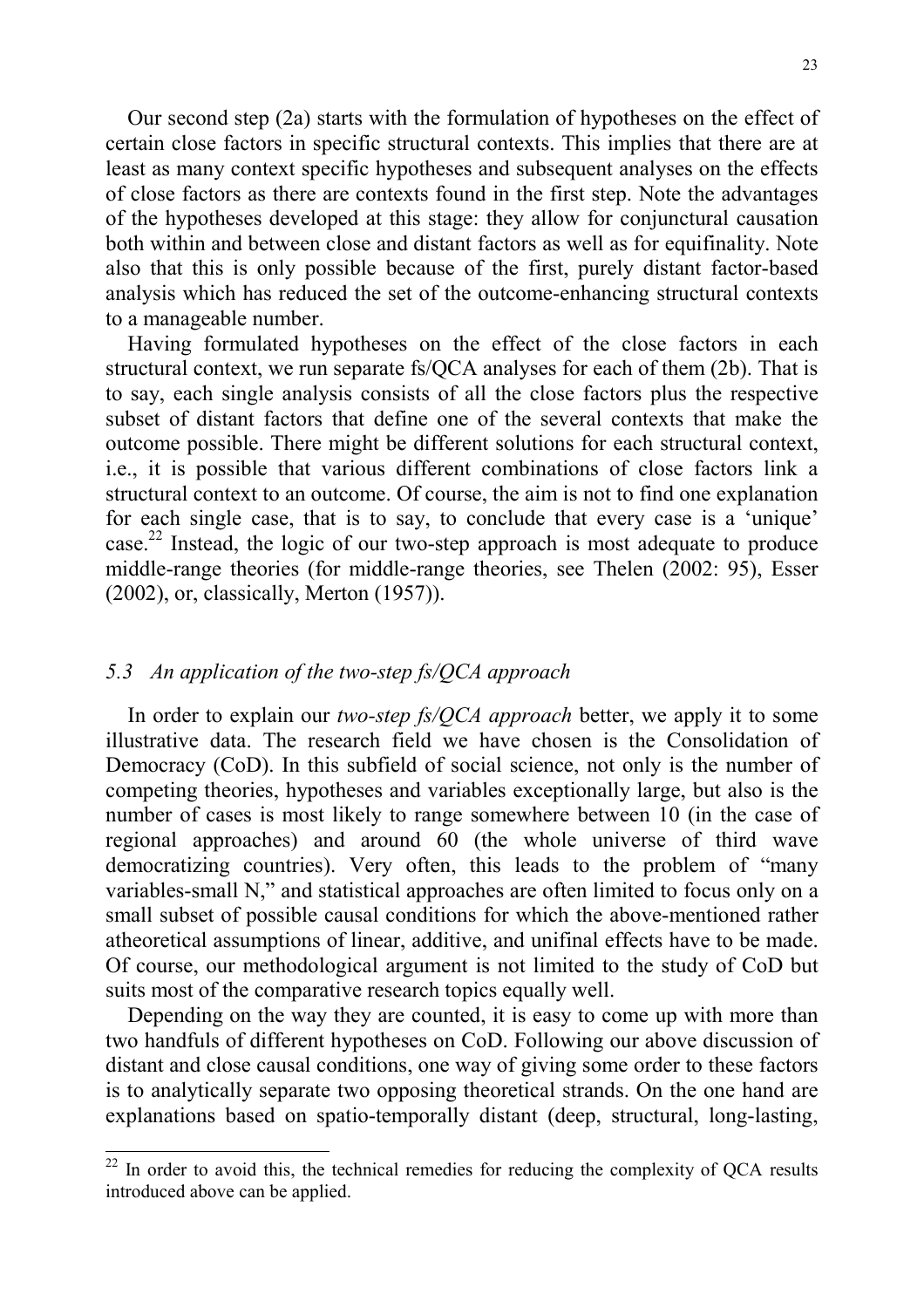background) conditions<sup>23</sup> and, on the other, spatio-temporally close (shallow but not necessarily always actor-oriented factors and/or discrete, single events) causal conditions.24 Figure 5 illustrates the fact that behind each of these two labels, a variety of hypotheses is hidden.

## **Figure 5: Close and distant factors of CoD**

## *(a)***Some distant factors for CoD formulated in fuzzy set hypotheses:**

*The more a country belongs to the set of countries that are …*

- socially and economically developed  $^{25}$  ...

- dominated by Christian instead of Muslim religion  $^{26}$  ...
- ethno-linguistically homogeneous  $27$  ...

l

<sup>24</sup> The notion of 'distance' and 'closeness' has found yet another expression in an ongoing theoretical debate in social science, namely, the discussion between behavioralists (or rationalchoice scholars in the widest sense) and (neo-)institutionalists (for excellent reviews of this rather fuzzily perceived theoretical school, see Hall/Taylor 1996, Immergut 1998). Whereas the former can be seen as representatives of a paradigm which emphasizes 'close' conditions of social action, the latter have concentrated more on big and distant processes (for this discussion, see Somers 1998); some scholars adhering to the historical variant of (neo- )institutionalism even go so far as to argue that history (which is absolutely unchangeable) is the ultimate cause of social outcomes (Kato 1996: 563, Somers 1998: 723). Recent work has tried to overcome this distinction by finding a balance between the two camps, prominently, for example, Mayntz/Scharpf (1995) and Scharpf (1997) with their actor-centered instititutionalism.

 $25$  This relationship is expressed by the frequently cited phrase by Lipset: "The more well-to-do a nation, the greater the chances that it will sustain democracy" (Lipset 1981: 31). Over the past decades, this probabilistic connection between wealth and democracy has been shown with ever- more sophisticated statistical methods and improved data. (see, e.g. Lipset/Seong/Torres 1993 or Przeworski/Alvarez/Cheibub/Limongi 1996). Yet the question of the direction of causality, either from democracy to wealth, or vice-versa has not been answered conclusively.

 $26$  E.g. Huntington (1991), Inglehart (1998), Gasiorowski/Power (1998), or Merkel (1999: 97ff.).

 $27$  E.g. Dahl (1971: 105-123), Muller/Seligson (1994), Inglehart (1997), Gasiorowski/Power ( 1998), Lijphart (1999), Welzel (1999: 86ff.), or Evans (2000).

<sup>23</sup> By and large, distant structural conditions are those characteristics of the cases that do not change easily over time or that cannot change under any circumstances. This means that they lie beyond the actors' scope of influence. In contrast, close factors are closer to the outcome, both in terms of time and/ or space and, consequently, also in terms of their causal effect on the outcome. They are more likely to change over time. However, what are close and what are distant factors is flexible and depends on the kind of research question asked and the design chosen.

Moreover, it is important to underline that close conditions are not necessarily contingent, actor-centered decisions and constellations, as suggested by Mahoney/Snyder ( 1999) . Instead, close factors might equally well include institutional features, economic developments and the like.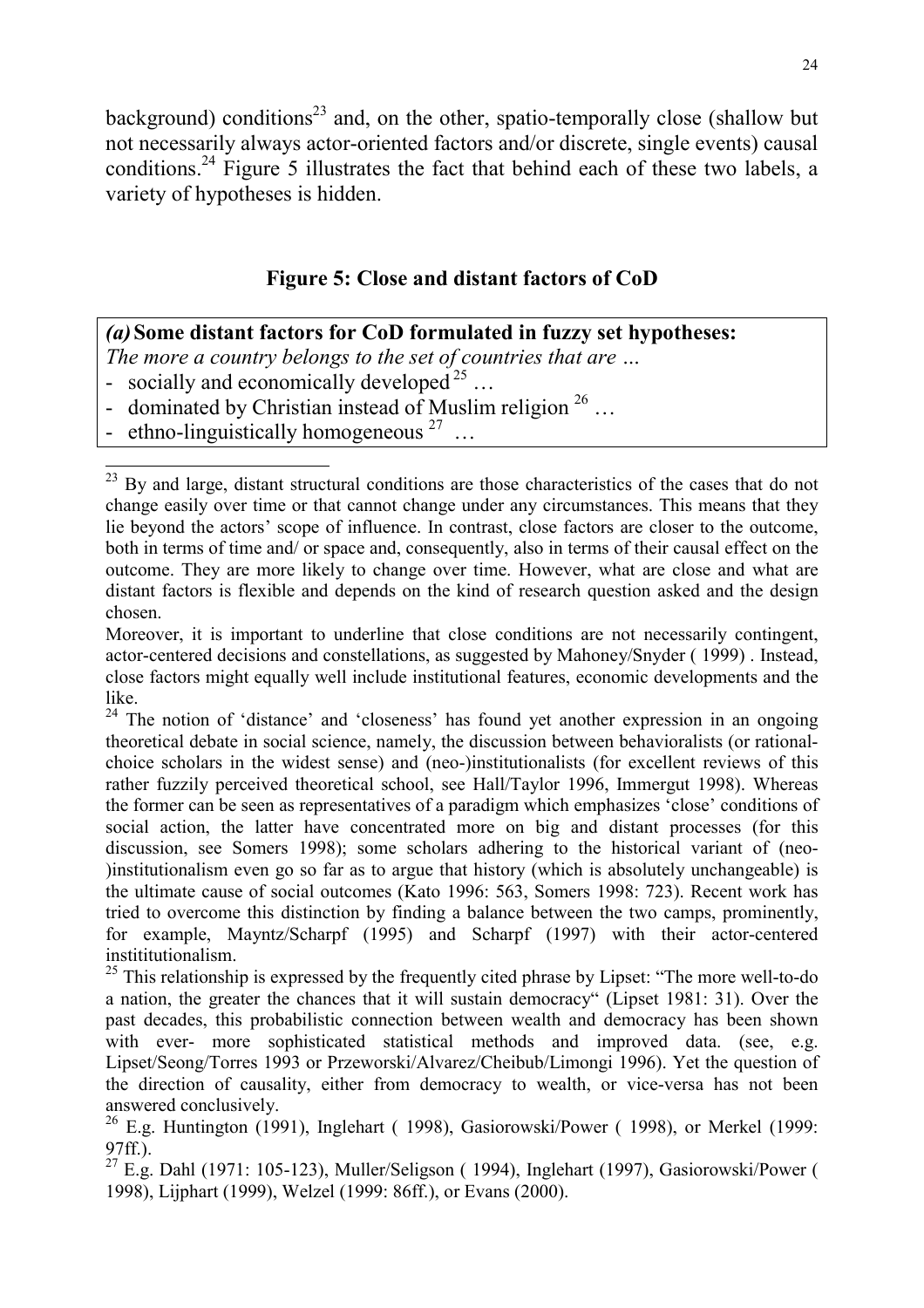- experienced with democracy  $28$  ...
- characterized by Anglo-Saxon colonial heritage  $^{29}$  ....)
- characterized by a soft authoritarian instead of a harsh totalitarian past  $30$  ...
- characterized by having passed through a pacted transition $31$ ...
- close to the centers of Western hemisphere countries  $^{32}$ ...
- late-comers in the third wave  $33$ ...

… *the more likely it is to belong more fully to the set of consolidated democracies.*

## *(b)* **Some close factors for CoD formulated in fuzzy set hypotheses:** The...

- weaker and not hierarchically organized the military is  $s^{34}$ ...
- more the governmental system contains parliamentary features  $35$ ...
- more proportional and not majoritarian the electoral system is  $36$ ...
- more easily that IMF austerity programs can be implemented $37$ ...
- more effectively economic reforms can be put into practice<sup>38</sup> ...
- more foreign aid a country receives  $39$ ...

l

… *the more likely it is to belong more fully to the set of consolidated democracies.*

 $^{28}$  E.g. Barro (1994), Muller (1995), or Gasiorowski/Power (1998).

<sup>&</sup>lt;sup>29</sup> E.g. Weiner (1987: 18-22), Diamond/Linz/Lipset (1989: 172ff.), Muller ( 1995), or Reisinger (1999).

<sup>30</sup> E.g. Slater/Schutz/Dorr (1993: 43-45), or Linz/Stepan (1996).

 $31$  E.g. Karl/Schmitter (1991). For critique on their hypotheses, see Bunce (1999), the same as McFaul ( 2002) for an interesting attempt to contextualize the effect of pacts on CoD.

 $32$  For a broad assessment of international factors of third wave democratization, see Linz/Stepan (1996: 72ff.), Pridham (1997), or Zielonka/Pravda (2001). Especially on the closeness to the West, see Reisinger (1999).

<sup>&</sup>lt;sup>33</sup> On the topic of *Zeitgeist*, snowballing and diffusion, see Huntington (1991), Slater/Schutz/Dorr (1993), or Pridham (1997). A promising large- N approach to the diffusion effect is Brinks/Coppedge (1999).

 $34$  E.g. Linz/Stepan (1996) or Przeworski/Alvarez/Cheibub/Limongi (1996).

 $35$  E.g. Linz ( 1990a, 1990b) or Shugart/Carey (1992), for a refinement of the initial hypothesis, see Nohlen/Fernández (1991), Nohlen/Thibaut (1996), or Mainwaring/Shugart ( 1997).

<sup>&</sup>lt;sup>36</sup> E.g. Nohlen/Kasapovic () and Mainwaring ( 1994) as an attempt to model the interaction effect of presidential systems with a multiparty system and undisciplined parties. See Frye ( 1997) and Metcalf ( 2000) indices of presidential power.

 $37$  Data on this variable can be found in Ragin (2000: 263ff.).

<sup>38</sup> E.g. Przeworski (1991), Haggard/Kaufman (1992), Bunce ( 1999), or Alonso/Maravall (2001).

 $39$  E.g. Schmitter/Brouwer (1999).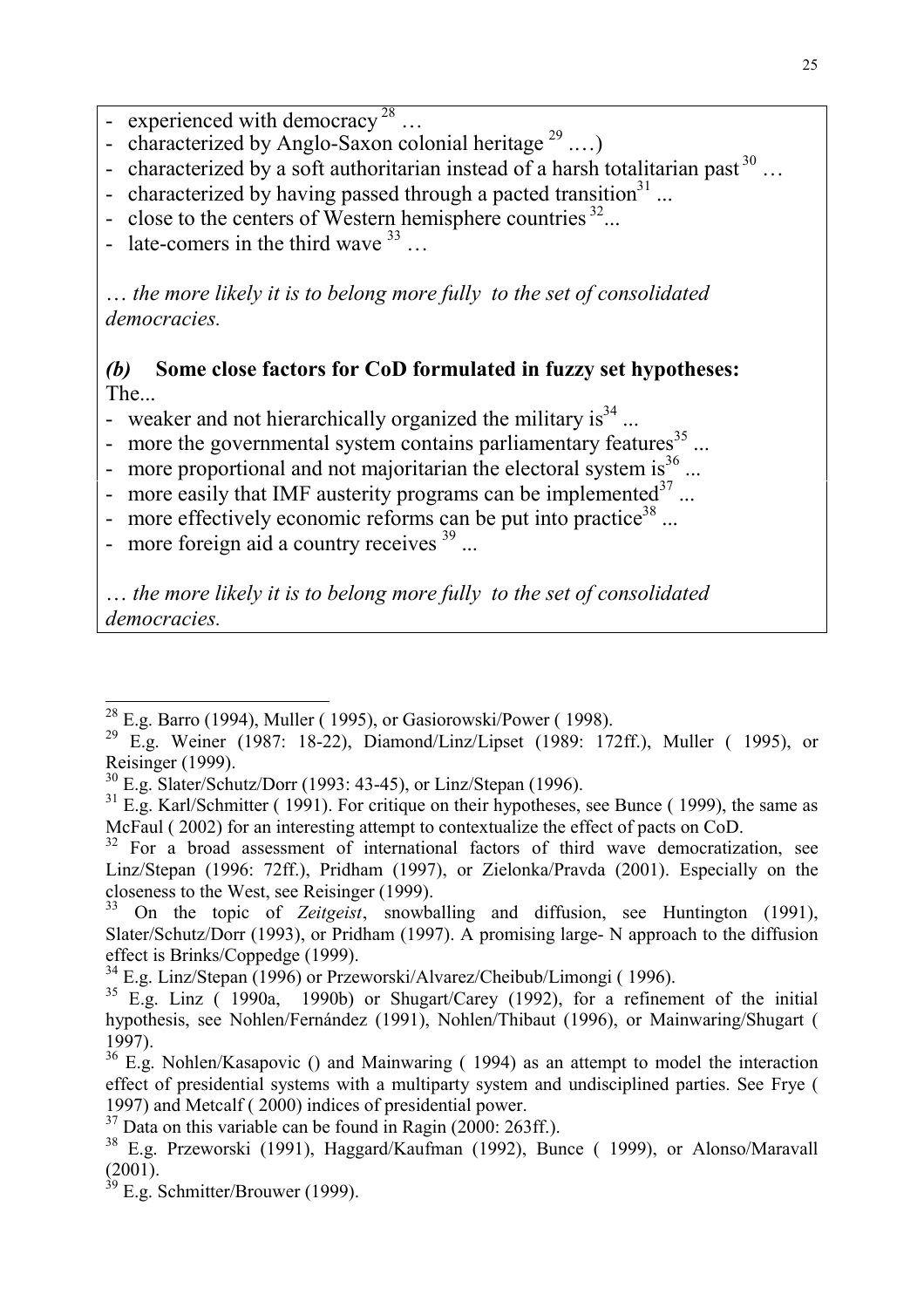Both the distinction between distant and close factors and the claim to combine them is common in many research areas. In the field of democratization studies this claim has been made by Bunce (1999: 7), Gasiorowski/Power (1998), Karl (1990), Kitschelt (1992), Lipset (1993:16ff.), O'Donnell/Schmitter (1986), Zhang (1994), to mention only a few. However, due to several problems at the (meta)theoretical, empirical-practical, and methodological levels, this type of combination is a difficult and rarely realized task. Consequently, very little progress has been made in integrating the enormous number of approaches and findings into a broader and more coherent set of theories on CoD (Munck 2000:19ff, Munck 2001). That is, to say, despite the fact that the phenomenon of CoD is known to be characterized by causal heterogeneity/equifinality and conjunctural causation/interaction effects, the rich literature has not yet been used to create 'thick and general theories' (Munck 2001), i.e. theories that are contextsensitive and generalisable at the same time, and which combine distant structural conditions with close causes. $40$ 

#### 5.3.1 The data

l

We are thankful to Mark Gasiorowski and Timothy Power who generously shared their data set on CoD. It is nevertheless important to underline that the subsequent analysis is not intended to be a reproduction of their analysis (Gasiorowski/Power 1998) with a different method. First of all, our article aims at presenting a general *methodological* argument. Any *substantive* contribution to the research on CoD would require both a deeper theoretical discussion on the causes for CoD and, most prominently, more careful translations of Gasiorowski's and Power's (metric, ordinal, and nominal) variables into fuzzy set scores. Furthermore, Gasiorowski/Power apply a logistic regression, and, thus, their dependent variable CoD is dichotomous. Our translation of their dichotomy into a 7-category fuzzy set was very often based on an eye-balling process and,

 $40$  There might be good reasons for this situation, such as that CoD is a relatively young research topic and deals with a global macro-phenomenon. Additionally, it has been argued that "(1) No single factor is sufficient to explain the development of democracy in all countries or in a single country. (2) No single factor is necessary to the development of democracy in all countries. (3) Democracy in each country is the result of a combination of causes. (4) The combination of causes producing democracy varies from country to country" (Huntington 1991: 38). This is another way of saying that there are neither necessary nor sufficient factors and that the causal conditions for CoD are characterized by conjunctural causation and equifinality. As we argue in this article, the choice of the appropriate methods is crucial for the development of thick theories, with the standard statistical approaches often serve as obstacles rather than facilitators.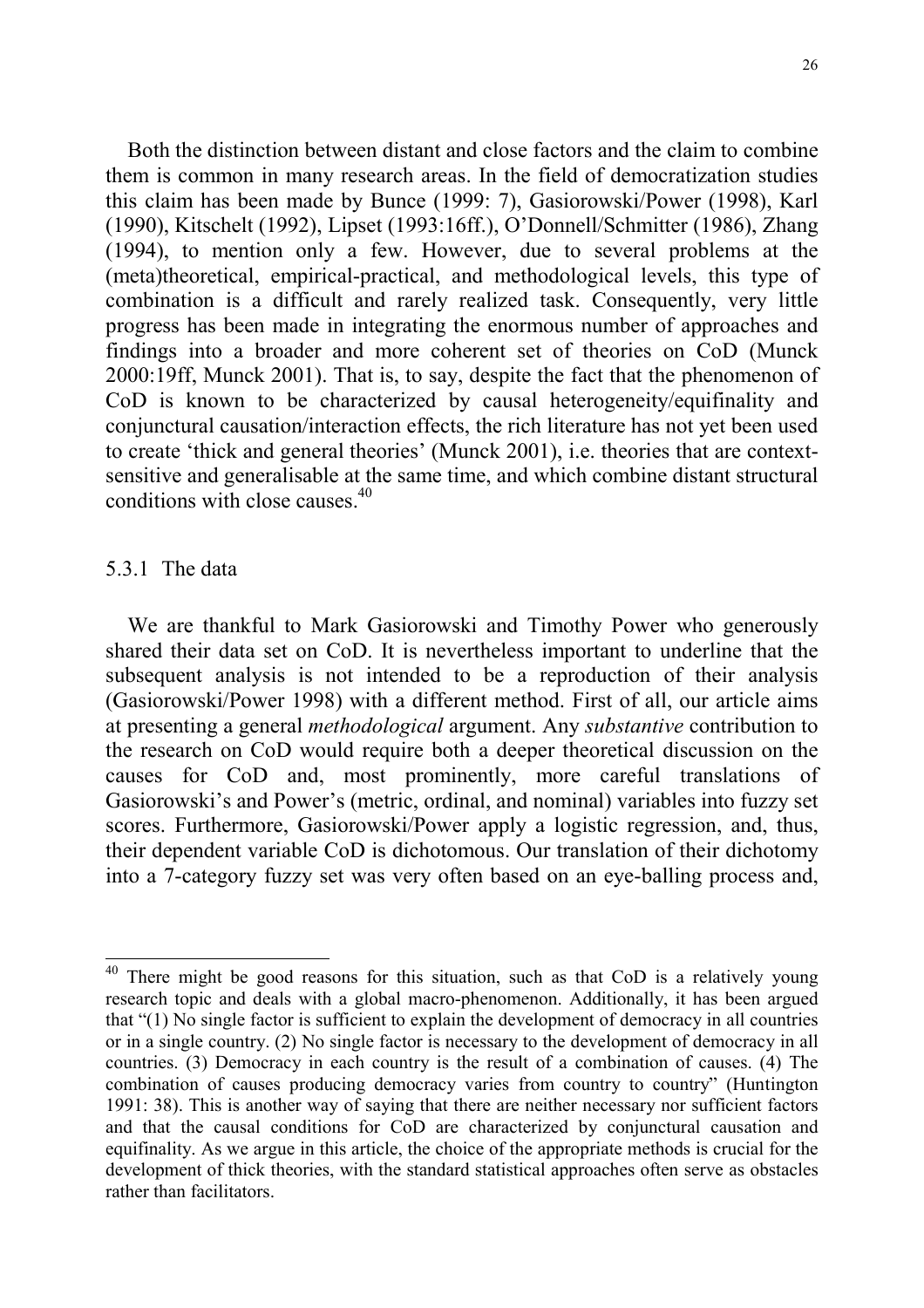thus, our data got further decoupled from the original version and from 'reality'.<sup>41</sup> Finally, we do not include the entire set of variables Gasiorowski and Power use in their analysis, mainly to circumvent the problem of missing values. Due to this decision, we excluded, for example, such an important variable like GDP per capita, which not only appears as a predictor of CoD in Gasiorowski/Power (1998), but is also frequently mentioned in the broader literature as one of the most important condition for CoD.

We base our attempt to explain CoD in 39 cases out of which 14 are more inside than outside the set of consolidated countries (fuzzy scores  $> 0.5$ ), 23 more outside (fuzzy scores  $< 0.5$ ) and 2 cases that are neither in nor out (fuzzy score = 0.5). We employ a total of eight independent variables. Four of them are distant factors and four are close factors of CoD. The distant fuzzy set causal conditions are: degree of Muslim population (MOSLEM), degree of ethno-linguistic fractionalization of society (ETHNO), degree of regional democratization (REGDEM), and the amount of prior experiences with democracy (PRIDEM). The close factors are: university enrolment rate (UNIV), the dummy variable presidential system (PRESI), the amount of effective number of parties  $(PARTIES)$ , and the ratio of military personnel per capita  $(MILIPER)$ <sup>42</sup> All eight causal conditions are believed to have an impact on the outcome CoD.

#### 5.3.2 Studying CoD with the two-step fs/QCA approach

l

Following our *two-step fs/QCA module*, the first task is to formulate hunches about which (combination of) distant factors constitute contexts that foster CoD (1a). The most basic hunch we make is that no single distant factor alone provides such a context. In line with the general argument of conjunctural causation, it is expected that certain combinations of factors offer CoD fostering environments. In other words, we do not expect to find a single necessary and sufficient context, but combination(s) of conditions. The most secure hunch is to state that if all four conditions are fully fulfilled, than this constitutes a context in which CoD is likely to occur:  $43$ 

moslem • ethno • REGDEM • PRIDEM • UNIV • PRESI • parties • miliper  $\rightarrow$  COD

 $41$  Nevertheless, our data set is available upon request; however, it should only be used to replicate and check the analyses subsequently discussed and not for further substantial research on CoD.

<sup>&</sup>lt;sup>42</sup> With regard to the generating of fuzzy set scores out of their data, we decided to translate all variables into 7-categories fuzzy set scores, with the exception of the presidentialism variable, which we kept in its original dichotomous format.

 $43$  The convention is that capital letters indicate the presence (fuzzy set scores higher than 0.5) of a concept and small letters its absence (fuzzy set scores lower than 0.5) in a given case.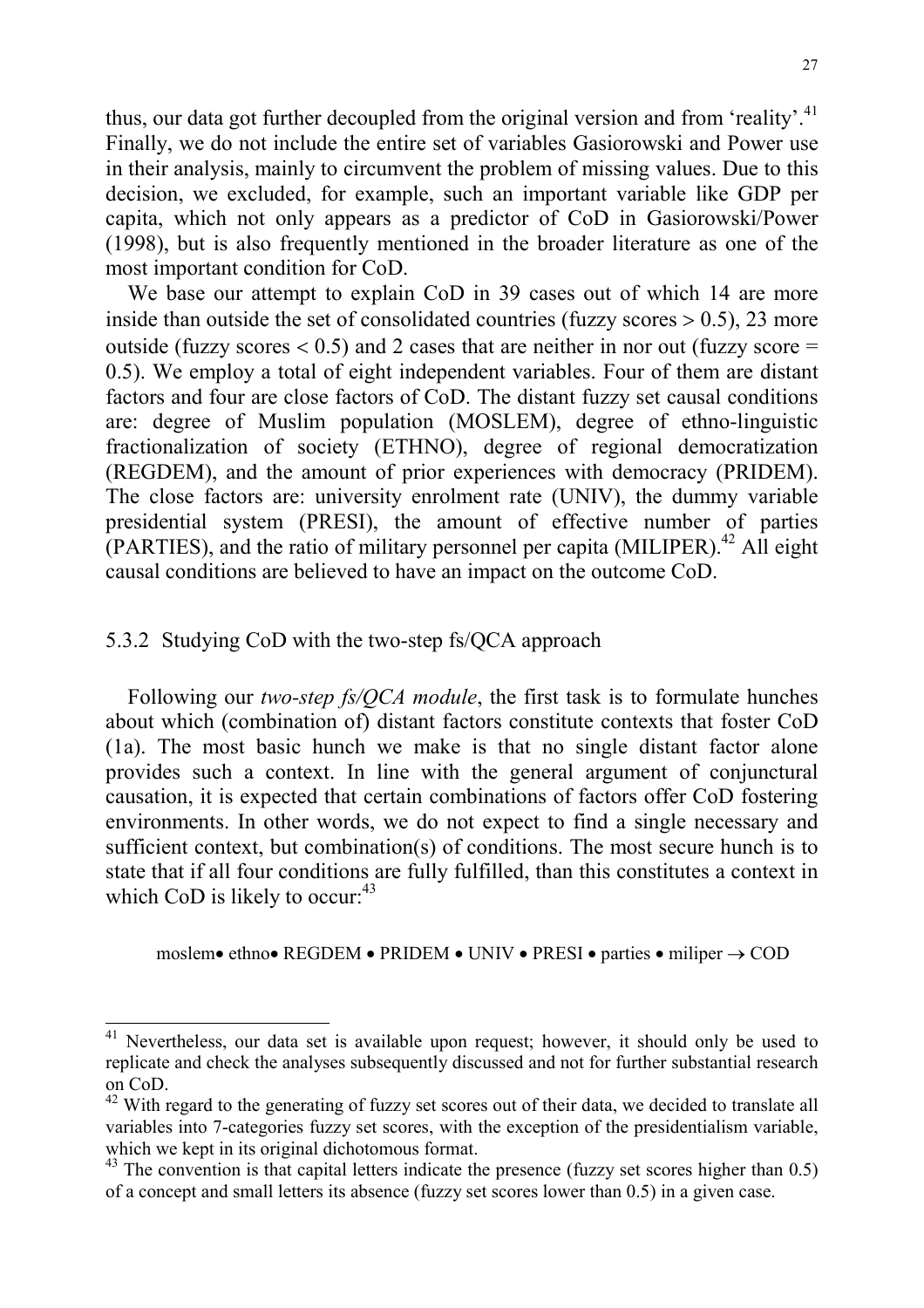Clearly, such a model suffers from overdetermination (and theoretical unattractiveness) and the aim and strength of QCA is to reduce this model to more succinct and parsimonious expressions. It seems reasonable to expect that being a country with a large majority of Muslim citizens, together with a high ethno-linguistic fractionalization, provides serious challenges to a young democratic political system, making it very difficult for it to become consolidated.<sup> $44$ </sup> Formulated differently, we expect that not being ethnolinguistically fractionalized and not being a Muslim country together provides an environment that fosters CoD. An additional (note, not an alternative) hunch is that CoD should be more likely to occur in countries that have prior experiences with democracy and that, at the same time, are surrounded by democratic neighbors. Formally, these hunches can be expressed as follows:

| moslem $\bullet$ ethno |                        | $\rightarrow$ COD |
|------------------------|------------------------|-------------------|
|                        | <b>PRIDEM • REGDEM</b> | $\rightarrow$ COD |

In the next step (1b), it is empirically tested whether these hunches represent the situation in our data.<sup>45</sup>. In order to do so, we analyze all four distant conditions together at the same time. And in fact, the result we obtain is not overcomplex and appears as follows:

> (1) moslem  $\bullet$  ethno  $\bullet$  REGDEM  $\rightarrow$  COD (2) moslem  $\bullet$  PRIDEM  $\rightarrow$ COD

In plain words, in our data set, consolidated democracies are 'usually' found in two different 'distant' contexts: (1) Either in countries with a low percentage of Muslim citizens together with a low degree of ethno-linguistic fractionalization and the presence of many democratic neighbor states, or (2) in countries with a low percentage of Muslim citizens in conjunction with prior democratic

 $44$  See Fish (2002) for a recent large-N study on the negative impact of an Islamic religious tradition on the prospects for democracy.

<sup>&</sup>lt;sup>45</sup> Above we described several parameters that help to determine the complexity of the results obtained. We opt for a benchmark proportion of 0.7, a significance alpha level of 0.05, and a fuzzy adjustment value of 0.17. To scholars used to work with standard statistical techniques, these parameters might seem rather relaxed. Notice though that it takes, for instance, seven confirming and no disconfirming cases to pass an even easier test with a benchmark proportion of 0.6 and an alpha level of 0.05. This is a relatively large number compared to the midsize N to which fs/QCA should best be applied. Hence, we apply rather strict probabilistic criteria but, at the same time, we allow solutions to pass that only display a benchmark proportion of 0.7 instead of a full membership. In addition, the fuzzy adjustment further relaxes the test parameters and makes less complex solutions likely to result from our analysis.

In order to have any effect, the fuzzy adjustment always has to be at least equal to the smallest fuzzy unit. In the case of 7 fuzzy categories, the smallest unit, i.e. the step from one fuzzy category to another is 0.17.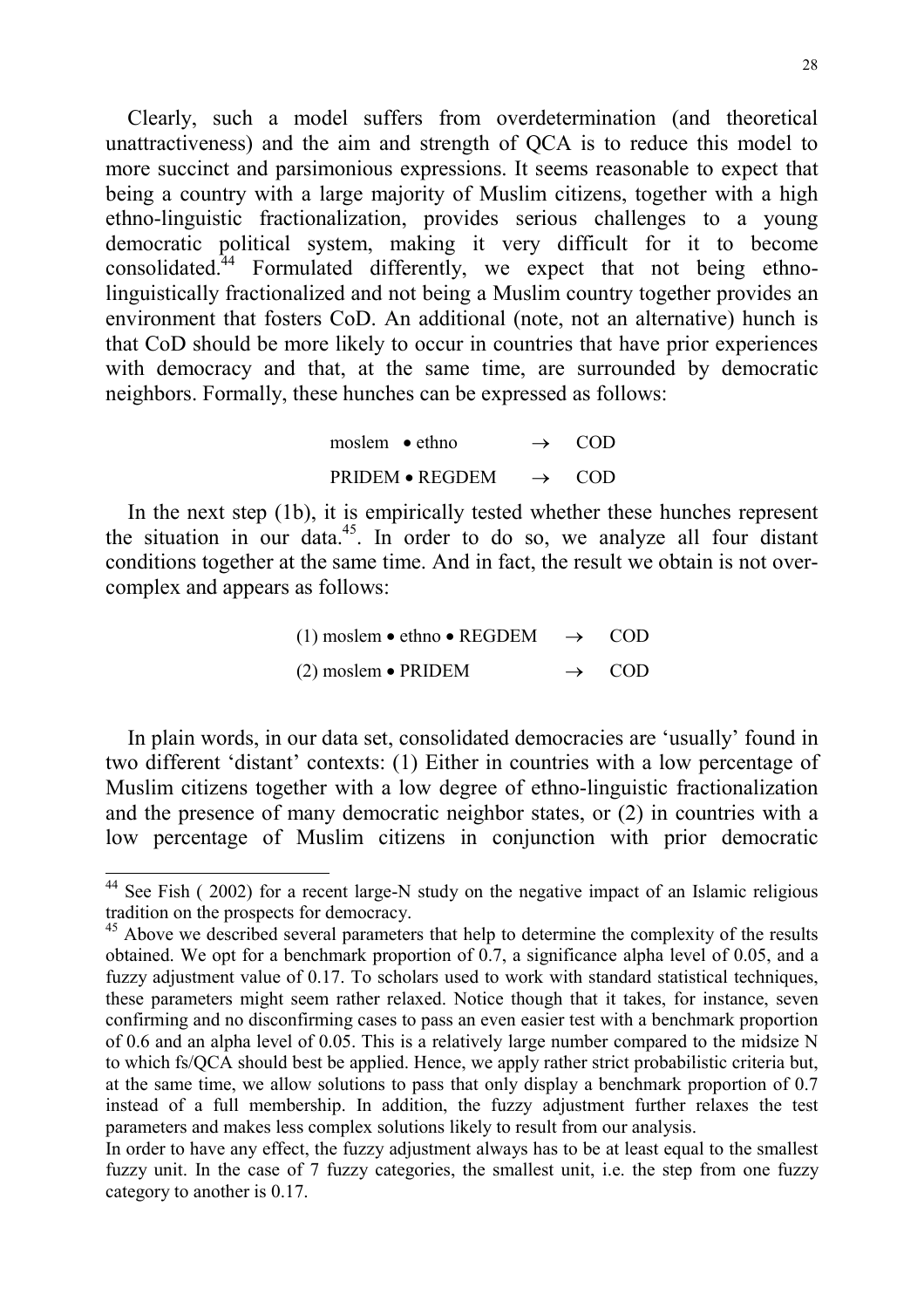experiences. In addition, the program displays the absence of a high percentage of Muslims as a 'quasi-necessary'46 condition. Only two simplifying assumptions<sup>47</sup> had to be made in order to arrive at this result.

From this result, several conclusions can be drawn. The chances to consolidate democracy in a Muslim dominated country are minimal (at least if we look at our 39 countries in the data set), or, put the other way round, not being Muslim dominated is a usually necessary feature for a CoD fostering context. However, at the same time, it is not sufficient. It has to be accompanied by other distant factors. Secondly, in addition to the variable 'moslem', all the other three distant factors represent relevant characteristics of a CoD fostering context, as well. However, none of them is needed in all cases of successful CoD (i.e. none of them is usually necessary) and none of them alone is enough to constitute a CoD friendly context (i.e. none of them is usually sufficient). Hence, the result we obtained from our first fs/QCA step is a paradigmatic example of a complex causal statement that encompasses conjunctural causation and equifinality. In seven cases, it is usually sufficient to be a non-Muslim country and to have prior democratic experiences to describe the CoD fostering context. In other six cases, it does not make a difference whether a country has or has not prior democratic experiences, as long as it is non-Muslim, non-ethno-linguistically fractionalized, and if it is surrounded by democratic neighbors.

Following our *two-step fs/QCA module*, the next step to take (2a) is to formulate hypotheses about which (combinations) of our four close factors have positive effects on CoD in either of the two CoD fostering contexts. At this stage, educated theoretical reasoning is most crucial. However, since the purpose of this paper is not to contribute substantively to the research field of CoD, but to suggest a new methodological module, we do not concentrate on a more careful development of distant-close hypotheses.

The empirical analysis in the next step (2b) puts these distant-close hypotheses to an empirical test. In order to run the distant-close analysis, we first create data sets for each distant context. This means that each data set only includes those cases that display the respective context variables.<sup>48</sup> The most likely outcome is that some of them will be confirmed while others will not be empirically supported. Note, however, not only do the unpredicted empirical results serve as

<sup>&</sup>lt;sup>46</sup> The statement of 'usually necessary' or 'quasi-necessity' owes to the fact that we are applying probabilistic criteria, i.e. a certain causal factor might be necessary in many cases but not in all of them (Ragin 2000).

 $47$  The simplifying assumptions were made for the non-existing combinations of variables (a) 'fsmoslem • FSETHNO • fsregdem • FSPRIDEU' and (b)'fsmoslem • FSETHNO • FSREGDEM FSPRIDEU'.

<sup>&</sup>lt;sup>48</sup> In addition, the values for the distant factors are all set to their respective extreme values (i.e. either 1 or 0). This follows logically from our argument that the contexts found in step 1 are fostering and therefore necessary for CoD. Setting their values to 0 or 1 avoids that the underlying algorithm of fs/QCA cancels one or more of these distant conditions out.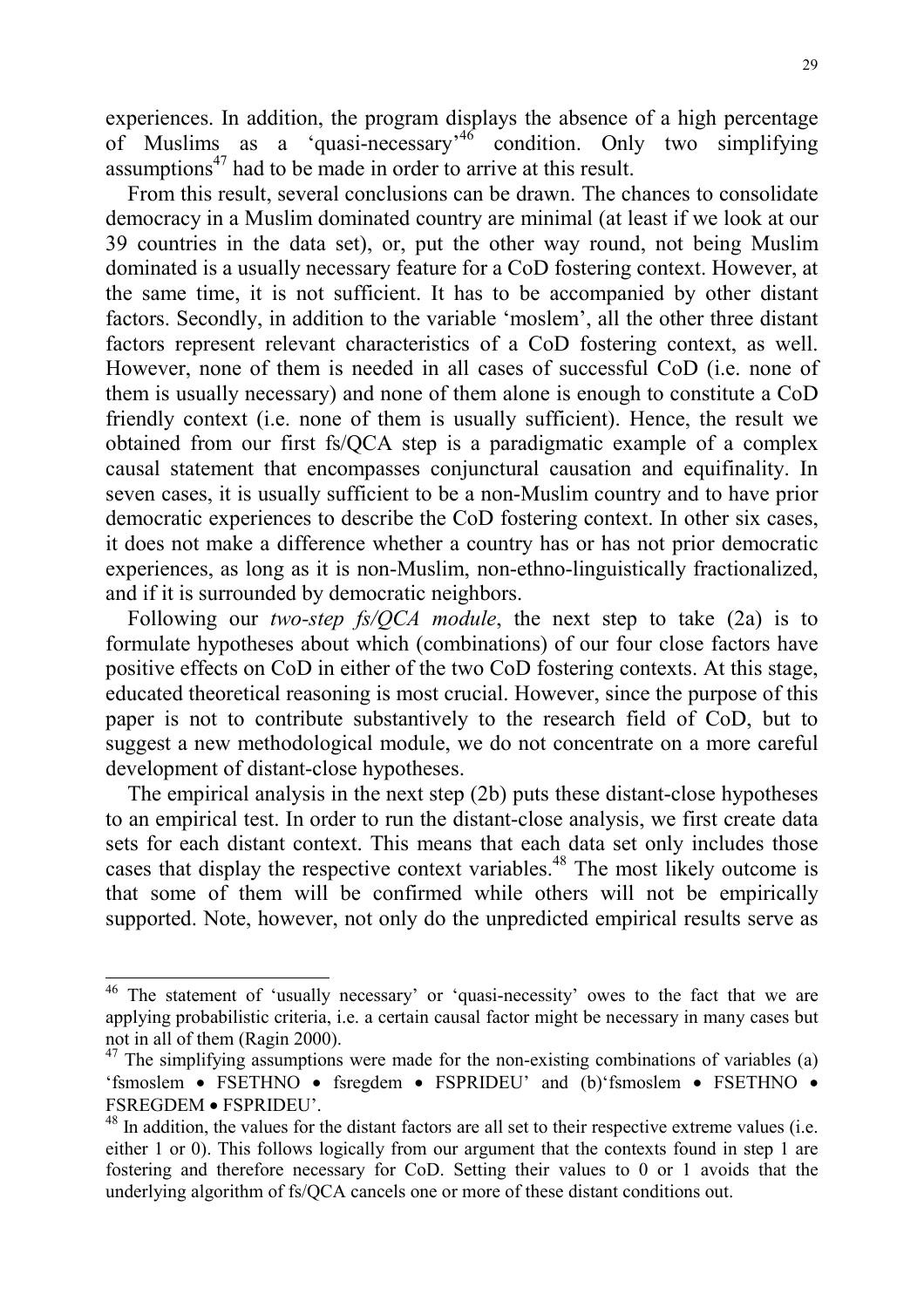a source for disconfirming hypotheses, but they themselves are also the basis for formulating new causal arguments through inductive reasoning.<sup>49</sup>

We first analyze the interaction of close factors in the distant context 'moslem  $\bullet$  ethno  $\bullet$  REGDEM'.<sup>50</sup> The result displays as follows:

$$
p_{\text{RESI}} \cdot \text{parties} \rightarrow \text{COD}
$$
\n
$$
p_{\text{RESI}} \cdot \text{parties} \rightarrow \text{COD}
$$
\n
$$
p_{\text{RESI}} \cdot \text{UNIV} \rightarrow \text{COD}
$$
\n
$$
p_{\text{RESI}} \cdot \text{miliper} \rightarrow \text{COD}
$$

Three different combinations of close factors connect the distant context described as 'moslem • ethno • REGDEM' to the outcome CoD. In each case, the presence of a presidential system is a usually necessary close condition of  $Co<sup>D</sup>$  in such a context.<sup>51</sup> However, the presence of a presidential system alone

 $49$  We should mention here that our suggestion of a two-step approach is not completely new, but can be seen as the extension of well-established practices in small-N analyses to a larger number of cases. Looked at from this perspective, our second step can be interpreted as a specific formalized version of 'pattern matching' (Campbell 1975). Note also that for the second step other methodological approaches other than QCA could be used. Mahoney/Snyder ( 1999) and Larsen (2000), for instance, also base their arguments on the distinction of distant and close factors, but discuss other methods for combining them. More specifically, one could set up a game theoretical model for each group of countries that has shown the same structurally defined context leading to CoD (see the volume edited by Blossfeld/Prein (1998) for an extended discussion of how to link game theory with large N analyses; for a discussion of the obstacles to linking game-theoretical approaches with knowledge generated by other methods, see Munck (2000:15f, 240)).

Another methodological option consists in doing several in-depth, case-based, historical analyses. Here, the idea is to select one country from each subgroup of structurally similar countries and to link these structures narratively with the outcome, particularly concentrating on the crucial decisions taken by the most relevant actors. This approach of 'causal narrative' (Sewell 1996, Mahoney 2000) or 'contrasting the context' (Collier/Mahon 1993: 108, Grassi 2000: 14, fn 6) can contribute to further theory-building if similar patterns of actor constellations and of decisions taken (their timing, sequence and speed) are found in structurally similar countries. However, by and large, due to their focus on events and outcomes, historical narratives are only of limited use for causal analysis (Kitschelt 1999, Mahoney 2000).

 $50$  The test parameters remain almost the same, i.e. we use a fuzzy adjustment of 0.17 and a test proportion of 0.7. Only the alpha level is slightly relaxed from 0.05 to 0.1, due to the small number of cases that are analyzed within this context  $(N=7)$ .

 $51$  Again, we underline that these results are by no means reliable contributions to the substantial discussions on explaining CoD. The fact that the presence of a presidential system displays as a necessary close condition of CoD in the distant context 'moslem  $\bullet$  ethno  $\bullet$ REGDEM' might run against the common wisdom in the literature and, hence, we interpret it as an artefact of the accumulation of several inaccurate codings we did and a biased case selection (all countries described by this context are Latin American democracies) and not as a proof of the inadequacy of our method. Notice also that in the second distant context we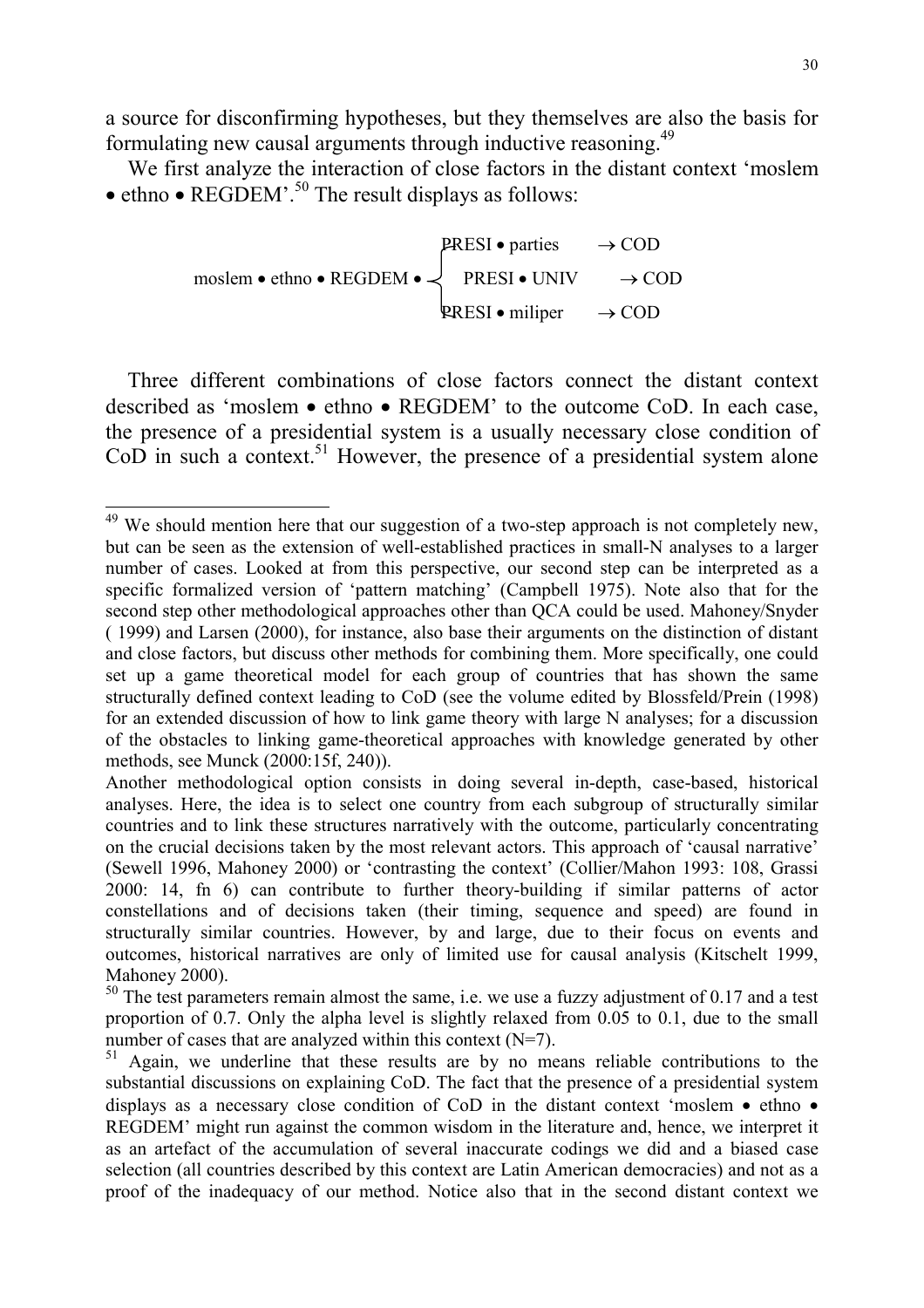does not 'explain' why this distant context allows for CoD to occur. In addition, the presence of either a high level of university enrolment or a low number of effective parties is needed to formulate a logical expression that is usually sufficient to 'explain' the outcome. Only four simplifying assumptions<sup>52</sup> were needed to arrive at this conclusion.

The analysis of the close factors in the second CoD fostering context (moslem • PRIDEM) gives the following results.<sup>53</sup>

$$
\begin{array}{ccc}\n\text{moslem} \cdot \text{PRIDEM} \cdot & & \left\{ \begin{aligned}\n\text{UNIV} & & \rightarrow \text{COD} \\
\text{miliper} & & \rightarrow \text{COD}\n\end{aligned}\n\end{array}
$$

There are two different close factors that link the distant context of a non-Moslem society together with prior democratic experiences to the outcome CoD: Either the presence of a high university enrolment or the absence of a high ratio of military personnel per capita is needed to 'explain' CoD under these distant conditions. There was a total of nine simplifying assumptions that had to be made in order to produce this result. This is more than in the previous analysis but the solutions are also less complex. Two out of four close factors are superfluous for the explanation of CoD in this context, namely the type of governmental system and the number of effective parties.

In sum, with our two-step module we found that CoD can be explained by five different distant-close equations, each of which applies to different subset of cases. Undoubtedly, the usefulness of the methodological tool we suggest in this paper, rests on the question, how much of a theoretical sense can be made of the results obtained. The complexity of results obtained with the two-step fs/QCA approach goes well beyond those usually produced by regression analysis. But, as we insisted throughout this article, there is a need for pushing our theoretical knowledge to more subtle statements. Coppedge nicely formulates the need for assuming complex causation: "Although I would be as delighted as any other political scientist to discover simple, elegant, and powerful explanations, I think the common sense of the layperson is correct: we must presume that politics is extremely complex, and the burden of proof rests on those who claim that it is not" (Coppedge 2000b: 12).

analyze below, the type of government does not play a role at all and is discarded as a close factor for CoD.

<sup>&</sup>lt;sup>52</sup> These are: (a) univ • PRESI • parties • miliper, (b) univ • PRESI • PARTIES • miliper, (c) UNIV • PRESI • parties • MILIPER, and (d) univ • PRESI • PARTIES • MILIPER.

 $53$  Due to the even lower number of cases (N=6), we had to relax the test criteria slightly, whereas the alpha level and the fuzzy adjustment remained the same  $(0.05 \text{ and } 0.17)$ respectively), we lowered the criteria for the membership score from 0.7 to 0.65.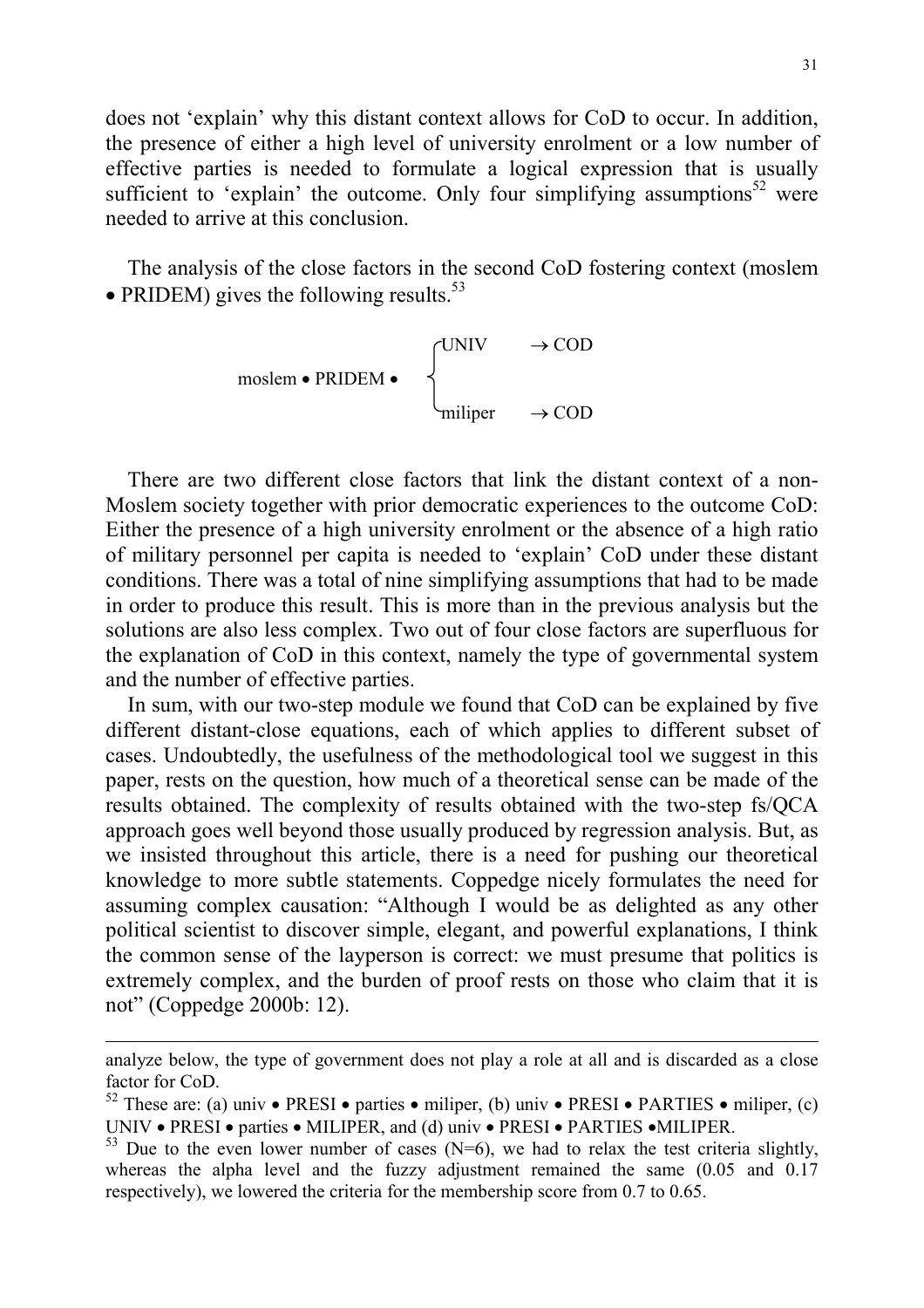In order to get to the 5 equations, a total of 15 simplifying assumptions had to be made throughout the whole stepwise procedure. Had we not employed our *two-step fs/QCA approach* and had, instead, analyzed all 8 independent variables in one step, the analysis would have resulted in 7 distant contexts and a total of 12 different equations, for which 112 simplifying assumptions had to be made. Not only is this solution more complex, but it also rests on many more simplifying assumptions. Both features contribute to the fact that the result from a one-step procedure are less theory-based and, consequently, less reliable for inferring causality. Hence, the application of fs/QCA in a two-step manner opens the door for informed theoretical thinking and, by doing so, enables the investigator to reach less complex solutions with more confidence in their reliability.

#### **6 Conclusions**

In this paper we discussed the new comparative method fs/QCA as a tool for comparative studies with a mid-sized number of cases. We focused on the issue of how to draw causal inference from the results obtained when this method is applied. In our discussion, we started by showing that QCA is more sensitive to the issue of complex causality than are both case studies and standard statistical techniques.

Next, we demonstrated that some of the critiques of QCA do not apply to its extended version fs/QCA. Thanks to the integration of fuzzy set logic, variables no longer have to be dichotomous and the results obtained are not deterministic but contain probabilistic notions.

We then argued that these developments increase the possibilities for drawing causal inference with fs/QCA more confidently. In order to achieve this aim, we suggested a specific use of fs/QCA, which we labeled the *two-step fs/QCA approach*. Making use of theory and adopting the idea of limited diversity (which is usually seen as a 'problem' of QCA), we distinguished between distant and close factors. In this way, the two-step approach allows for the formulation and the testing of complex (context-sensitive, subtle) but, at the same time, generalizable hypotheses through a stepwise combination of deductive and inductive reasoning. We hold that both standard statistical techniques and classical case studies are less suitable for combining causal complexity and generalizability in order to produce middle-range theories than is fs/QCA - if the latter is applied through the *two-step fs/QCA approach*.

Concluding, our proposed supplement to fs/QCA enhances the role of theory. It is clear that the distinction between distant and close variables (not least their definition!) requires a high level of theoretical knowledge and that therefore research may become more vulnerable to external critique. Hence, we hasten to point out that a methodological tool never be relied on, by itself, to produce good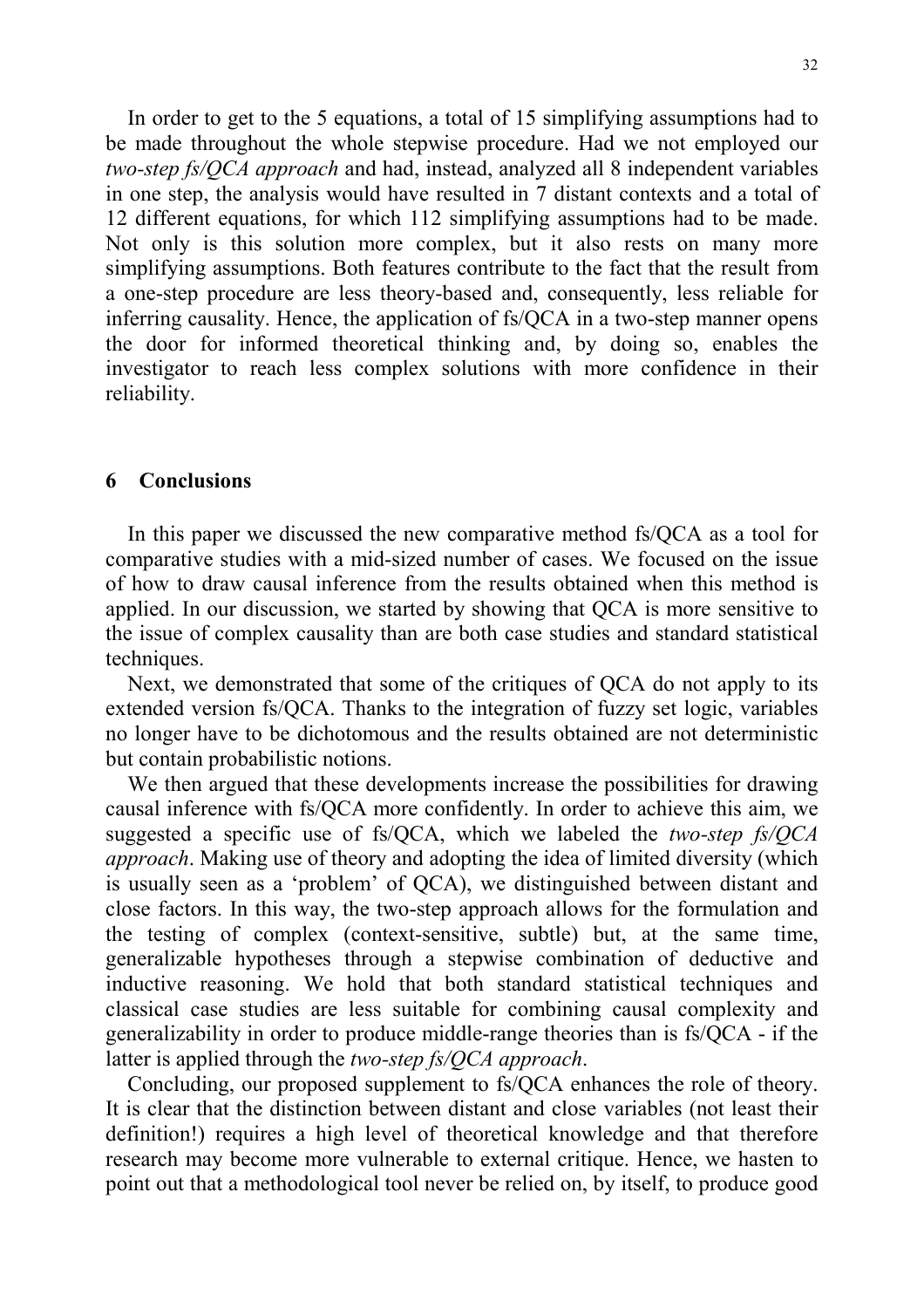causal statements. What is inevitably needed are well-grounded theoretical arguments that have to be developed during the research process, something we could not accomplish with our empirical example in the framework of this paper. If fs/QCA is mechanically applied, it will not work. However, this is as true for fs/QCA as for any other method used in comparative research.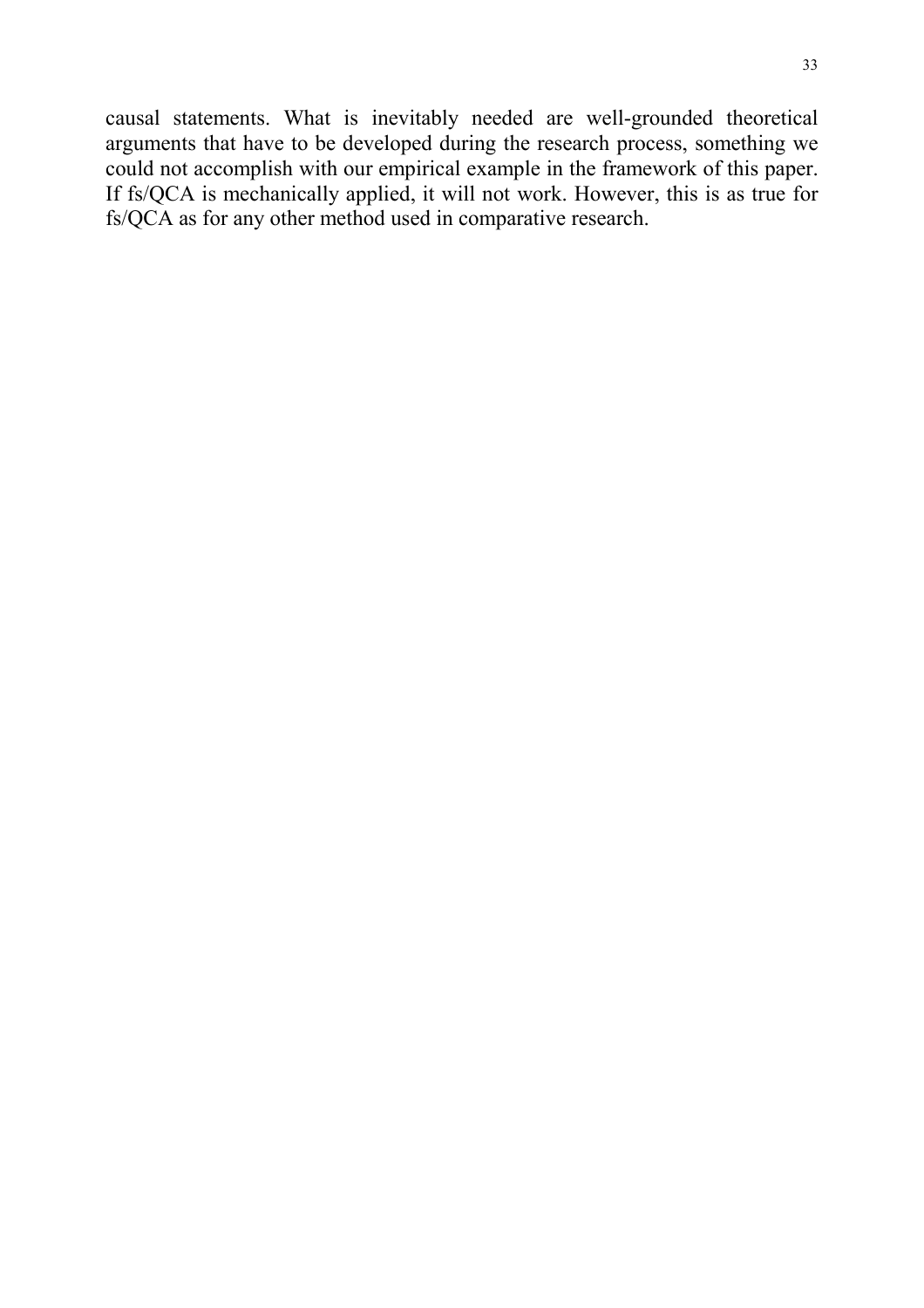#### **Bibliography**

- ALMOND, Gabriel Abraham (1988): Separate Tables: Schools and Sects in Political Science*. Political Science and Politics,* vol. xxi (4), 828-42
- ALONSO, Sonia/MARAVALL, Jose Maria (2001): *Democratizations in the European Periphery*, Instituto Juan March de estudios e investigaciones, Estudios 169. Madrid
- AMENTA, Edwin/POULSEN, Jane D. (1994): Where to Begin. a Survey of Five Approaches to Selecting Independent Variables for Qualitative Comparative Analysis*. Sociological Methods & Research,* vol. 23 (1), 22-53
- BARRO, Robert J. (1994): *Democracy and Growth*, NBER, NBER working papers 4909. Cambridge
- BENNETT, Andrew (1999): *Causal Inference in Case Studies: From Mill's Methods to Causal Mechanisms*, Presented at the American Political Science Association Conference, Atlanta, Georgia
- BENNETT, Andrew/BARTH, Aharon/RUTHERFORD, Ken (forthcoming): Do We Preach What We Practice? a Survey of Methods in Political Science Journals and Curricula*. Political Science and Politics,*
- BERG-SCHLOSSER, Dirk/DE MEUR, Gisèle (1997): Reduction of Complexity for Small-N Analysis: a Stepwise Multi-Methodological Approach*. Comparative Social Research,* vol. 16, 133-162
- BLOSSFELD, Hans-Peter/PREIN, Gerald (eds.) (1998): *Rational Choice Theory and Large-Scale Data Analysis*. Boulder: Westview Press
- BRAUMOELLER, Bear F. (1999): *Statistical Estimation in the Presence of Multiple Causal Paths*, Presented at the Midwest Political Science Association Conference, Chicago, Il., 15-17. April
- BRINKS, Daniel/COPPEDGE, Michael (1999): *Patterns of Diffusion in the Third Wave of Democracy*, University of Notre Dame, Department of Government and International Studies, Notre Dame
- BUNCE, Valerie (1999): The Political Economy of Postsocialism*. Slawic Review,* vol. 58 (4), 756-793
- CAMPBELL, Donald T. (1975): Degrees of Freedom and the Case Study*. Comparative Political Studies,* vol. 9, 178-193
- CARVER, Ronald P. (1978): The Case Against Statistical Significance Testing*. Harvard Educational Review,* vol. 48 (3), 378-399
- COLLIER, David (1993): The Comparative Method. in: FINIFTER, Ada (ed.): *Political Science. The State of the Discipline II*. Washington: The American Political Science Association, 105-119
- COLLIER, David/MAHON, James E. Jr. (1993): Conceptual "Stretching" Revisited: Adapting Categories in Comparative Analysis*. American Political Science Review,* vol. 87 (4), 845-855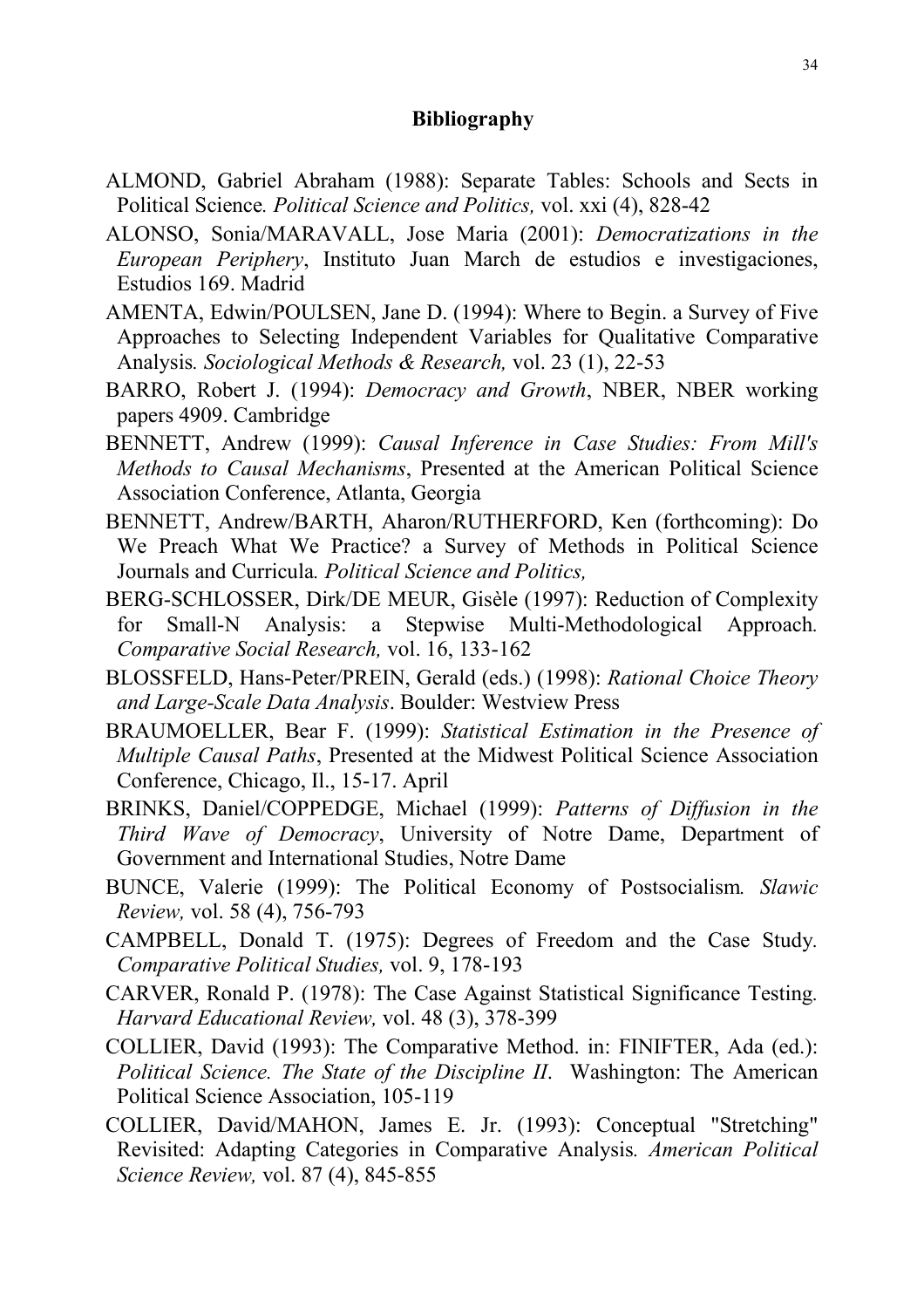- COLLIER, David/MAHONEY, James (1996): *Insights and Pitfalls: Keeping Selection Bias in Perspective*, University of California, Department of Political Science, Berkeley
- COLLIER, David/SEAWRIGHT, Jason/MUNCK, Gerardo (forthcoming): The Quest for Standards: King, Keohane, and Verba's Designing Social Inquiry. in: BRADY, Henry E., COLLIER, David (eds.): *Rethinking Social Inquiry: Diverse Tools, Shared Standards*. Lanham: Rowman&Littlefield
- COLLIER, Ruth Berins/COLLIER, David (1991): *Shaping the Political Arena. Critical Junctures,the Labor Movement and Regime Dynamics in Latin America*. Princeton: Princeton University Press
- COPPEDGE, Michael (2000a): Combining large- and small-n approaches in democratization research.

http://www.nd.edu/~mcoppedg/crd/COLLMUNC.htm (27.5.2002a)

- COPPEDGE, Michael (2000b): How the large N could complement the small in democratization research. http://www.nd.edu/~mcoppedg/crd/cpmeth.htm (8.8.2001b)
- DAHL, Robert Alan (1971): *Polyarchy Participation and Opposition*. New Haven: Yale University Press
- DIAMOND, Larry/LINZ, Juan J./LIPSET, Seymour Martin (1989): *Democracy in Developing Countries: Latin America*. Boulder, London : Lynne Rienner Publisher
- ECKSTEIN, Harry (1975): Case Study and Theory in Political Science. in: GREENSTEIN, Fred I., POLSBY, Nelson W. (eds.): *Handbook of Political Science*. Massachusetts etc.: Addison-Wesley, 79-137
- ESSER, Hartmut (2002): Was könnte man (heute) unter einer "Theorie mittlerer Reichweite" verstehen? in: MAYNTZ, Renate (ed.): *Akteure Mechanismen Modelle*. Frankfurt a.M./New York: Campus, 128-150
- EVANS, Geoffrey (2000): *Explaining Ethics Polarization Over Attitudes Towards Minority Rights in Eastern Europe. a Multilevel Approach*, Instituto Juan March de Estudios e Investigaciones, Estudios 146. Madrid
- FISH, M. Steven (2002): Islam and Authoritarianism*. World Politics,* vol. 55 (October), 4-37
- FRYE, Timothy (1997): A Politics of Institutional Choice: Post-Communist Presidencies*. Comparative Political Studies,* vol. 30 (5), 523-552
- GASIOROWSKI, Mark J./POWER, Timothy J. (1998): The Structural Determinants of Democratic Consolidation*. Comparative Political Studies,* vol. 31 (6), 740-771
- GOLDTHORPE, John H. (1997): Current Issues in Comparative Macrosociology: a Debate on Methodological Issues*. Comparative Social Research,* vol. 16, 1-26
- GRASSI, Davide (2000): *Democratic Consolidation in Contemporary Political Regimes: The Case of Latin America*, Paper prepared for the ECPR Joint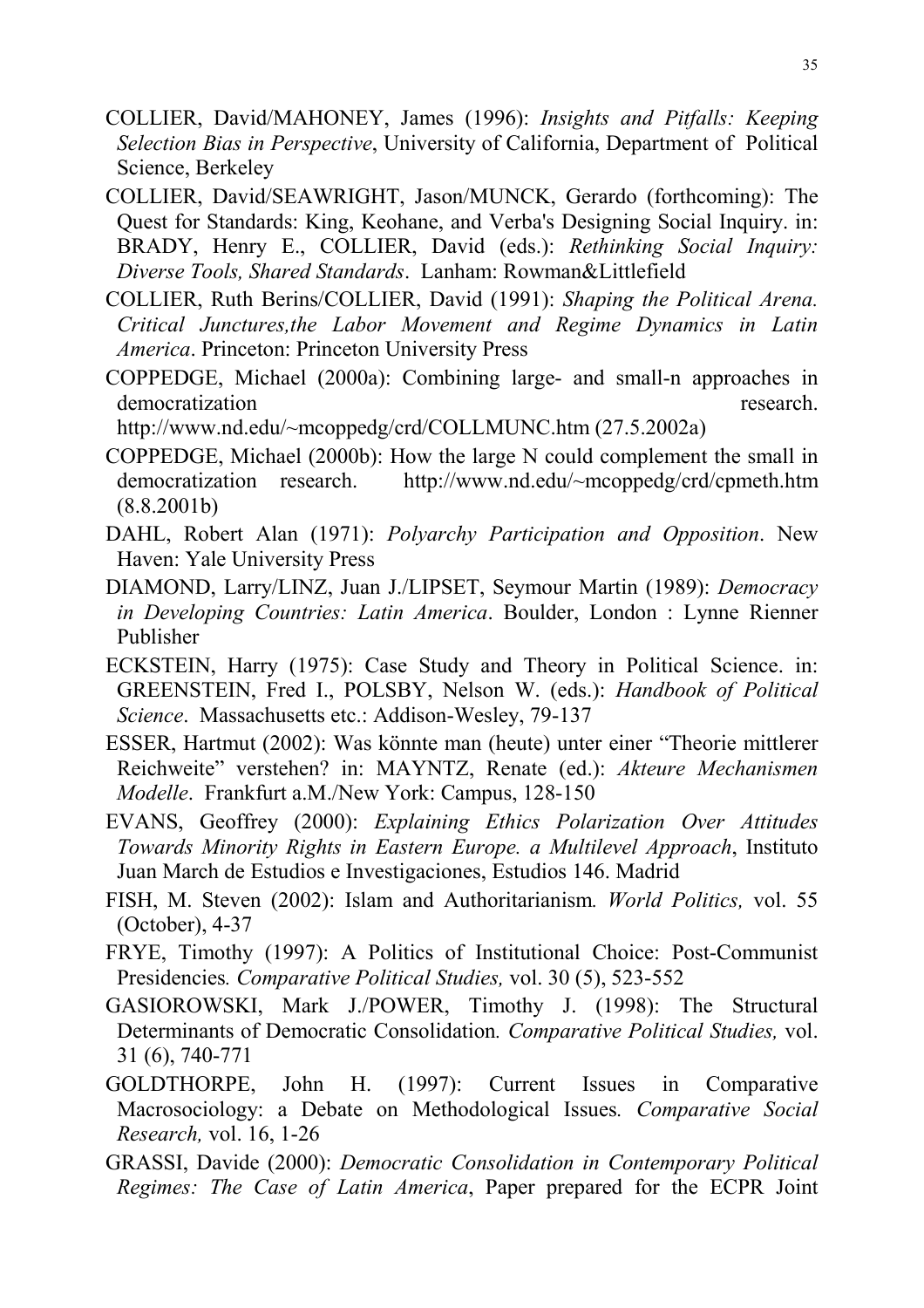Sessions, Workshop 4, Copenhagen, Denmark, April 14-19

- HAGGARD, Stephan/KAUFMAN, Robert R (1992): *The Politics of Economic Adjustment : International Constraints, Distributive Conflicts, and the State*. Princeton, N.J : Princeton University Press,
- HALL, Peter A./TAYLOR, Rosemary C. R. (1996): Political Science and the Three New Institutionalisms*. Political Studies,* vol. 44, 936-957
- HUNTINGTON, Samuel P (1991): *The Third Wave. Democratization in the Late Twentieth Century*. Norman: University of Oklahoma Press
- IMMERGUT, Ellen M. (1998): The Theoretical Core of the New Institutionalism*. Politics & Society,* (26), 1
- INGLEHART, Ronald (1997): *Modernization and Postmodernization Cultural, Economic and Political Change in 43 Societies*. Princeton: Princeton University Press
- INGLEHART, Ronald (1998): Die "Schwedenisierung" der Welt. Wertesysteme in globaler Perspektive*. WZB-Mitteillungen,* (81), 5-8
- KARL, Terry Lynn (1990): Dilemmas of Democratization in Latin America*. Comparative Politics,* vol. 23 (1), 1-21
- KARL, Terry Lynn/SCHMITTER, Philippe C. (1991): Modes of Transition in Latin America, Southern and Eastern Europe*. International Social Science Journal,* vol. 128, 267-282
- KATO, Junko (1996): Review Article: Institutions and Rationality in Politics. Three Varieties of Neo-Institutionalists*. British Journal of Political Science,* vol. 26, 553-582
- KING, Gary/KEOHANE, Robert O./VERBA, Sidney (1994): *Designing Social Inquiry. Scientific Inference in Qualitative Research*. Princeton: Princeton Universtiy Press
- KITSCHELT, Herbert (1992): Political Regime Change: Structure and Process-Driven Explanations? *American Political Science Review,* vol. 86 (4), 1028- 1034
- KITSCHELT, Herbert (1999): *Accounting for Outcomes of Post-Communist Regime Change. Causal Depth or Shallowness in Rival Explanations*, Paper prepared for delivery at the 1999 annual meeting of the American Political Science Association, Atlanta, September 1-5
- KLIR, George J./CLAIR, Ute St./YUAN, Bo (1997): *Fuzzy Set Theory. Foundations and Applications*. Upper Saddle River, NJ: Prentice Hall PTR
- LARSEN, Stein Ugelvik (2000): Challenges to Democratic Theory. in: LARSEN, Stein U. (ed.): *The Challenges of Theories on Democracy. Elaboration Over New Trends in Transitology*. New York: Columbia University Press, 447-483
- LAZARSFELD, Paul (1937): Some Remarks on Typological Procedures in Social Research*. Zeitschrift für Sozialforschung,* vol. 6, 119-139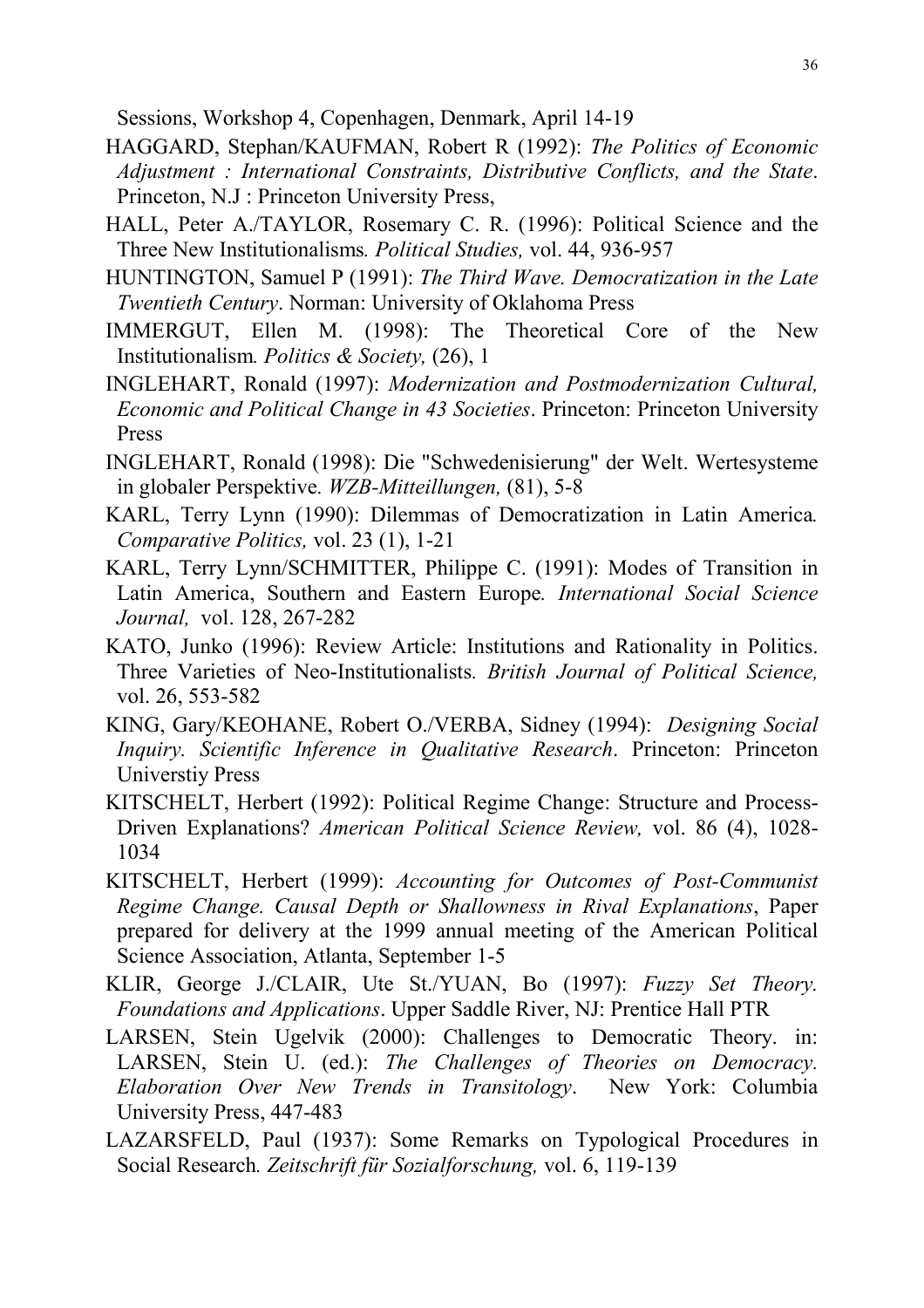- LIEBERSON, Stanley (1992): Small N's and Big Conclusions: An Examination of the Reasoning in Comparative Studies Based on a Small Number of Cases. in: RAGIN, Charles C., BECKER, Howard S. (eds.): *What Is a Case? Exploring the Foundations of Social Inquiry*. Cambridge: Cambridge University Press, 105-118
- LIJPHART, Arend (1971): Comparative Politics and Comparative Method*. American Political Science Review,* vol. 65 (3), 682-693
- LIJPHART, Arend (1975): The Comparable-Cases Strategy in Comparative Research*. Comparative Political Studies,* vol. 8 (2), 158-177
- LIJPHART, Arend (1999): *Patterns of Democracy: Government Forms and Performance in Thirty-Six Countries*. New Haven, CT ; London:
- LINZ, Juan José (1990a): The Perils of Presidentialism*. Journal of Democracy,* vol. 1 (1), 51-69
- LINZ, Juan José (1990b): The Virtues of Parliamentarianism*. Journal of Democracy,* vol. 1 (1), 84-91
- LINZ, Juan José/STEPAN, Alfred (1996): *Problems of Democratic Transition and Consolidation Southern Europe, South America and Post-Communist Europe* . Baltimore: Johns Hopkins University Press
- LIPSET, Seymour Martin (1981): *Political Man. The Social Base of Politics*.extended edition ed. Baltimore
- LIPSET, Seymour Martin (1993): The Social Requisites of Democracy Revisited*. American Sociological Review,* vol. 59 (1), 1-22
- LIPSET, Seymour Martin/SEONG, Kyoung-Ryung/TORRES, John Charles (1993): A Comparative Analysis of the Social Requisites of Democracy *. International Social Science Journal,* vol. 45, 155-175
- MAHONEY, James (2000): Strategies of Causal Inference in Small-N Analysis*. Sociological Methods & Research,* vol. 28 (4), 387-424
- MAHONEY, James/SNYDER, Richard (1999): Rethinking Agency and Structure in the Study of Regime Change*. Studies in Comparative International Development,* (Summer), 3-32
- MAINWARING, Scott (1994): Presidentialism, Multiparty Systems, and Democracy: the Difficult Equation *. Comparative Political Studies,* vol. 26 (4), 198-228
- MAINWARING, Scott/SHUGART, Matthew S. (1997): Juan Linz, Presidentialism, and Democracy. A Critical Appraisal*. Comparative Politics,* vol. 29 (4), 449-471
- MAYNTZ, Renate/SCHARPF, Fritz W. (1995): Der Ansatz des akteurzentrierten Institutionalismus. in: MAYNTZ, Renate, SCHARPF, Fritz W. (eds.): *Gesellschaftliche Selbstregulierung und politische Steuerung*. Frankfurt a.M., 39-72
- MCFAUL, Michael (2002): The Fourth Wave of Democracy *and* Dictatorship.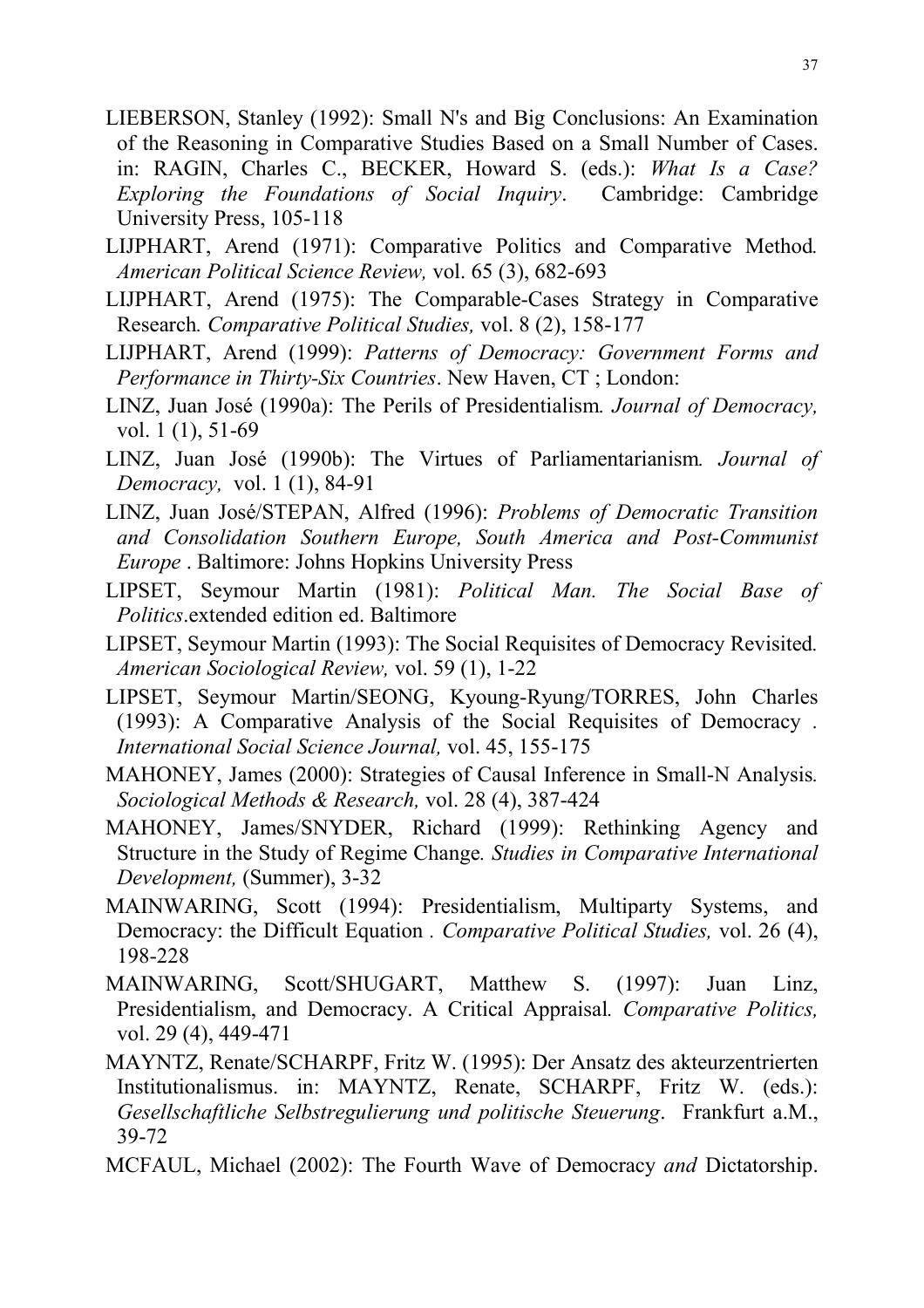Noncooperative Transitions in the Postcommunist World*. World Politics,* vol. 54 (1), 212-244

- MCKEOWN, Timothy J. (1999): Case Studies and the Statistical Worldview*. International Organization,* vol. 53, 161-190
- MERKEL, Wolfgang (1999): *Systemtransformation*. Opladen: Leske und Budrich
- MERTON, Robert K. (1957): On Sociological Theories of the Middle Range. in: MERTON, Robert K. (ed.): *On Theoretical Sociology. Five Essays, Old and New*. New York: The Free Press, 39-72
- METCALF, Lee Kendall (2000): Measuring Presidential Power*. Comparative Political Studies,* vol. 33 (5), 660-685
- MULLER, Edward N. (1995): Economic Determinants of Democracy*. American Sociological Review,* vol. 60, 966-982
- MULLER, Edward N/SELIGSON, Mitchell A. (1994): Civic Culture and Democracy. The Question of Causal Relationship*. American Political Science Review,* vol. 88, 635-652
- MUNCK, Gerardo L. (1998): Canons of Research Design in Qualitative Research*. Studies in Comparative International Development ,* vol. 33 (3), 18- 45
- MUNCK, Gerardo L. (2000): *Democracy Studies: Agendas, Findings, Challenges*, Department of Political Science, University of Illinois at Urbana-Champaign, Urbana, Il.
- MUNCK, Gerardo L. (2001): The Regime Question. Theory Building in Democracy Studies*. World Politics,* vol. 54 (October), 119-144
- NOHLEN, Dieter/FERNÁNDEZ, Mario (eds.) (1991): *Presidentialismo Versus Parlamentarismo*. Caracas
- NOHLEN, Dieter/KASAPOVIC, Mirjana *Wahlsysteme und Systemwechsel in Osteuropa*. Opladen
- NOHLEN, Dieter/THIBAUT, Bernhard (1996): Transitionsforschung Zu Lateinamerika: Ansätze, Konzepte, Thesen. in: MERKEL, Wolfgang (ed): *Systemwechsel 1. Theorien, Ansätze und Konzepte der Transitionsforschung*. 2 ed. Opladen, 195-228
- O'DONNELL, Guillermo/SCHMITTER, Philippe C. (eds.) (1986): *Transitions From Authoritarian Rule. Some Tentative Conclusions About Uncertain Democracies*. Baltimore: John Hopkins University Press
- PRIDHAM, Geoffrey (1997): *Building Democracy? the International Dimension of Democratisation in Eastern Europe*.Rev ed ed. London: Leicester University Press
- PRZEWORSKI, Adam (1991): *Democracy and the Market Political and Economic Reforms in Eastern Europe and Latin America*. Cambridge: Cambridge U P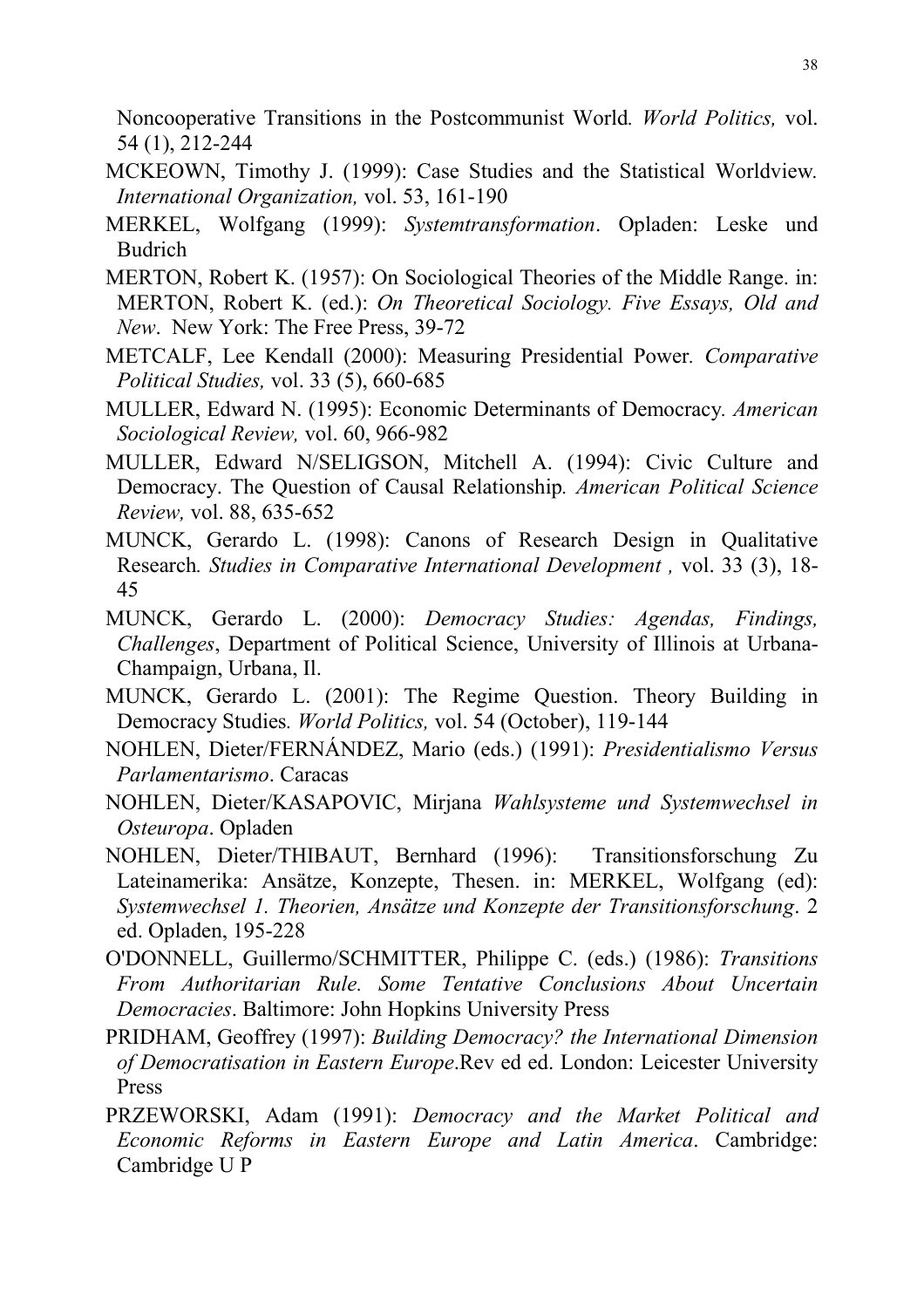- PRZEWORSKI, Adam/ALVAREZ, Michael/CHEIBUB, José Antonio/LIMONGI, Ferdinand (1996): What Makes Democracies Endure*. Journal of Democracy,* vol. 7 (1), 39-55
- PRZEWORSKI, Adam/TEUNE, Henry (1970): *The Logic of Comparative Social Inquiry*. New York, London, Toronto, Sydney: Wiley Interscience
- RAGIN, Charles C. (1987): *The Comparative Method. Moving Beyond Qualitative and Quantitative Strategies*. Berkeley/Los Angeles/London: University of California Presss
- RAGIN, Charles C. (1994): *Constructing Social Research. the Unity and Diversity of Method*. Thousand Oaks: Pine Forge Press
- RAGIN, Charles C. (2000): *Fuzzy-Set Social Science*. Chicago: University of Chicago Press
- REISINGER, William R. (1999): *Reassessing Theories of Transition Away From Authoritarian Regimes: Regional Pattern Among Postcommunist Countries*, Annual Meeting of the Midwest Political Science Association, April 15-17, Chicago
- RUESCHEMEYER, Dietrich/HUBER STEPHENS, Evelyn/STEPHENS, John D. (1992): *Capitalist Development and Democracy*. Cambridge: Polity Press
- SCHARPF, Fritz W. (1997): *Games Real Actors Play*. Boulder: Westview Press
- SCHEDLER, Andreas (1997): *Expected Stability. Defining and Measuring Democratic Consolidation*. Wien: Institut für Höhere Studien
- SCHMITTER, Philippe C./BROUWER, Imco (1999): *Conceptualizing, Researching and Evaluating Democracy Promotion and Protection*. Florence: European University Institute
- SEWELL, William H. jr. (1996): Three Temporalities: Toward an Eventful Sociology. in: MCDONALD, Terrence J. (ed.): *The Historic Turn in the Human Sciences*. Ann Arbor: University of Michigan Press, 245-280
- SHUGART, Matthew S./CAREY, John M. (1992): *Presidents and Assemblies: Constitutional Design and Electoral Dynamics*. New York: Cambridge University Press
- SKOCPOL, Theda (1984): Emerging Agendas and Recurrent Strategies in Historical Sociology. in: SKOCPOL, Theda (ed.): *Visions and Methods in Historical Sociology*. Cambridge: Cambridge University Press, 356-391
- SLATER, Robert O./SCHUTZ, Barry M./DORR, Steven R. (eds.) (1993): *Global Transformation and the Third World*. Boulder: Lynne Rienner Publisher
- SMELSER, Neil J. (1976): *Comparative Methods in the Social Sciences*. Englewood Cliffs, NJ: Prentice Hall
- SOMERS, Margaret R. (1998): "We'Re No Angels": Realism, Rational Choice, and Relationality in Social Science*. American Journal of Sociology,* vol. 104 (3), 722-784
- THELEN, Kathleen (2002): The Explanatory Power of Historical